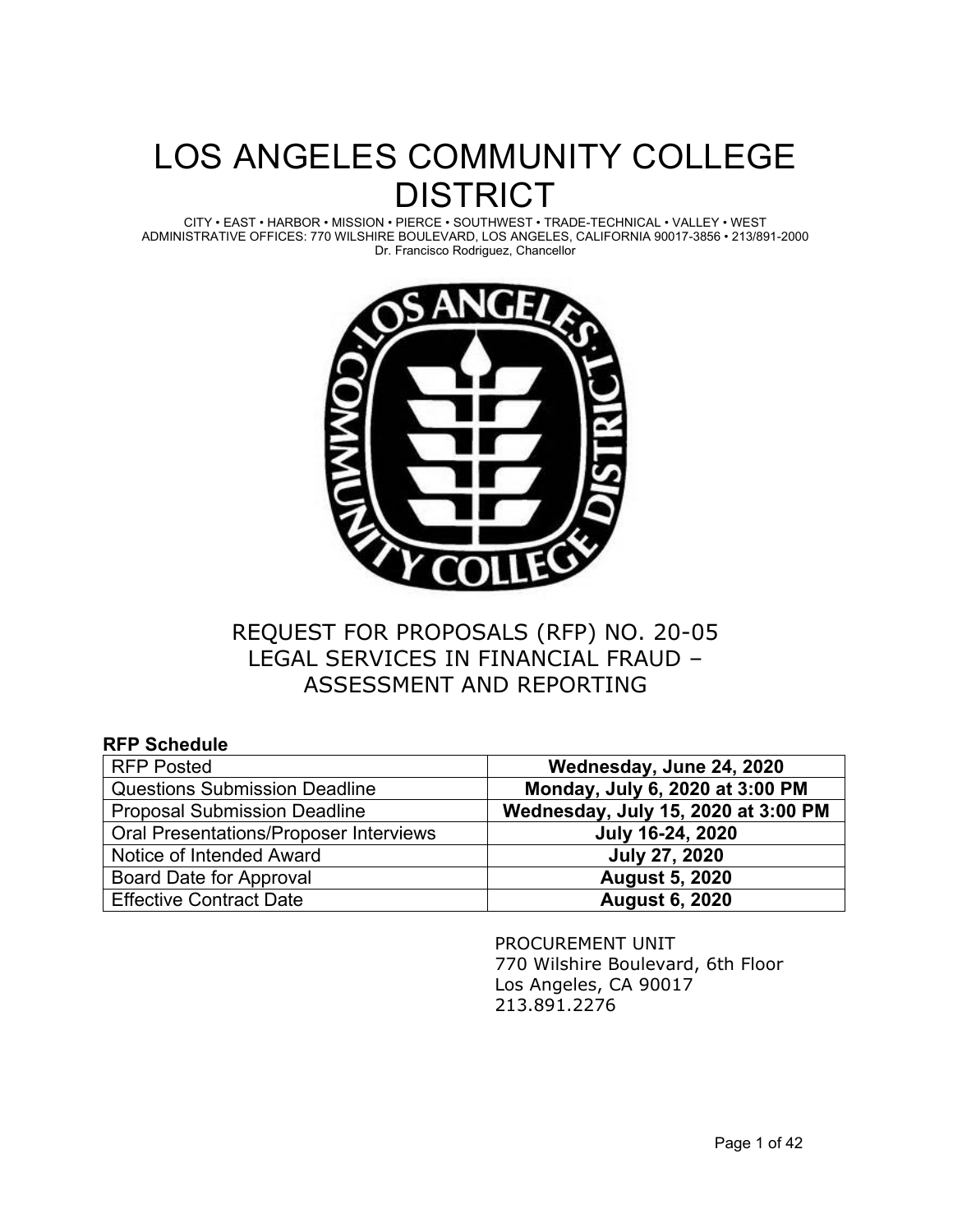| <b>TABLE OF CONTENTS</b> |                                                                                                                                                                                                                                                                                                                                                                                                                                                                                                                                                                                                                                                                                                                                                                                                                                                           |                                                                                                                                                     |
|--------------------------|-----------------------------------------------------------------------------------------------------------------------------------------------------------------------------------------------------------------------------------------------------------------------------------------------------------------------------------------------------------------------------------------------------------------------------------------------------------------------------------------------------------------------------------------------------------------------------------------------------------------------------------------------------------------------------------------------------------------------------------------------------------------------------------------------------------------------------------------------------------|-----------------------------------------------------------------------------------------------------------------------------------------------------|
| L.                       | <b>PURPOSE OF RFP</b>                                                                                                                                                                                                                                                                                                                                                                                                                                                                                                                                                                                                                                                                                                                                                                                                                                     | 4                                                                                                                                                   |
| Ш.                       | <b>ABOUT THE DISTRICT</b>                                                                                                                                                                                                                                                                                                                                                                                                                                                                                                                                                                                                                                                                                                                                                                                                                                 | 4                                                                                                                                                   |
| III.                     | <b>SCOPE OF SERVICES</b>                                                                                                                                                                                                                                                                                                                                                                                                                                                                                                                                                                                                                                                                                                                                                                                                                                  | 5                                                                                                                                                   |
| IV.                      | <b>GENERAL INFORMATION AND GUIDELINES</b><br><b>DISTRICT CONTACT PERSON</b><br>А.<br><b>INTERNET ACCESS TO THIS RFP</b><br>В.<br>C. UNAUTHORIZED COMMUNICATIONS<br><b>INTERESTED PARTIES</b><br>D.<br>E.<br><b>PROPOSER CLARIFICATIONS</b><br>F. FALSE INFORMATION<br>G.<br><b>DISTRICT CONFIRMATION</b><br>H.<br>NO JOINT OFFERS ACCEPTED<br><b>DISTRICT DETERMINATIONS</b><br>$\mathbf{L}$<br>J.<br><b>RESPONSIVENESS</b>                                                                                                                                                                                                                                                                                                                                                                                                                               | 6<br>$\,6$<br>$\frac{6}{7}$<br>$\overline{7}$<br>$\overline{7}$<br>$\overline{7}$<br>$\bf 8$<br>8<br>8<br>8                                         |
| V.                       | <b>PROPOSER REPRESENTATIONS</b>                                                                                                                                                                                                                                                                                                                                                                                                                                                                                                                                                                                                                                                                                                                                                                                                                           | 9                                                                                                                                                   |
| VI.                      | PROPOSAL SUBMITTAL INSTRUCTIONS AND CONDITIONS<br>RFP SCHEDULE AND PROPOSAL SUBMISSION<br>А.<br><b>PROPOSAL SUBMISSION</b><br><b>B.</b>                                                                                                                                                                                                                                                                                                                                                                                                                                                                                                                                                                                                                                                                                                                   | 11<br>11<br>11                                                                                                                                      |
| VII.                     | <b>PROPOSAL CONTENT AND FORMAT</b><br><b>GENERAL</b><br>A.<br><b>PRESENTATION / FORMAT</b><br><b>B.</b><br>C. COVER LETTER<br>D. TABLE OF CONTENTS<br>DESCRIPTION OF QUALIFICATIONS<br>F.<br><b>FEES AND SERVICES</b><br>G.<br><b>REPORTING</b><br><b>MANDATORY DOCUMENTS</b><br>Н.<br><b>AUTHORIZED SIGNATURES</b><br>$\mathbf{L}$<br>J.<br><b>AUTHORIZATION TO DO BUSINESS</b><br>Κ.<br><b>REQUIREMENTS</b><br><b>QUESTIONS ABOUT RFP</b><br>L.<br><b>RFP ADDENDA</b><br>М.<br>N.<br><b>INTERPRETATION OF DOCUMENTS</b><br>WITHDRAWAL / PROPOSAL IRREVOCABLE FOR 120 DAYS<br>$O_{1}$<br>$P_{\cdot}$<br><b>EXEMPTION FROM DISCLOSURE</b><br>PRE-CONTRACTUAL EXPENSES<br>Q.<br>R.<br><b>SUBCONTRACTORS</b><br>$S_{-}$<br>RFP AS PART OF FINAL CONTRACT<br>T.<br>PROPOSED CONTRACT<br>U.<br><b>EXCEPTIONS / DEVIATIONS</b><br>NO COMMITMENT TO AWARD<br>V. | 12<br>12 <sup>2</sup><br>13<br>13<br>13<br>13<br>14<br>14<br>14<br>16<br>16<br>16<br>16<br>17<br>17<br>18<br>18<br>18<br>19<br>19<br>19<br>19<br>20 |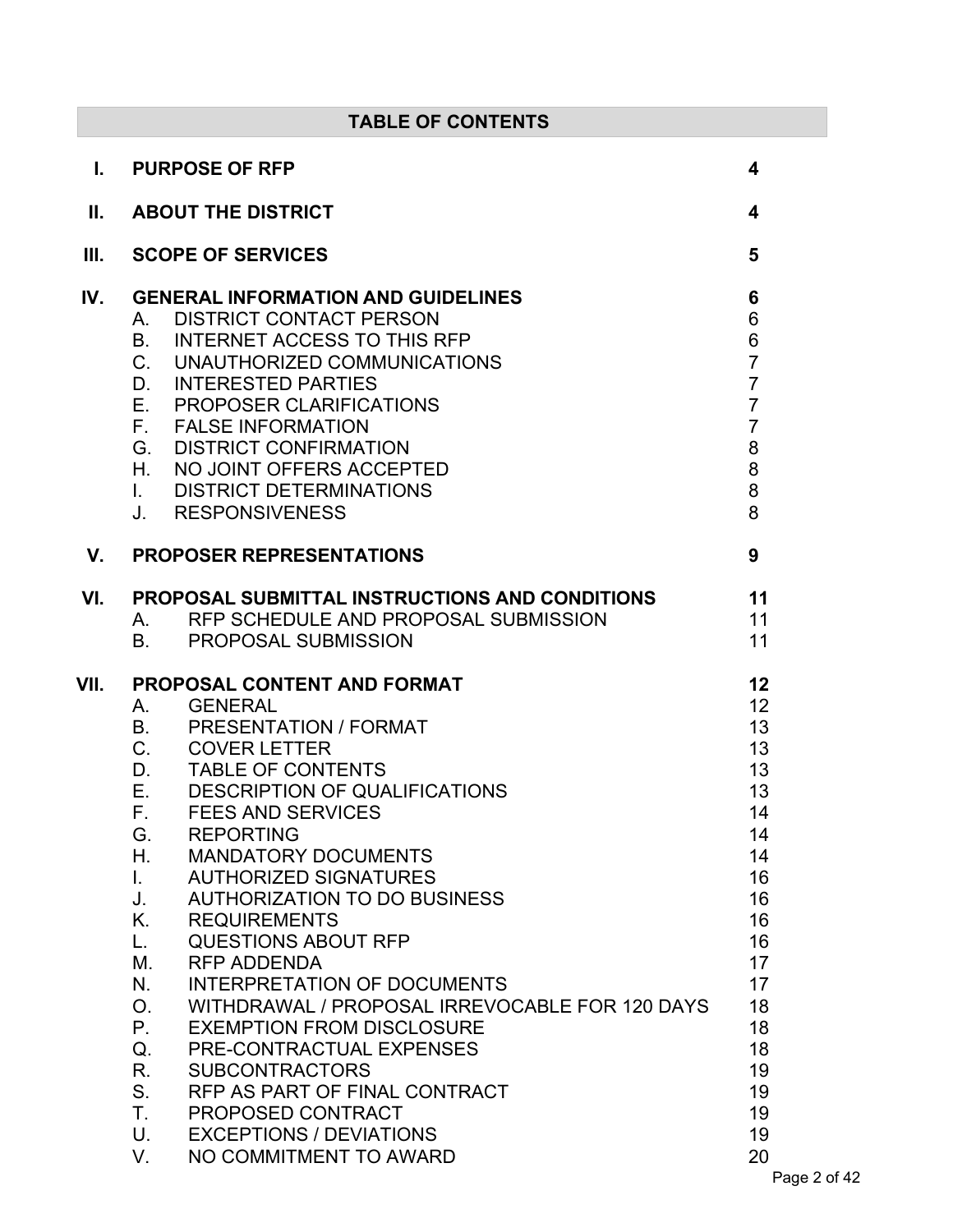| VIII. |                | <b>GENERAL RULES AND INFORMATION</b>                    | 21 |
|-------|----------------|---------------------------------------------------------|----|
|       | А.             | <b>ACTIONS BY THE DISTRICT</b>                          | 21 |
|       | В.             | <b>ORAL COMMUNICATIONS</b>                              | 21 |
|       | C.             | <b>IMMATERIAL DEFECT IN PROPOSAL</b>                    | 21 |
|       | D.             | <b>TERMINATION OR CANCELLATION</b>                      | 21 |
|       | Е.             | <b>NEWS RELEASES</b>                                    | 21 |
|       | F.,            | <b>DISPOSITION OF PROPOSALS</b>                         | 21 |
|       | G.             | <b>CONFIDENTIALITY</b>                                  | 21 |
|       | Η.             | <b>CONTRACTOR EVALUATION</b>                            | 22 |
|       | $\mathbf{L}$   | <b>TERM OF CONTRACT</b>                                 | 22 |
|       | J.             | SUBCONTRACTORS FOR LEGAL SUPPORT SERVICES               | 22 |
|       | Κ.             | DEVIATION FROM CONDITIONS OF THE RFP                    | 22 |
|       | L.             | <b>WITHDRAWAL</b>                                       | 22 |
|       | М.             | NO AGREEMENT UNTIL SIGNED                               | 22 |
|       | N.             | NONDISCRIMINATION CLAUSE                                | 22 |
|       | O <sub>1</sub> | <b>PROTEST</b>                                          | 23 |
| IX.   |                | <b>PROPOSAL EVALUATION AND CONTRACT AWARD</b>           | 23 |
|       | Α.             | <b>GENERAL</b>                                          | 23 |
|       | <b>B.</b>      | <b>REQUEST FOR ADDITIONAL INFORMATION</b>               | 23 |
|       | C.             | PROPOSAL EVLUATION PROCEDURES                           | 24 |
|       | D.             | <b>EVALUATION QUESTIONS</b>                             | 24 |
|       | E.             | <b>EVALUATION CRITERIA</b>                              | 24 |
|       | F.             | CONTINUITY OF REPRESENTATION                            | 25 |
|       | G.             | ADDITIONAL REQUIREMENTS AS A CONDITION OF               |    |
|       |                | <b>CONTRACT</b>                                         | 25 |
| Χ.    |                | <b>EXHIBITS</b>                                         |    |
|       | A.             | EXHIBIT A - NONCOLLUSION AFFIDAVIT                      |    |
|       | D.             | <b>EVILIDIT D. CEDTIFICATION OF NON DICODIMINATION.</b> |    |

- B. EXHIBIT B CERTIFICATION OF NON-DISCRIMINATION C. EXHIBIT C - CONFIDENTIALITY AGREEMENT
- D. EXHIBIT D ACKNOWLEDGMENT OF ADDENDA
- E. EXHIBIT E EXCEPTIONS AND DEVIATIONS TO PROFESSIONAL SERVICES AGREEMENT
- F. EXHIBIT F SMALL, LOCAL, AND EMERGING, DISABLED VETERAN BUSINESS **CERTIFICATION**
- G. EXHIBIT G STANDARD PROFESSIONAL SERVICES AGREEMENT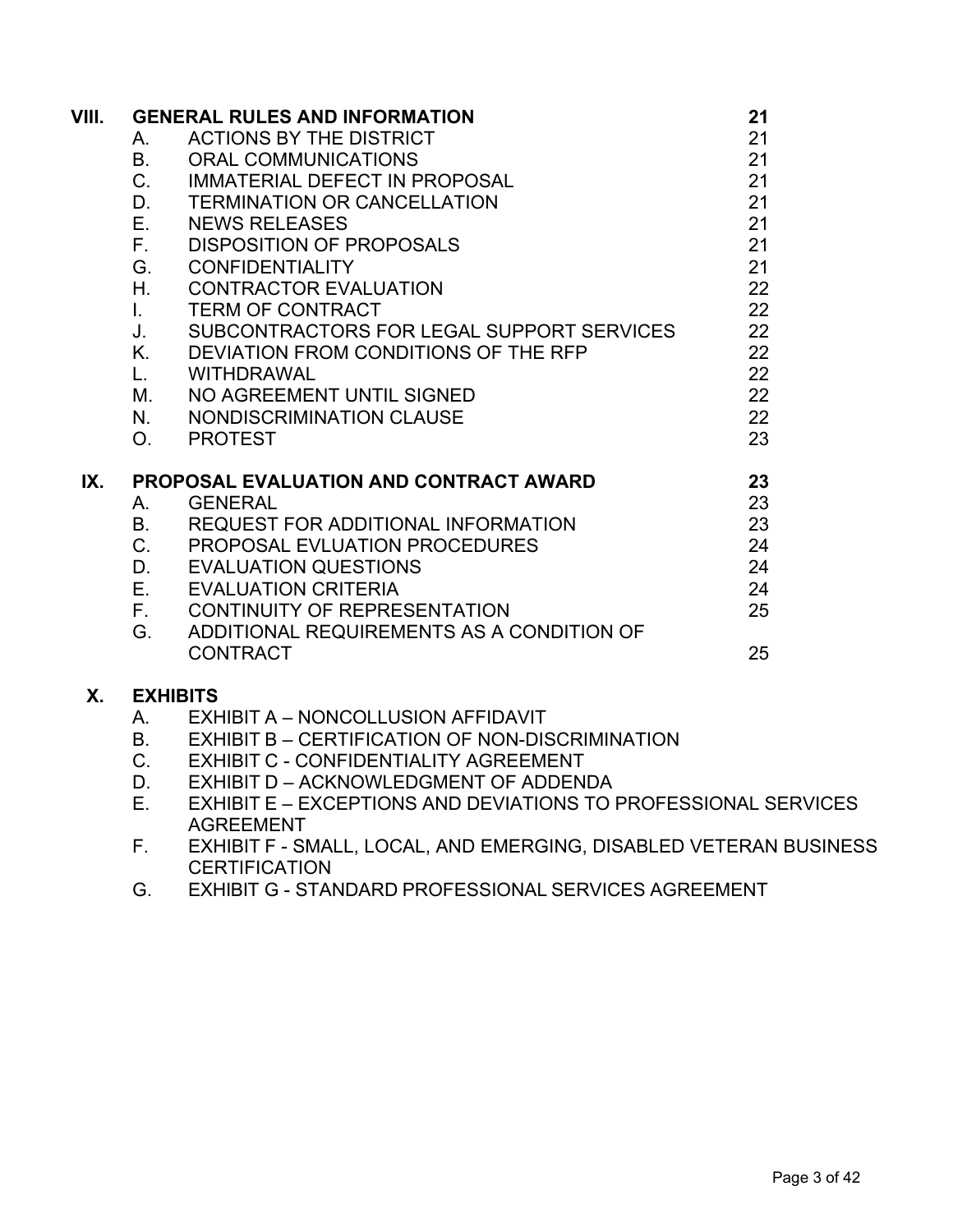#### **I. PURPOSE**

The purpose of this Request for Proposal ("RFP") is to solicit proposals from law firms specializing in the area of financial fraud with experience in assessment, investigations and procedures for reporting. Particularly, the selected firm will be tasked to do initial work specified herein in Sections A.1.0 and A.2.0 below. Firms responding to this RFP will be evaluated for inclusion in the Los Angeles Community College District ("LACCD or District") legal services provider panel, the largest public education, community college system in the nation.

This RFP is intended to solicit responses from firms that will enter into a one (1) year contract to provide legal services for the District. Once under contract as a panelist, individual matters are assigned based upon expertise, particular skills and successes of the firm, financial considerations, and proposed strategies.

To the extent reasonably applicable, all services within the general scope of the services described herein shall be performed in accordance with the Generally Accepted Government Auditing Standards (GAGAS). It is expected that a written assessment report and a presentation of its findings shall be provided to the District Board of Trustees no later than sixty (60) days from the beginning date of the assessment to be performed.

#### *Current legal service providers under contract with the LACCD should not submit to this RFP solicitation. If proposals are submitted from a current legal services provider, they shall not be considered for award.*

#### **II. ABOUT THE DISTRICT**

The District was organized in 1969 and is governed by an elected Board of Trustees and is part of the statewide California Community College system. Members of the Board of Trustees are elected at large to serve four-year terms.

The District serves a population of several million residents in southern California within an area of 884 square miles of metropolitan Los Angeles and unincorporated areas of the County of Los Angeles. The District extends from Agoura Hills in the western part of the San Fernando Valley to the City of San Fernando in the northeast. The service area includes Culver City on the western side of the greater Los Angeles basin, Monterey Park and San Gabriel on the east side as well as Palos Verdes Estates and San Pedro to the south.

Page 4 of 42 In keeping with its mission, the District provides comprehensive lower-division general education, occupational education, transfer education, credit and non-credit instructional programs geared to meet the needs of the communities its colleges serve and which meet the changing needs of students for academic and occupational preparation, citizenship, and lifelong learning. The District has nine colleges: East Los Angeles College, City College, Harbor College, Mission College, Southwest College, Trade- Technical College, Valley College, Pierce College, and Wets Los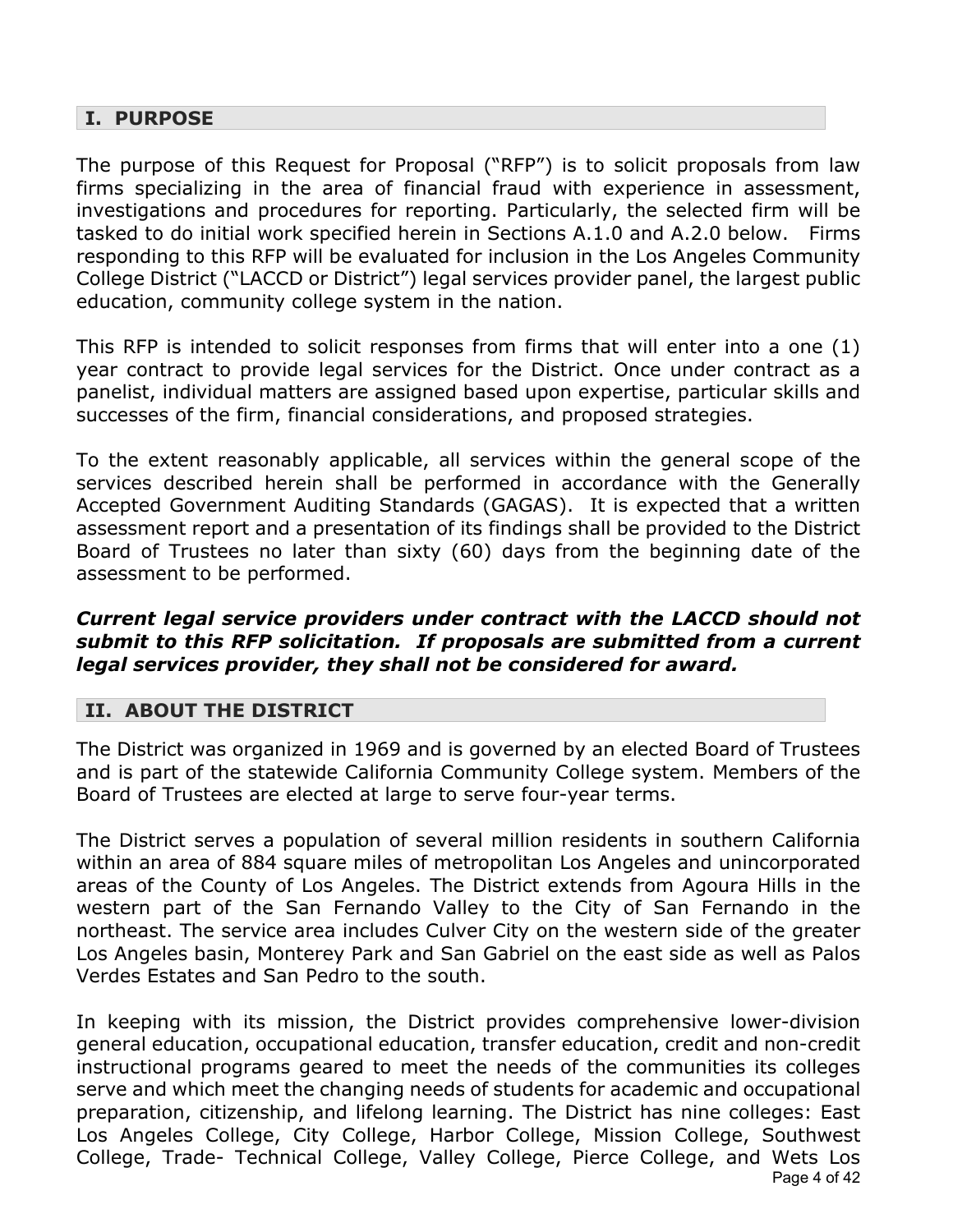Angeles College. The physical footprint of colleges ranges in size from twenty-two acres (Los Angeles Trade Tech College) to over four hundred fifty acres (Los Angeles Pierce College).

Facilities include newly constructed classroom and instructional laboratory buildings, learning resource centers (libraries with specialized learning/tutoring centers) as well as original instructional buildings, parking structures, maintenance yards, athletic fields and gymnasiums.

## **III. SCOPE OF SERVICES**

## **A. Description of Services**

## **1.0 Assessment Responsibilities**

**1.1** Identify and review any existing laws and regulations related to criminal referral and follow-up process for public agencies;

**1.2** identify and review existing LACCD internal policies, procedures, and protocols, if any, that have been created by the District to implement a criminal referral process and make recommendations for any changes or additions thereto;

**1.3** identify any standardized protocols for confidentiality of documentation of information relative to reports of criminal referrals and investigations, including, without limitation, document security and confidentiality, document retention and disposal, and safeguarding of the identity of confidential sources;

**1.4** Sample any criminal referrals made from LACCD to law enforcement in the last seven (7) years and determine whether the process and protocol implemented in handling such referrals were sufficient or insufficient against accepted and standard methods of public agency criminal referral processes;

**1.5** conduct interviews with the LACCD departments and Los Angeles Sheriff Department (LASD) personnel relevant to engaging, facilitating and participating in the criminal referral process, including but not limited to Internal Audit Unit, Human Resources and the Office of General Counsel;

**1.6** draft, develop and deliver a written and oral report to Board of Trustees detailing the findings and recommendations discovered in reviewing the LACCD criminal referral policies, procedures and protocols;

**1.7** develop, implement, and train relevant LACCD staff in the legally accepted guidelines and best practice protocols in the criminal referral process; and,

1.8 advise Board of Trustees in the implementation of criminal referral process recommendations, and develop corrective recommendations and achievements.

**1.9** Assess the handling of a specific matter assigned by the Board of Trustees involving criminal referral;

**1.10** interview relevant persons as part of the assessment;

**1.11 conduct accurate factual data gathering that is carefully collected, fairly** analyzed, and thoroughly documented;

**1.12** draft and deliver assessment report on the specific matter assigned and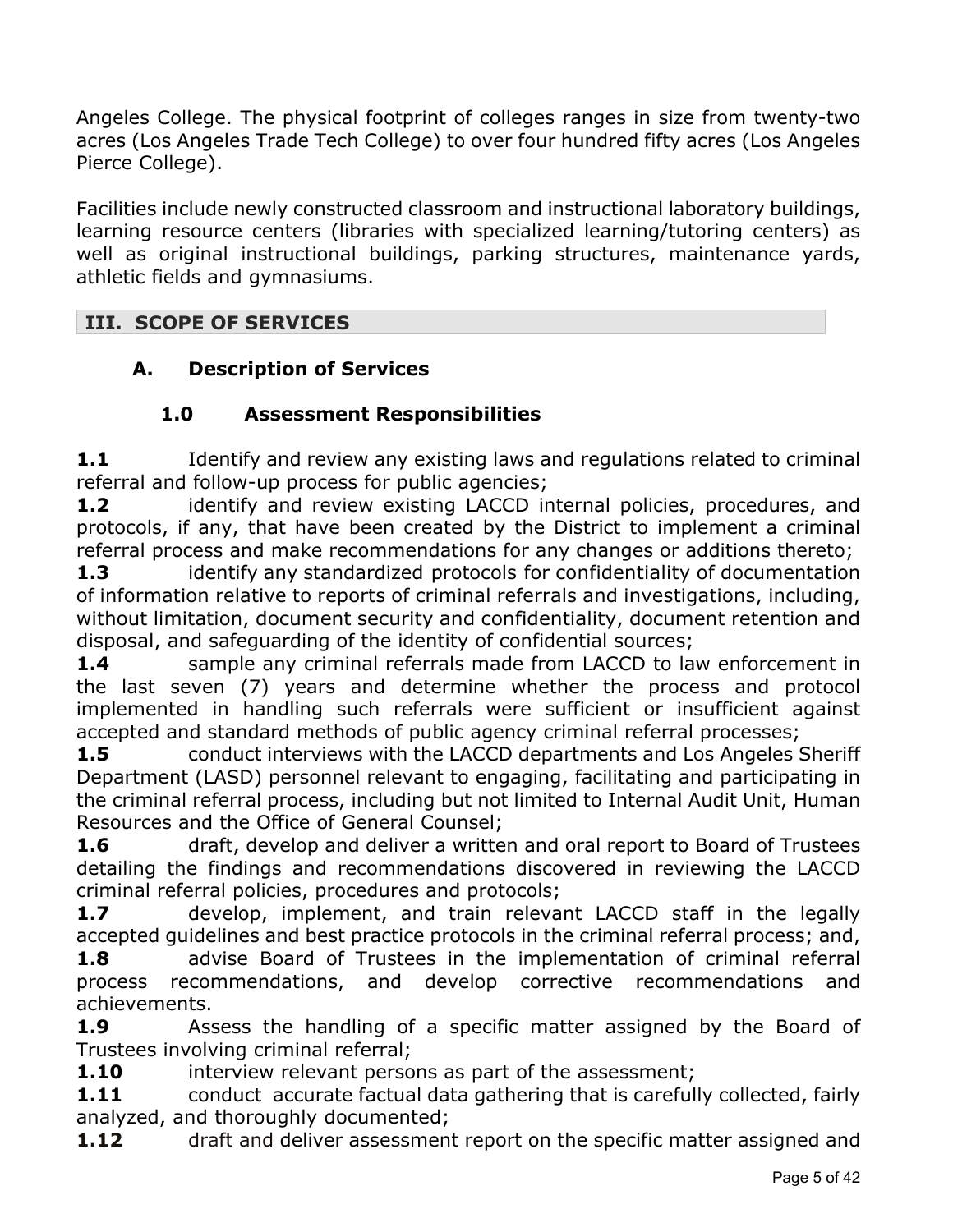other written work products that are timely, objective, accurate, organized, objectively presented, balanced, and presented in such a way that appropriate officials will be able to act on the information conveyed;

**1.13** support conclusions, and outcomes by adequate documentation, in the matter file;

**1.14** identify and include in any reports any organizational challenges affecting the ability to make criminal referral and/or perform work involving parties assigned to facilitate and coordinate the specific matter;

**1.15** as appropriate, present assessment report to the Board of Trustees and release report to the public subject to any redactions if needed; and,

**1.16** ensure that data gathered and analyzed as part of the assessment is accurately interpreted, logically presented, and maintained in the matter file.

# **2.0 Coordination and Communication**

**2.1** Consult with the Board of Trustees and relevant LACCD Executive Management to coordinate assessment activities;

**2.2** discuss findings and recommendations, and develop corrective action plans and timetables;

**2.3** keep appropriate LACCD Executive Management and the Board of Trustees properly informed of assessment activities, findings, recommendations, and accomplishments as consistent with the work assigned, legal authority, and confidentiality requirements;

**2.4** provide technical advice and recommend corrective internal controls, policies, and procedures to LACCD Executive Management and the Board of Trustees; and,

**2.5** develop and implement training programs for District staff to address problems and deficiencies identified during overall assessment.

## **IV. GENERAL INFORMATION AND GUIDELINES**

## **A. District Contact Person**

Regina Benavides Los Angeles Community College District Business Services Division 770 Wilshire Boulevard Los Angeles, CA 90017-3719 Phone: (213) 891-2430 Phone Email: [benavir@email.laccd.edu](mailto:benavir@email.laccd.edu)

## **B. Internet Access to this RFP**

All documents comprising the RFP will be available on the internet at: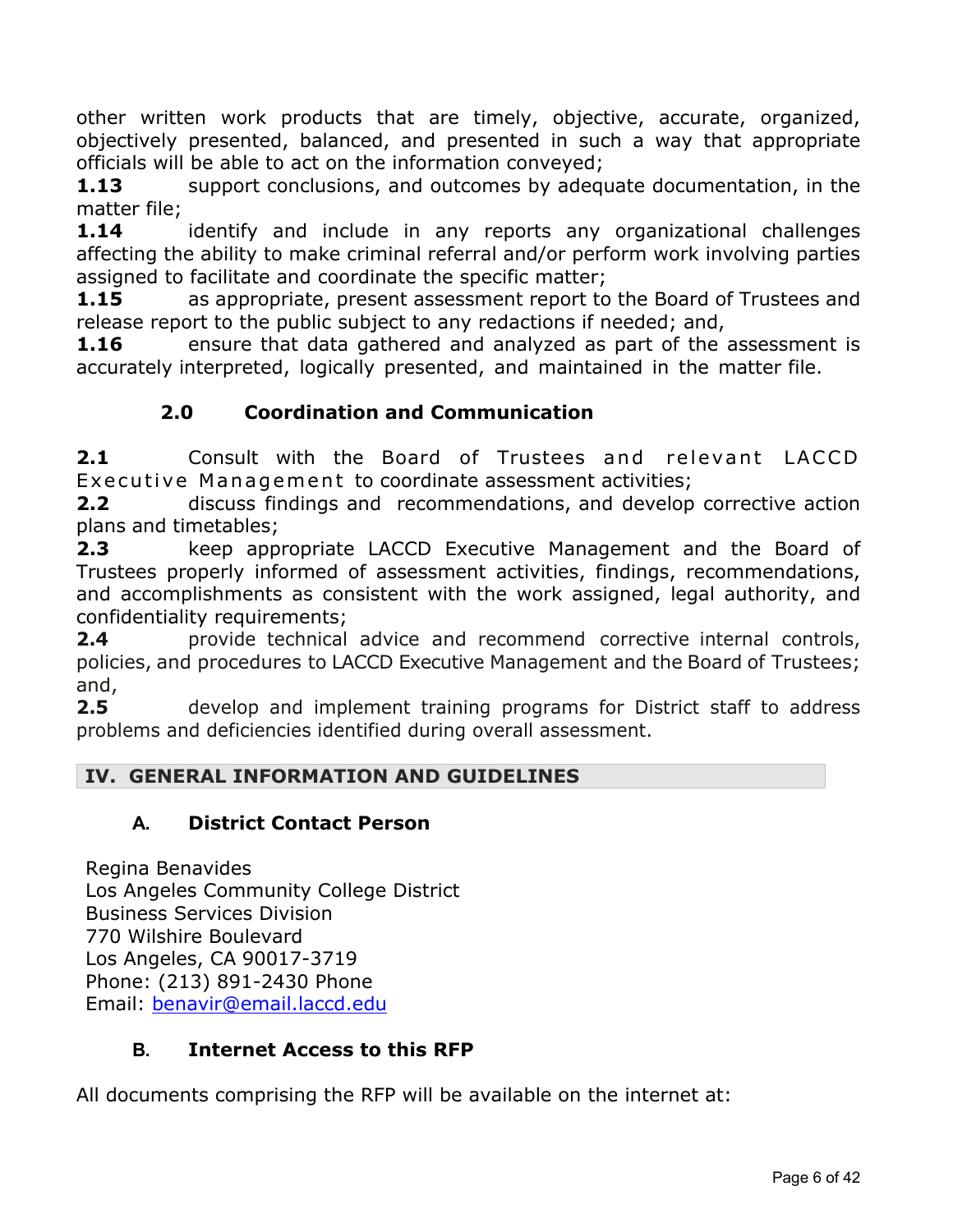[https://www.laccd.edu/Departments/BusinessServices/Contract-](https://www.laccd.edu/Departments/BusinessServices/Contract-Services/Pages/Bids-And-Proposals.aspx)[Services/Pages/Bids-And-Proposals.aspx](https://www.laccd.edu/Departments/BusinessServices/Contract-Services/Pages/Bids-And-Proposals.aspx)

Proposers are responsible for checking the aforementioned website for posting of documents related to the RFP, including any RFP Addenda.

## **C. Unauthorized Communications**

Proposers shall not, prior to Award, contact or communicate, either verbally or in writing, with any of the following persons (other than the person named above) for the purpose of discussing the requirements of the RFP Documents or the RFP process: (1) any trustee, officer, employee, or representative of the District; or (2) any consultant, or employee of a consultant, providing the District with assistance, advice, or professional services relating to the matters covered by the RFP Documents or who is involved in any aspect of the RFP evaluation or scoring processes. Unauthorized communication by a Proposer in violation of the foregoing may result in disqualification.

## **D. Interested Parties**

Firms who are advisors to the District in respect to the RFP process are not allowed to submit, or participate in submission of, Proposals. A Proposer shall not participate in, or be "interested in," more than one Proposal. For purposes of this paragraph, "interested in" means having a managerial or financial interest in another Proposer or a Subcontractor to another Proposer. Notwithstanding the foregoing, a Subcontractor may be proposed as a subcontractor to more than one Proposer.

## **E. Proposer Clarifications**

Without limitation to the District's rights relating to the conduct and content of Negotiations, the District reserves the right, but assumes no obligation, at any point in the RFP process, to contact a Proposer directly, without notice to other Proposers, for purpose of obtaining clarifications of, or to address minor irregularities, informalities, or apparent clerical mistakes in, a Proposal ("Proposer Clarifications"). Where the District determines that there is a need and justification for seeking Proposer Clarifications, the District may request Proposer Clarifications from some, not all, Proposers. If Proposer Clarifications are sought from all Proposers, the questions asked may be different for each Proposer.

## **F. False Information**

In addition to and without limitation upon any other requirements of the RFP Documents, the District reserves the right, but assumes no obligation, to disqualify any Proposer and reject any Proposal should District determine that any information submitted by the Proposer is false, incorrect, or materially incomplete.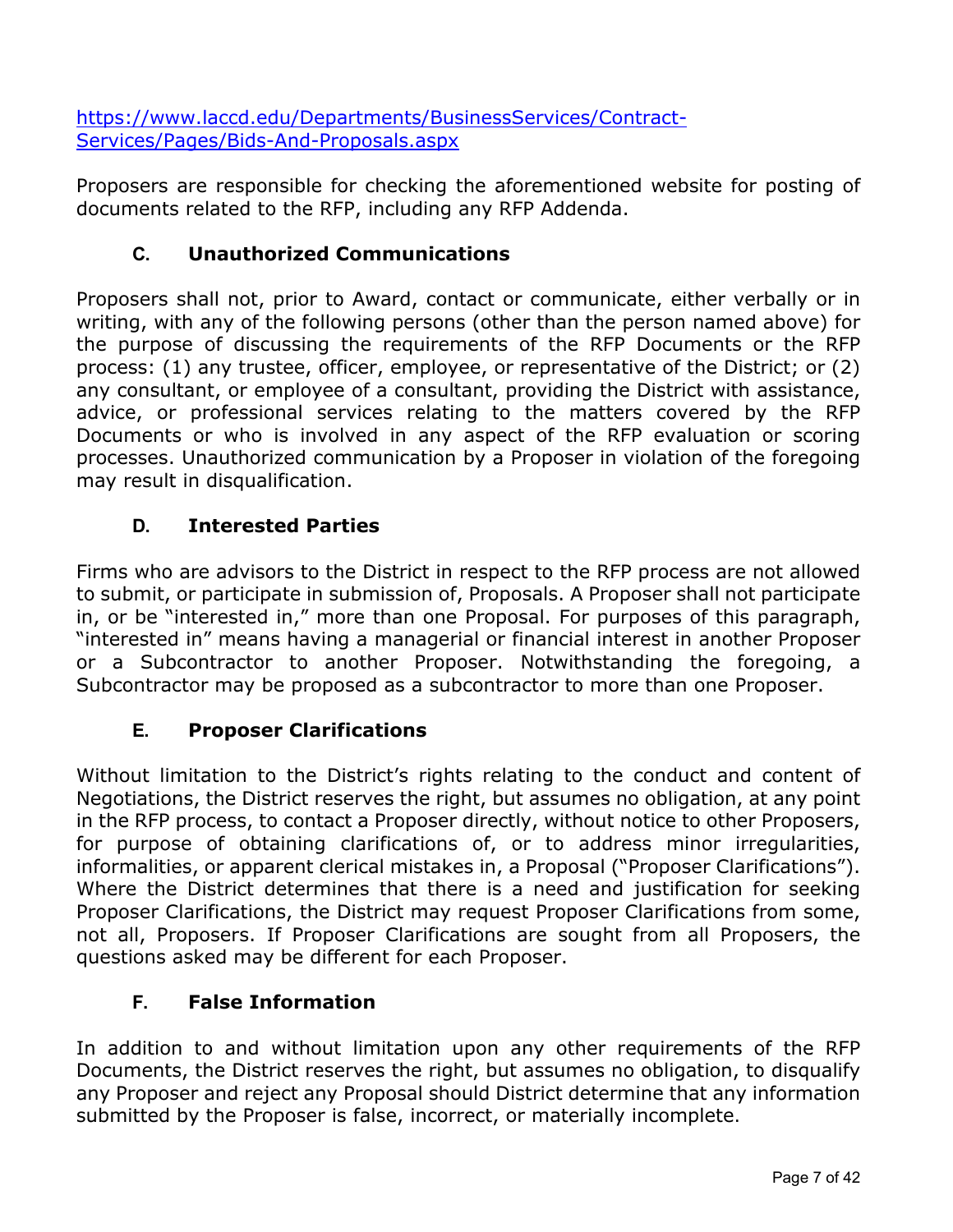## **G. District Confirmation**

The District reserves the right, but assumes no obligation, to confirm through any means available to the District the truth, accuracy, or completeness of any information contained within the resumes or other information submitted by a Proposer or communicated by a Proposer or a Subcontractor during face-to-face communications with the District or its representatives or consultants administering the RFP process.

## **H. No Joint Offers Accepted**

Where two or more Proposers desire to submit a single proposal in response to this RFP, they should do so on a prime/subcontractor basis rather than as a joint venture or informal team. For this engagement, "DISTRICT" intends to contract with an individual firm and not with multiple firms doing business as a joint venture. Accordingly, where two or more firms desire to join in preparing and submitting Proposals, they should do so on a primesubcontractor basis, rather than as a joint venture or informal team. The firm acting as the "prime", if it receives the Award, will enter into the Agreement with the District. An example of such an arrangement in this RFP would be in regards to armored car services. Proposers which do not offer this service inhouse would subcontract that work to an armored car service provider.

## **I. District Determinations**

The District shall have the right to make all determinations and interpretations relating to the RFP Documents or the RFP process, including, without limitation, any Proposer's compliance with the RFP Documents or its qualifications to participate in the RFP process, and all such determinations shall be final and binding.

#### **J. Responsiveness**

A Proposer who submits a Proposal that does not conform to, or a Proposer who does not conduct itself in accordance with, the requirements of the RFP may be found to be non-responsive. The District shall have the right, but not the obligation, to take all or any combination of the following actions in response to a Proposer or Proposal that is found to be non-responsive: (1) either before, during, or after scoring Proposals, disqualify such Proposer from further participation in the RFP process; (2) deny an Award to such Proposer; or (3) instruct the Evaluators that they may or shall take into consideration such non-responsiveness in their scoring. The District's rights as described above are discretionary and as such, may be exercised, not exercised, or exercised in any manner, as the District determines appropriate. If identical or substantially similar violations of the RFP occur by more than one Proposer, then the District shall endeavor to enforce or waive the requirements of the RFP in a manner that affords, as much as possible, comparable treatment to all such violating Proposers; provided, however, that there may be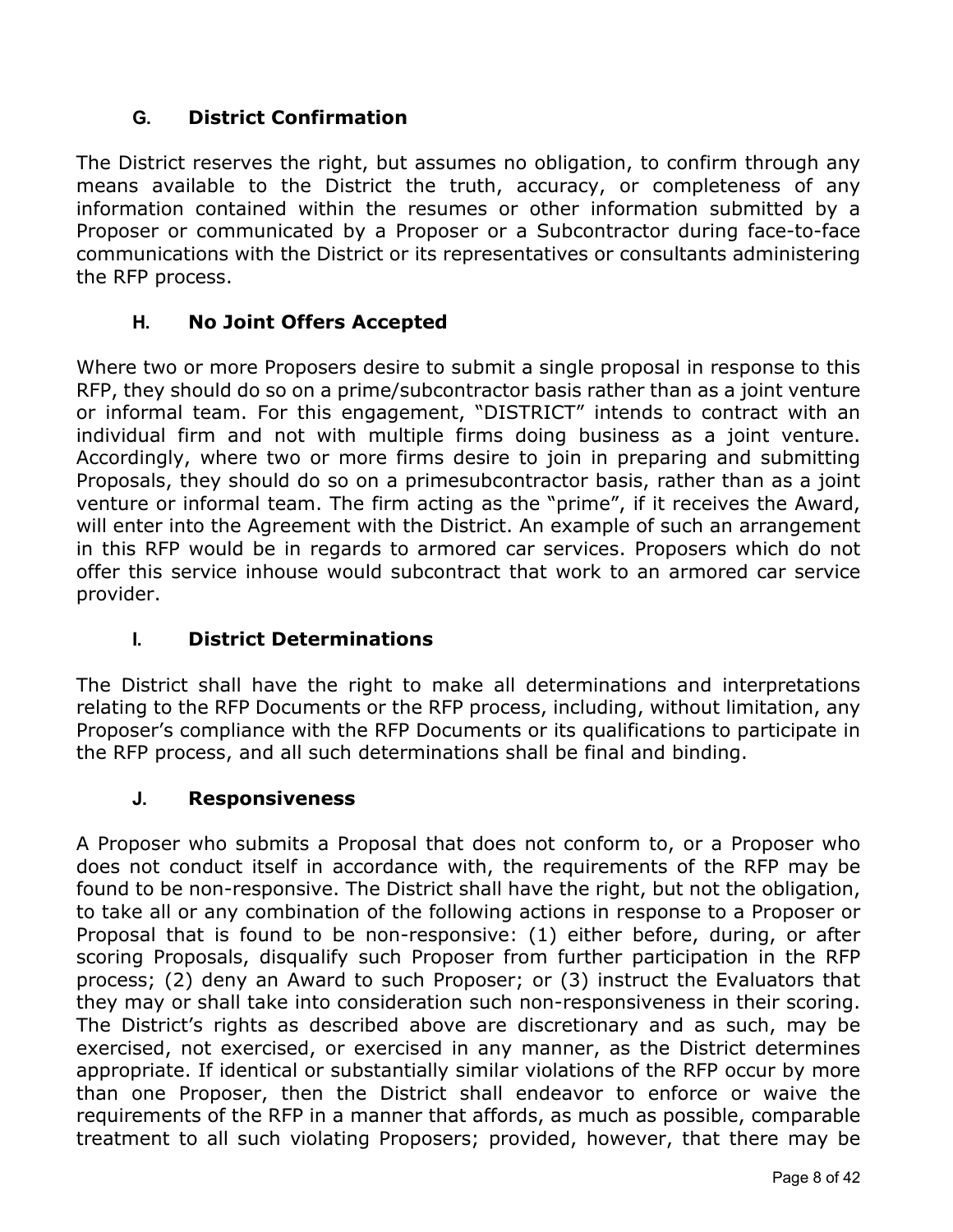variations in scoring of identical or substantially similar violations by different Evaluators, and such variations shall not be considered non-comparable treatment by the District. Consistent with the discretionary nature of the District's rights relative to a question of non-responsiveness, wherever in the RFP a term or condition of the RFP is described using words or phrases such as "required," "mandatory," "shall," "no less (or more) than," "at least," "at a minimum," or words or phrases having a similar meaning, such words or phrases shall be interpreted as being intended to draw the Proposers' attention to certain terms or conditions of the RFP that, if not met, may result in disqualification or a negative scoring and shall not be interpreted as obligating the District to disqualify a Proposer or negatively score a Proposal. In addition to the foregoing, any Proposer who at any point during the RFP process is determined by the District, in the exercise of its sole and absolute discretion, to be unable to perform the Agreement may be disqualified by the District, and if disqualified will not be allowed to participate further in the RFP process.

#### **V. PROPOSER REPRESENTATIONS**

Each Proposer submitting a Proposal in response to this RFP is deemed to have made the following representations:

- Proposer represents that its Proposals fully comply with the requirements of the RFP Documents.
- Proposer represents that each person who signed a document that is included in the Proposer's Proposals was at the time of signing, and for the duration of Proposer's participation in the RFP process provided for in these Instructions shall remain, authorized to sign on behalf of and to bind the Proposer.
- If the Proposer is a corporation, limited liability company, or limited partnership, Proposer represents that it is, and for the duration of Proposer's participation in the RFP process provided for by these Instructions shall remain, registered with the Office of the Secretary of State for the State of California and authorized under Applicable Laws to business in the State of California with a legal status determined by said Office of the Secretary of State of "active and in good standing."
- Proposer represents that it has carefully reviewed the proposed Agreement and that the terms and conditions thereof are satisfactory to Proposer and represent in the opinion of the Proposer a fair and reasonable allocation and sharing of risks and responsibilities.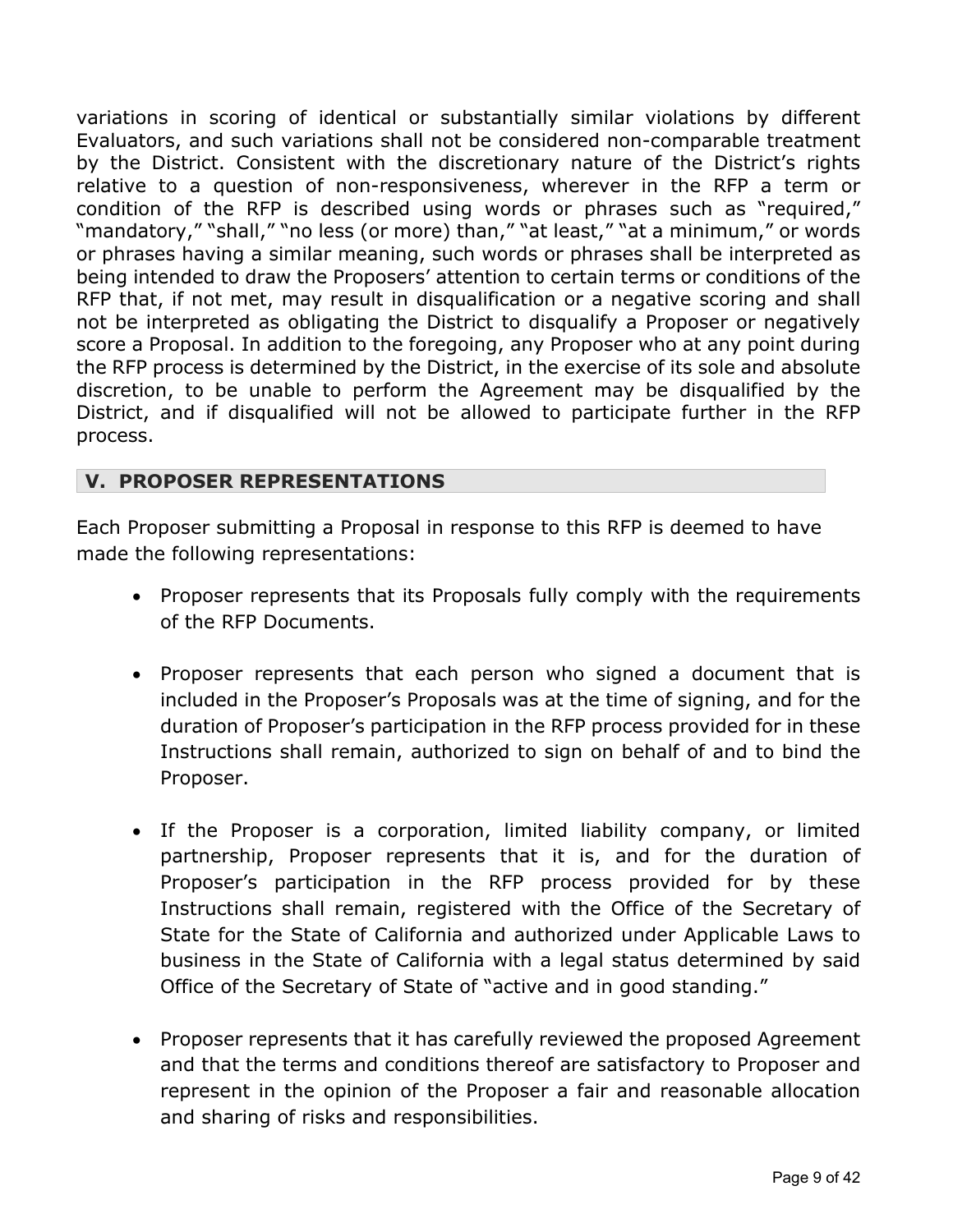- Proposer represents that it has carefully reviewed all of the exhibits attached hereto and taken all matters disclosed thereby into consideration in preparing and submitting its Proposals.
- Proposer represents that it is, and at all times during the performance under the Agreement shall be, in full compliance with the provisions of the Immigration Reform and Control Act of 1986 ("IRCA"), as well as any similar provisions of Applicable Laws setting forth proscriptions or penalties relating to the employment or hiring of undocumented aliens.
- Proposer represents that, at the time of submission of its Proposals, Proposer and each of its Sub-consultants and/or subcontractors possesses any licenses that may be required to hold under the terms of the RFP Documents, as well as any other licenses (if any) that it is required by Applicable Laws to hold in order to perform those services that it anticipates it will be required to perform under the terms of the Agreement.
- Proposer, being familiar with California Government Code §§1090 et. seq. and §§ 87100 et seq., represents that it does not know of any facts occurring in connection with the Proposer's preparation for, or participation in, the herein described RFP process that constitute a violation thereof and has disclosed in a separate letter attached to their proposal of any possible interests, direct or indirect, which Proposer believes any official, officer, agent, or employee of the District or any of its Colleges, or any department thereof, has that might cause such official, officer, agent, or employee to be "financially interested" (as that term is defined the aforecited statutes) in any decision made by District in connection with the procurement that is the subject of this Request for Proposal.
- In accordance with Public Contract Code section 2204 (a), the Proposer certifies and represents that at the time its Proposal(s) are submitted, the Proposer is not identified on a list created pursuant to subdivision (b) of Public Contract Code section 2203 as a person (as defined in Public Contract Code section 2202(e) engaging in investment activities in Iran described in subdivision (a) of Public Contract Code section 2202.5, or as a person described in subdivision (b) of Public Contract Code section 2202.5, as applicable. Proposers are cautioned that making a false certification and representation may subject the Proposer to civil penalties, termination of existing contract, and ineligibility to bid on a contract for a period of three (3) years in accordance with Public Contract Code section 2205. Proposer agrees that submission of its Proposal(s) shall constitute Proposer's certification and representation as aforesaid.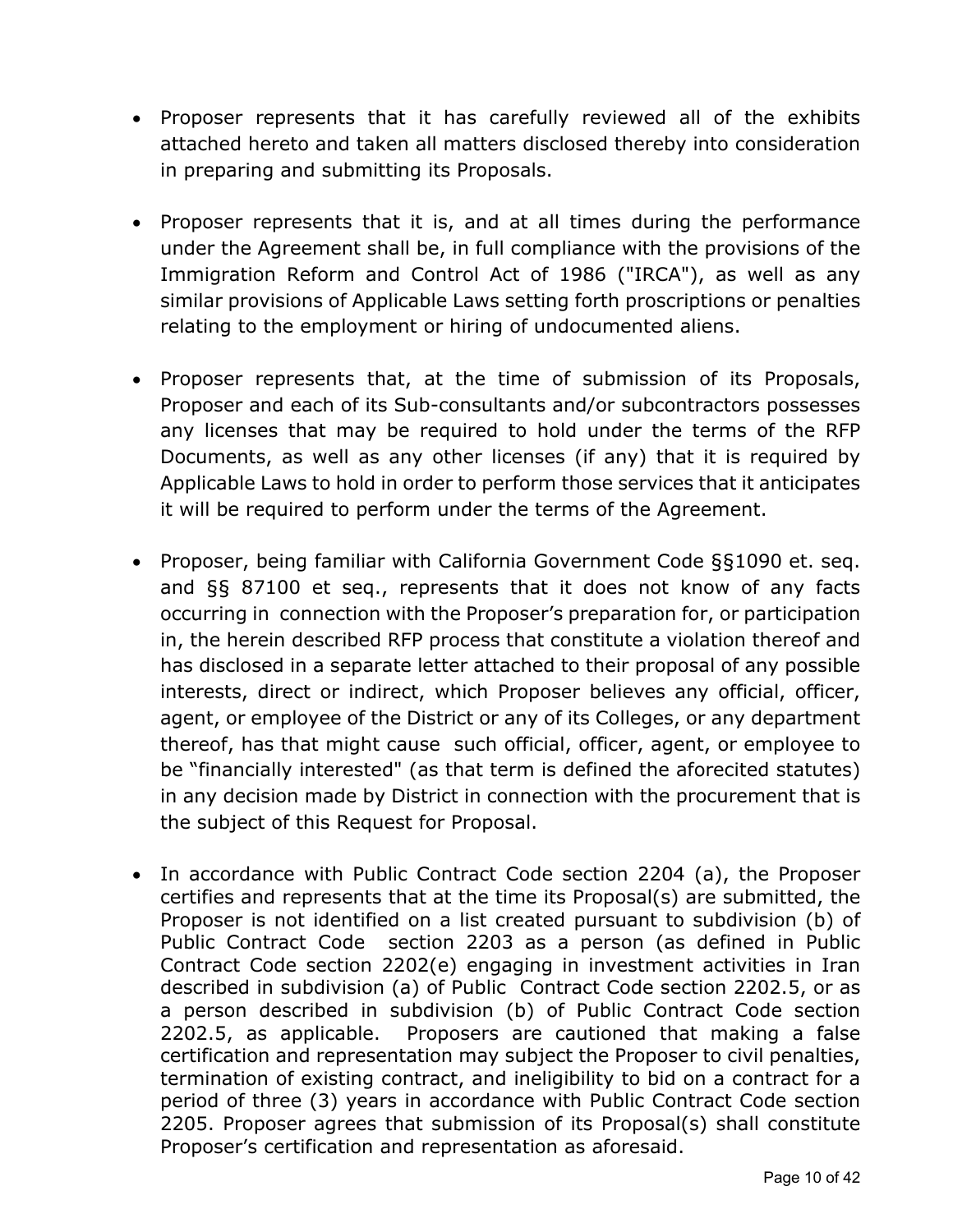## **VI. PROPOSAL SUBMITTAL INSTRUCTIONS AND CONDITIONS**

This RFP contains the instructions and conditions governing the requirements for a proposal to be submitted by an interested Proposer, the format in which the proposal is to be submitted, the material to be included therein, and the requirements that must be met. Each Proposer should carefully examine the entire RFP and be fully aware of the nature and quality of the services sought by "DISTRICT" as well as the conditions in providing such services.

#### *PROPOSALS MAY BE REJECTED AS NON-RESPONSIVE IF THE PROPOSER FAILS TO FULLY COMPLY WITH ANY OR ALL OF THE INSTRUCTIONS OR CONDITIONS SET FORTH IN THIS RFP.*

## **A. RFP SCHEDULE AND PROPOSAL SUBMISSION**

The following is the anticipated schedule of events for the RFP process, current as of the date of issuance of the RFP:

| <b>RFP Posted</b>                             | Wednesday, June 24, 2020            |
|-----------------------------------------------|-------------------------------------|
| <b>Questions Submission Deadline</b>          | Monday, July 6, 2020 at 3:00 PM     |
| <b>Proposal Submission Deadline</b>           | Wednesday, July 15, 2020 at 3:00 PM |
| <b>Oral Presentations/Proposer Interviews</b> | July 16-24, 2020                    |
| Notice of Intended Award                      | <b>July 27, 2020</b>                |
| Board Date for Approval                       | <b>August 5, 2020</b>               |
| <b>Effective Contract Date</b>                | <b>August 6, 2020</b>               |

The District reserves the right, at any time to make adjustments in the form of additions, modifications or deletions to the RFP schedule. Such adjustments, if any shall be made by RFP Addendum. References in the RFP Documents to the RFP Schedule or to date in the RFP Schedule shall mean the RFP Schedule as so adjusted.

## **B. PROPOSAL SUBMISSION**

The proposer shall submit to the District one (1) printed original and five (5) copies of its proposal, together with one (1) USB drive containing an electronic version of the entire proposal in PDF format, addressing each of the items in this RFP and must be received by the District no later than **3:00 p.m. PST, on July 15, 2020**. Proposals are to be enclosed in a sealed package plainly marked displaying the proposer's legal name with the following notation, "RFP No. 20-05 Legal Services in Financial Fraud Assessment and Reporting." The printed original proposal must be marked on the cover page with the following notation, "ORIGINAL." Proposals must be signed and shall become property of the District. Mail or deliver proposals to:

Los Angeles Community College District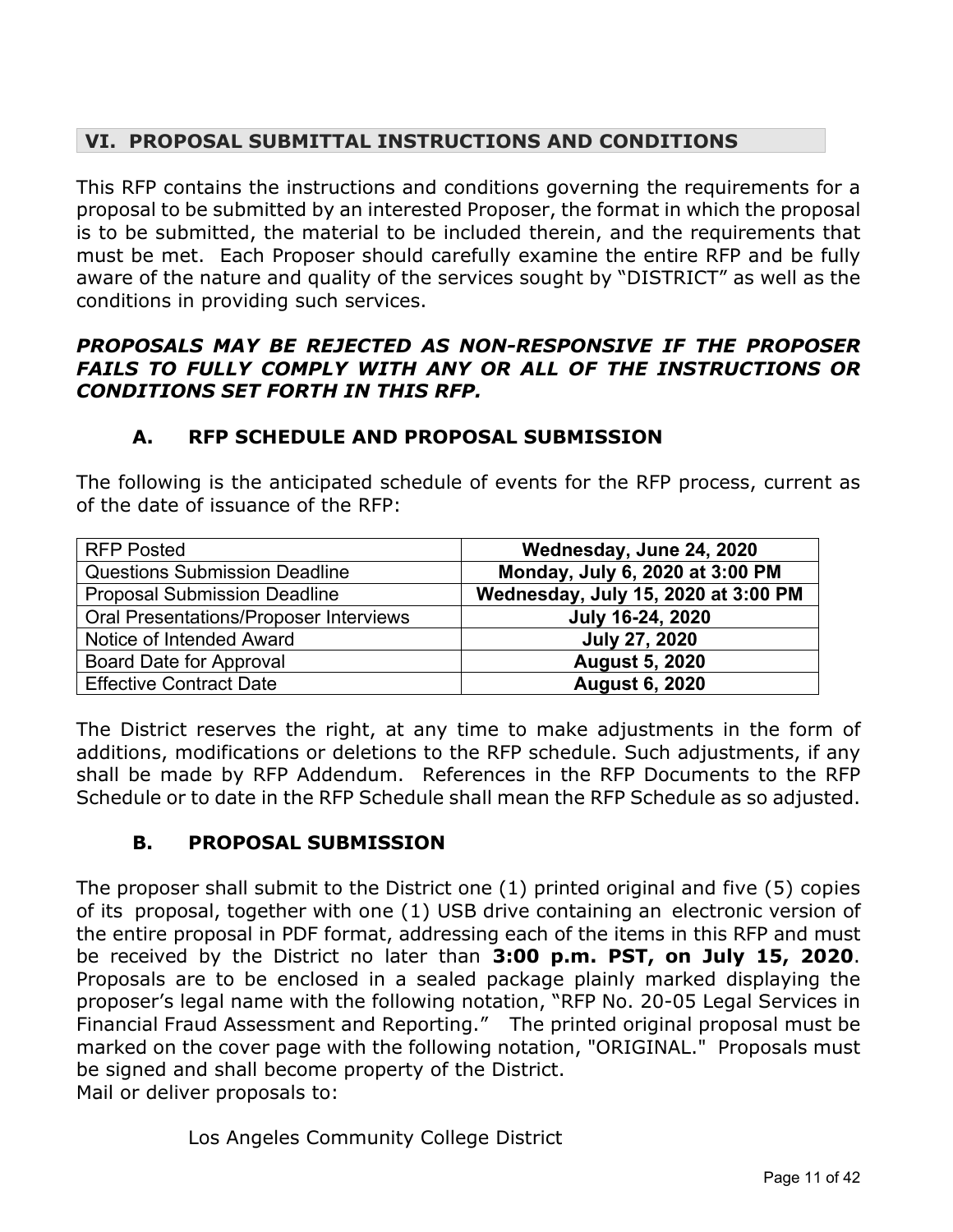Attention: Regina Benavides, Procurement Specialist 770 Wilshire Boulevard, 6th Floor Los Angeles, California 90017

Proposals must be received by 3:00 p.m., PST on **July 15, 2020.**

Proposals not conforming to the requirements of this RFP may be deemed nonresponsive.

Any Proposal received after the time and date above may, at the sole and absolute discretion of the District, be returned unopened or set aside without consideration.

It is the sole responsibility of the Proposer to ensure that its Proposals are delivered on time. If hand delivered, ample time should be scheduled for delays caused by downtown Los Angeles area traffic and parking. **Please be advised that the District does not provide parking accommodations to Proposers submitting Proposals.**

The District shall not be responsible for, nor accept as a valid excuse for late receipt, any delay in mail service or other method of delivery used by the Proposer except where it can be established that the sole cause of late receipt was an unforeseeable action by the District that prevented the Proposer's timely delivery of its Proposals. Notwithstanding the foregoing, in the sole and absolute discretion of the District, any Proposals received from a Proposer after the submission deadline stated in the RFP Schedule may be considered if no other Proposers have submitted Proposals or if all other Proposers submitting Proposals are disqualified.

#### **Proposals submitted via fax, telephone, or email will not be accepted.**

#### **VII. PROPOSAL FORMAT, CONTENT, AND INSTRUCTIONS**

#### **A. GENERAL**

This section prescribes the mandatory format for the development and presentation of a proposal. Each potential contractor must adhere to these requirements and submit all of the following documents and data.

Proposers shall follow the format established in this RFP and provide all information requested in the RFP and any RFP Addenda.

Each Proposal should provide a straightforward, concise response to the RFP. The Proposers should place emphasis on being in conformance with and responsive to the RFP requirements and on the completeness and clarity of the content of their Proposals.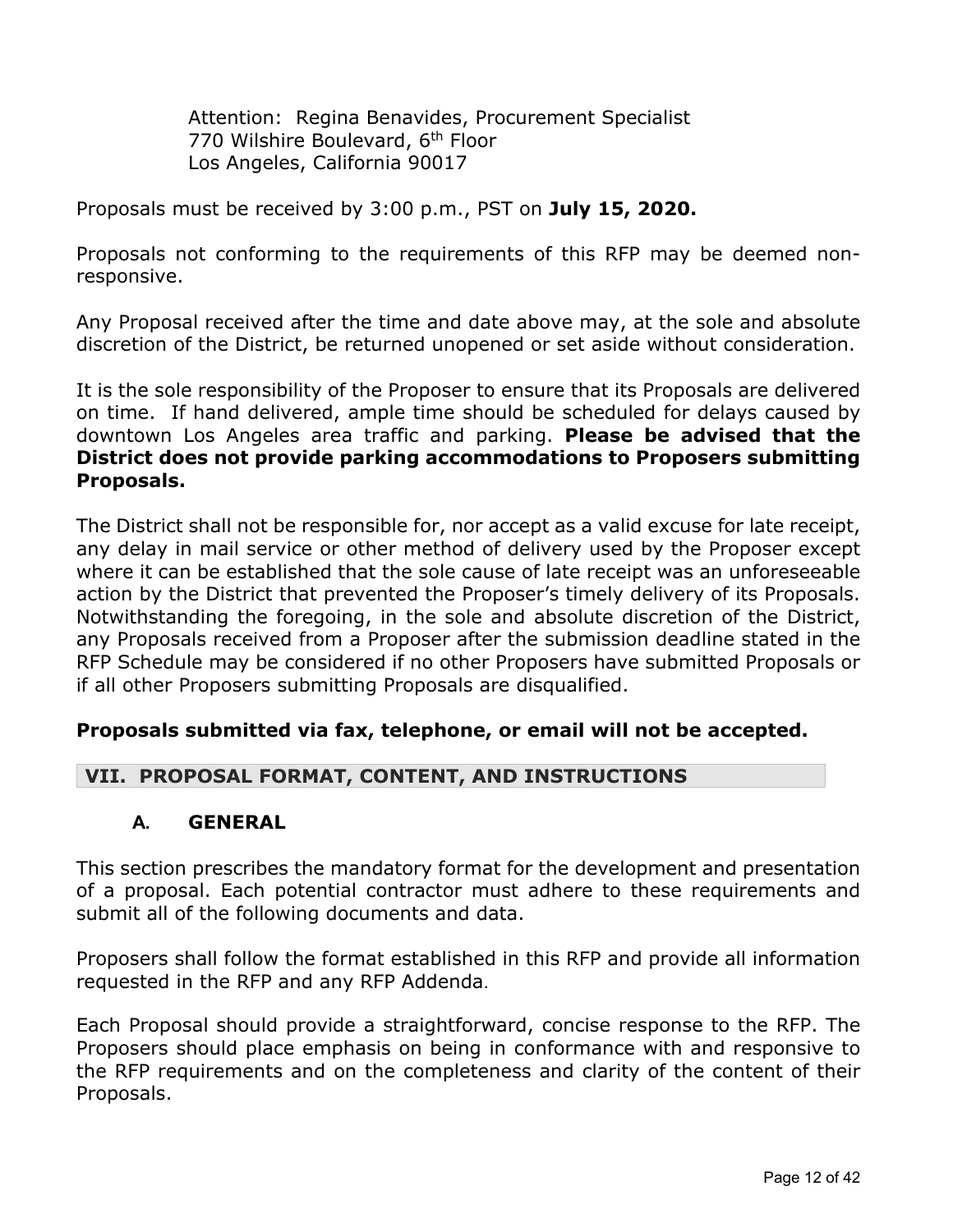A Proposer's Proposals and any attachments, documents, letters and materials submitted by the Proposer, may be included as part of any Agreement entered into between the Proposer and District.

Proposers should avoid submitting unnecessary or excessive promotional materials that are not directly and concisely responsive to the requirements of the RFP.

# **B. PRESENTATION / FORMAT**

Proposals shall be submitted in  $8^{1/2}$ " x 11" size, using a simple method of fastening. Proposals should be typed and should not include any unnecessarily elaborate or promotional material. Lengthy narrative is discouraged; presentations should be brief and concise.

#### **C. COVER LETTER**

The cover letter shall briefly summarize the potential contractor's ability to perform the services specified in the RFP. The letter shall also state the potential contractor's willingness to perform the work outlined in the RFP and to enter into a formal contract with the District. A person authorized to commit the potential contractor to a contract must sign the letter.

## **D. TABLE OF CONTENTS**

If a proposal exceeds ten (10) pages, it must include a table of contents with page references for the principal sections.

## **E. DESCRIPTION OF QUALIFICATIONS**

1. Each proposal must include a description of the potential contractor's qualifications. A potential contractor may also use this section to describe any enhancements or additional services not mentioned in the RFP.

2. Each proposal should identify the specific attorneys to be assigned, provide their resumes, and describe their experience with the following areas. Each proposal must also include a brief description regarding the firm's recruitment, selection, and outreach process for attorney applicants to the firm.

Please identify any additional areas of law for which the potential contractor is offering services.

3. Each proposal shall list at least one other client, especially governmental agencies where the potential contractor is currently providing legal services. The potential contractor will provide the following information regarding its governmental clients: name, address and telephone number of the client(s) and contact person(s) who may be contacted for verification of the data submitted and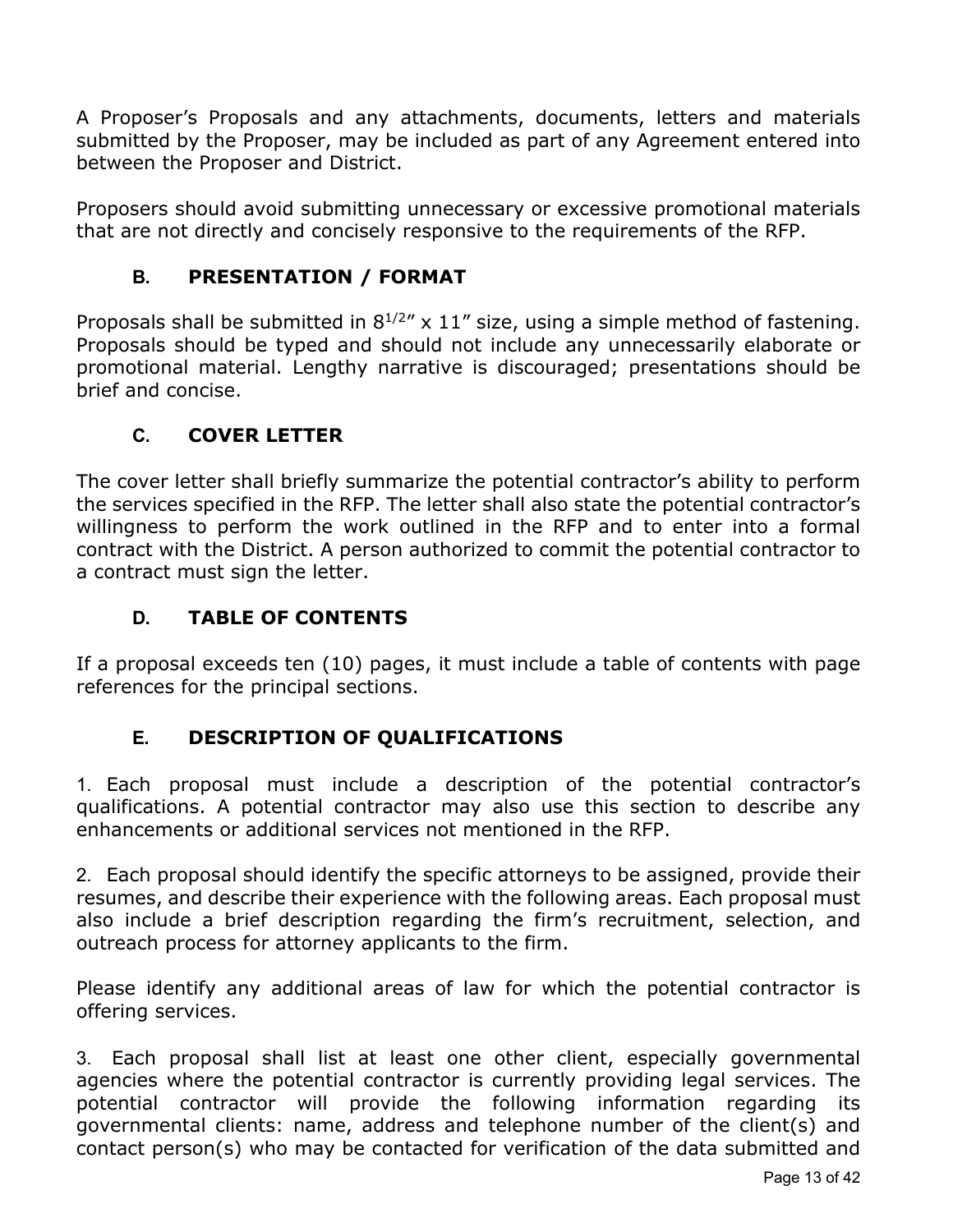discussion of satisfaction with the potential contractor's services.

# **F. FEES AND SERVICES**

1. Each proposal must include a description of the proposed fee schedule for the work to be performed.

2. Each proposal should identify any and all hourly rate(s) for proposed services.

# **G. REPORTING**

1. Each proposal should specify the potential contractor's capability and readiness to provide electronic reports in lieu of traditional mail and telephone calls.

2. The District is a single legal entity with nine colleges and one Office of General Counsel, which serves as the primary source for legal services for the colleges and central office staff. Each proposal should identify how the potential contractor will ensure (a) consistency of advice to the various people involved and (b) documentation or reporting of advice given in order to ensure that the appropriate people are aware of issues being presented.

#### **H. MANDATORY DOCUMENTS PROPOSER MUST SUBMIT WITHIN THE SEALED RESPONSE**

This section seeks to establish the ability of the Proposer to satisfactorily perform the required work by reasons of: demonstrated competence in the services to be provided by the Contractor; nature and relevance of similar work recently completed for other clients; record of meeting schedules and deadlines on other projects; competitive advantages over other firms in the same industry; strength and stability as a business concern; and supportive client references. Information requested below must be furnished by the Proposer. Moreover, these documents shall be signed by a person authorized to commit the Vendor to a contract, and as discussed above, these documents must be included with the proposal when submitted by the Proposal Submission Deadline.

a) Certification. The Proposer shall certify that the firm is not debarred, suspended or otherwise declared ineligible to contract by any federal, state or local public agency.

b) References. The Proposer must list at least three (3) references where the Proposer has provided similar services to public educational entities or other public agencies and which can independently evaluate the Proposer's expertise in this area. The Proposer shall describe the work it performed or is performing for each client and include the name, job title, address, email address, and telephone number of the contact person for each reference. References may be contacted to provide verification of the data submitted and for discussion of satisfaction with the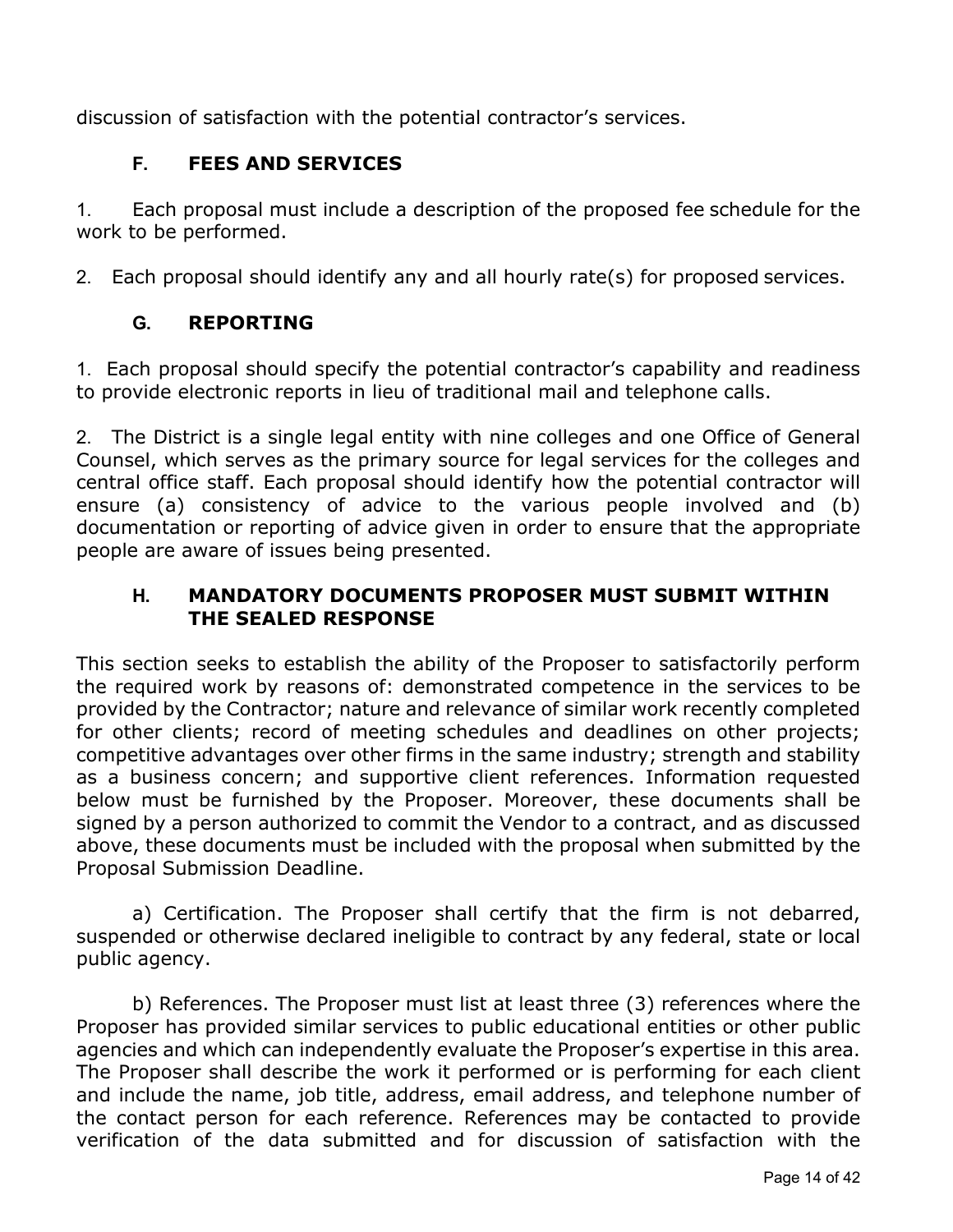proposer's services.

c) Organizational Information. The Proposer must declare an answer as to whether within the past five (5) years there have been any significant developments in Proposer's organization such as changes in ownership, key personnel, structural organization, bankruptcy or other financial problems, pending litigation, mergers and acquisitions, pending merger and pending acquisitions, and/or business emphasis. The Proposer must also declare and disclose any other conditions that may affect the proposer's ability to perform the requested service. If yes to any of the above organization information, please describe in detail and whether there are anticipated similar changes in the Proposer's organization in the next 24 months.

d) Certificates of Insurance. The Proposer shall furnish certificates of insurance showing the types and amount of insurance carried by the Proposer.

e) Terminated and/or Lost Accounts. The Proposer must disclose how many accounts, if any, have terminated or lost Proposer's services within the past three years. For each such account, please state the reasons for the termination of the account and/or lost account. Include the name, address, email address, and telephone number of the contact person.

f) Confirmation of Service. The Proposer shall confirm that the Proposer has a minimum of at least three (3) years of service.

g) Schedule of Fees/Billing Rates and Structure. The proposal shall include a "Fee Schedule" which outlines the fees/billing rates and structure for consultation and services broken down into the cost elements as outlined elsewhere in this document. This Fee Schedule will be used to determine the basis of award, and shall be incorporated into the final agreement.

h) Completed and signed Noncollusion Affidavit (Exhibit A)

i) Completed and signed Certificate of Non-Discrimination (Exhibit B)

j) Completed Confidentiality Agreement (Exhibit C)

k) Acknowledgement of all addenda issued by the District (Exhibit D)

l) Completed and signed Exceptions and Deviations (Exhibit E)

m) Completed and signed SLEDV Certification (Exhibit F)

**GRACE PERIOD FOR MISSING OR INCORRECT FILING OF ITEMS (h) THROUGH (m) ONLY:** In the event that a vendor fails to submit all or any part of items (h) through (m) above with its submission or if any submitted item is incomplete or incorrect, the Procurement Office will notify the vendor and the vendor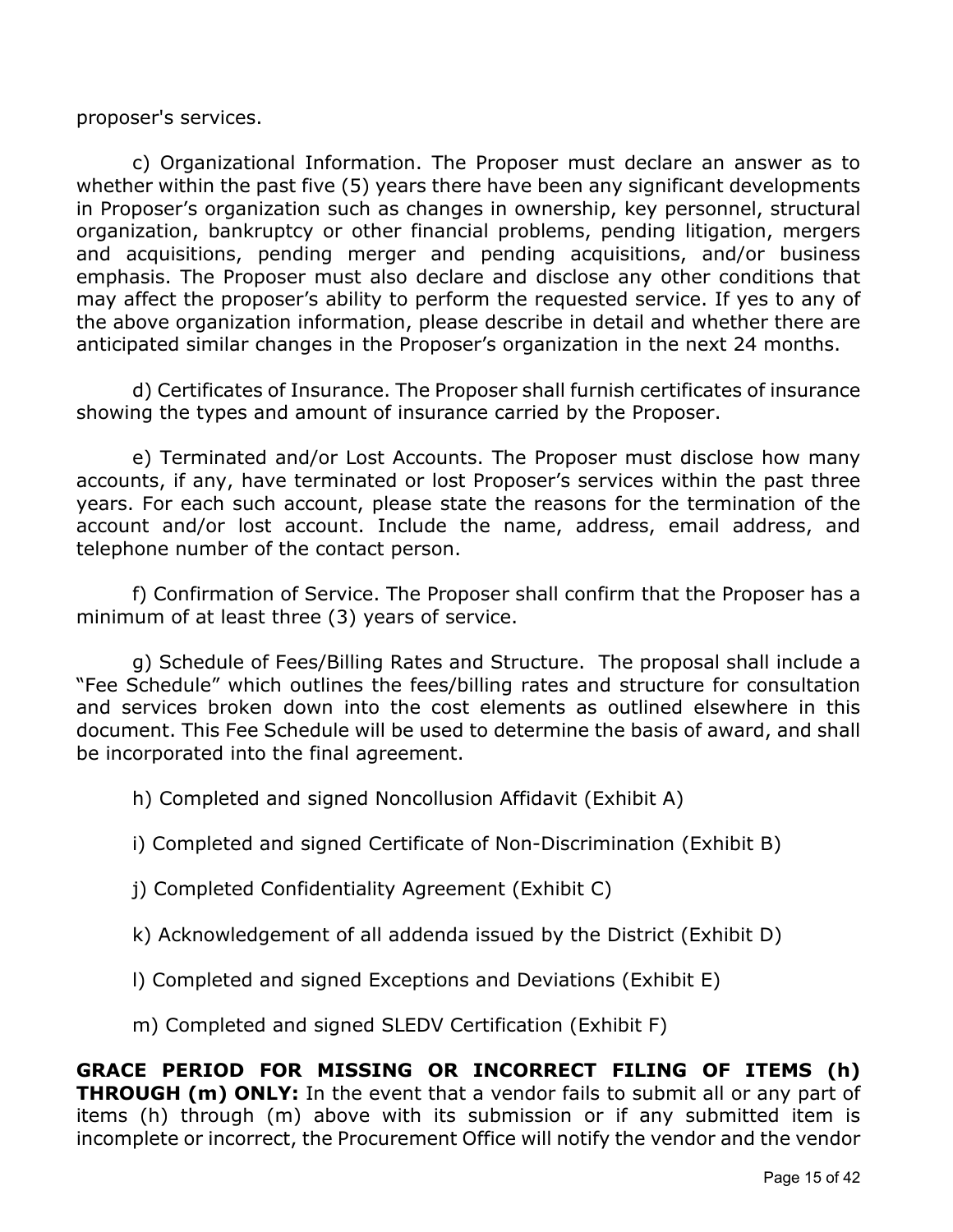shall have an additional three (3) business days to submit the missing item to the Procurement Office. Failure to submit the missing item will result in the disqualification of the Vendor if the mandatory item is missing entirely. Failure to complete or correct a mandatory item will result in the vendor's Proposal being considered in the form in which it was originally submitted.

## **I. AUTHORIZED SIGNATURES**

Exhibits A through F must all be signed by the Proposer's authorized signatory and must be submitted by the Proposer in the sealed envelope along with its proposal. The District is unable to accept any proposal submitted without these statements completed and signed by the Proposer's authorized signatory.

## **J. AUTHORIZATION TO DO BUSINESS**

All Proposers must be authorized to do business in California. If a Proposer is a sole proprietorship or partnership, the Proposer should furnish with its proposal a copy of a current business license issued in California. If the Proposer is a corporation, it must be approved by the California Secretary of State to do business in California as shown by it having an "ACTIVE" status listed on the California Secretary of State website as of the date of evaluation of the proposal. The Proposer should provide the corporate number issued by the Secretary of State with its proposal.

Each Proposer is required to possess at the time of submitting its Proposal, and at all times during the RFP process (and, in the case of the Proposer that receives award, at the time of award, upon execution of the Agreement, and at all times during performance of the Agreement) any licenses required by Applicable Law for the performance of the Agreement.

## **K. REQUIREMENTS**

The Proposer shall be responsible for becoming familiar with the scope of services required by the District as set forth on pages of this RFP, and shall rely solely upon his or her own independent judgment, and not upon any statements or representations made by the District, whether express or implied. The failure or omission of any Proposer to acquaint himself or herself with the service requirements of the District shall in no way relieve any Proposer from any obligation with respect to this proposal or to the resulting agreement. The submission of a proposal shall be taken as *prima facie* evidence of compliance with this section.

## **L. QUESTIONS ABOUT RFP**

Questions or other requests for clarification shall be submitted by email to Regina Benavides, Procurement Specialist**,** at email address: [benavir@email.laccd.edu](mailto:benavir@email.laccd.edu) **on or before 3:00 p.m. Pacific Standard Time, July 6, 2020** ("Questions Deadline).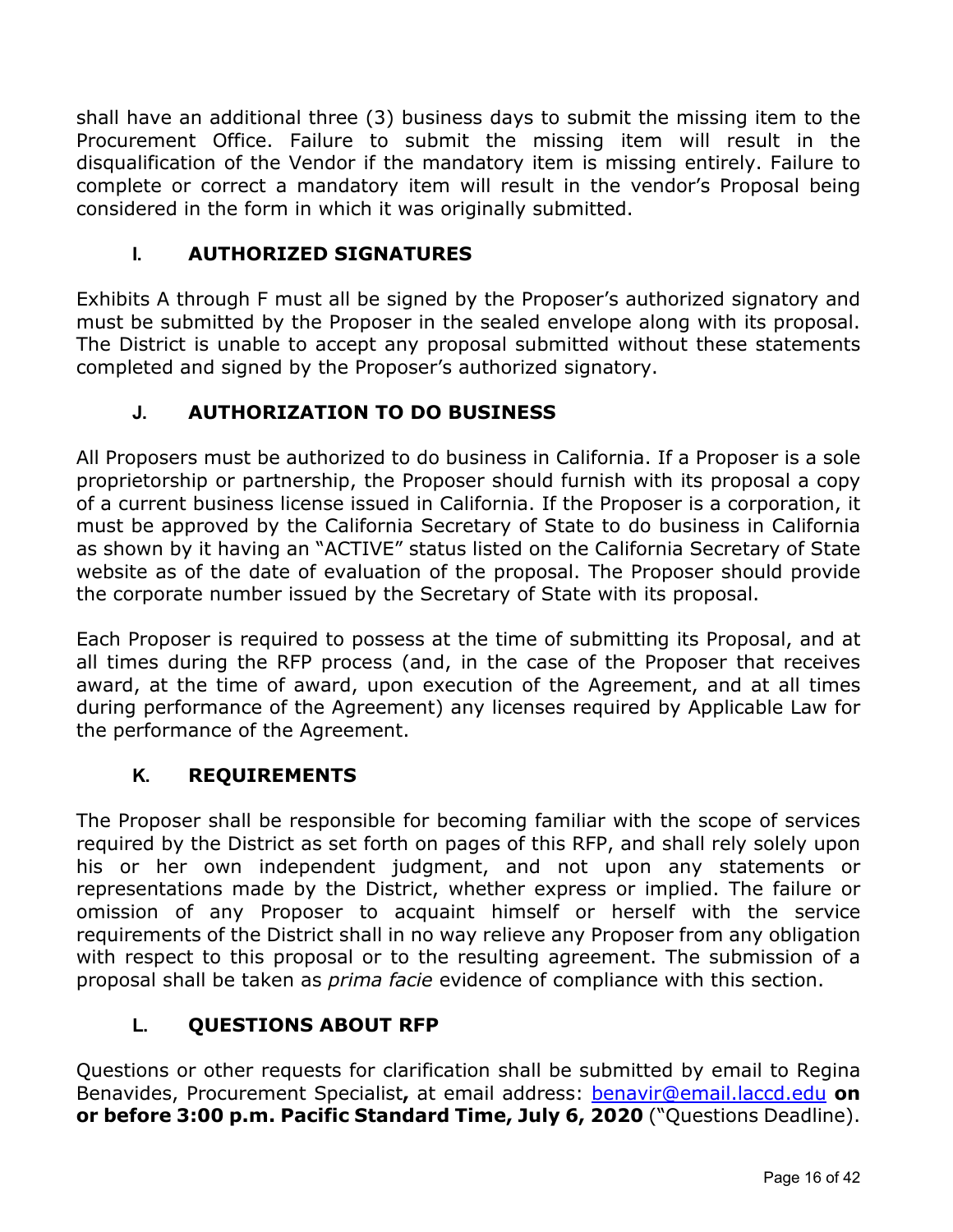Proposers are asked to submit all questions in writing by the Questions Deadline. "DISTRICT" shall not be obligated to answer any questions received after the Questions Deadline or submitted in a manner other than as instructed above. Written responses will be posted on the website: [http://www.laccd.edu/Departments/BusinessServices/Contract-](http://www.laccd.edu/Departments/BusinessServices/Contract-Services/Pages/Bids-And-Proposals.aspx)[Services/Pages/Bids-And-Proposals.aspx](http://www.laccd.edu/Departments/BusinessServices/Contract-Services/Pages/Bids-And-Proposals.aspx)

Proposers should not contact District personnel in any other manner related to the RFP. Unauthorized contact with any District personnel may, at "DISTRICT"'s sole discretion, be cause for rejection of a Proposal.

#### **M. RFP ADDENDA**

If it becomes necessary for "DISTRICT" to revise any part of this RFP or to provide clarification or additional information after the proposal documents are released, written addenda will be posted at the following website address:

[http://www.laccd.edu/Departments/BusinessServices/Contract-](http://www.laccd.edu/Departments/BusinessServices/Contract-Services/Pages/Bids-And-Proposals.aspx)[Services/Pages/Bids-And-Proposals.aspx.](http://www.laccd.edu/Departments/BusinessServices/Contract-Services/Pages/Bids-And-Proposals.aspx)

It shall be the responsibility of the Proposer to check the website or to appropriately inquire with "DISTRICT" for any addenda issued. All addenda issued by DISTRICT shall become part of the RFP and the Proposer shall acknowledge, in writing, receipt and incorporation of all addenda and clarifications in its response. Specifically, Proposer's acknowledgement of the addenda must be declared in the proposal in Exhibit D.

Failure of the Proposer to receive addenda shall not relieve the Proposer from any obligation under its proposal as submitted. The Proposer shall identify and list in its proposal all addenda received and included in its proposal. The Proposer's failure to identify and list in its proposal all addenda received and included in its proposal may be asserted by the "DISTRICT" as a basis for determining a proposal as nonresponsive.

## **N. INTERPRETATION OF DOCUMENTS**

If any person contemplating submitting a proposal for the services proposed herein is in doubt as to the true meaning of any part of the proposal documents, or finds discrepancies in, or omissions from the documents, he/she may submit to the District a written request for an interpretation of correction thereof. The person submitting the request will be responsible for its prompt delivery. Any interpretation or correction of the proposal documents will be made only by addendum duly issued and a copy of such addendum will be mailed or delivered to each person receiving a set of the proposal documents. No person is authorized to make any oral interpretation of any provision in the proposal documents to any Proposer, and no Proposer is authorized to rely on any such unauthorized oral interpretation.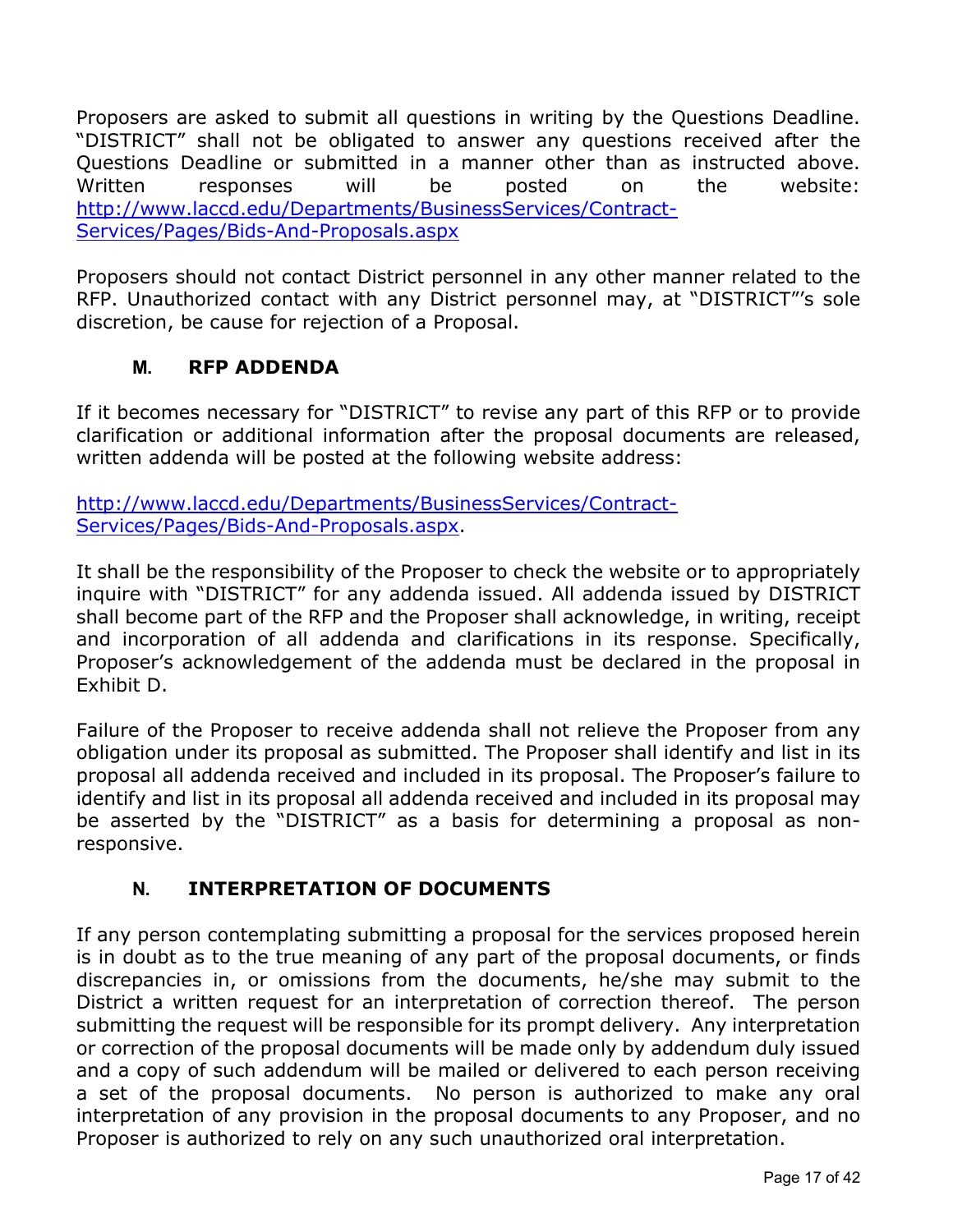# **O. WITHDRAWAL / PROPOSAL IRREVOCABLE FOR 120 DAYS**

A Proposer may withdraw its proposal at any time prior to the submittal deadline by sending the District a request in writing from the same person who signed the submitted proposal. As of the deadline for submittal, any proposal received by the District and not withdrawn becomes an irrevocable offer available for acceptance by the District immediately and for one hundred and twenty (120) days thereafter. The Proposer is responsible for the accuracy of the proposal submitted, and no allowance will be made for errors or price increases that the Proposer later alleges are retroactively applicable.

## **P. EXEMPTION FROM DISCLOSURE**

Proposals will remain confidential in their entirety until the evaluation and analysis process is complete and a recommendation of an award has been submitted to the LACCD. All proposals submitted will become the property of the LACCD. The Proposer must identify, in writing, all copyrighted material, trade secrets, or other proprietary information that the preparer claims are exempt from disclosure under the Public Records Act (California Government Code Section 6250 et seq.). Any Proposer claiming such an exemption must also state in the proposal that "the vendor agrees to indemnify and hold harmless the Los Angeles Community College District, its Board of Trustees, Los Angeles Valley College, Los Angeles City College, East Los Angeles College, Los Angeles Harbor College, Los Angeles Mission College, Pierce College, Los Angeles Southwest College, Los Angeles Trade-Technical College, West Los Angeles College, and its officers, employees and agents, from any claims, liability, or damages against, and to defend any action brought against above said entities for their refusal to disclose such material, trade secrets, or other proprietary information by any party." Failure of a proposal to include such a statement will be deemed a waiver of any exemption from disclosure under the California Public Records Act. A blanket statement that all contents of the proposal are confidential or proprietary will not be honored by the District. The Proposer's identification of a document as "proprietary" or "confidential" does not automatically confer exclusion from disclosure under the California Public Records Act.

# **Q. PRE-CONTRACTUAL EXPENSES**

Pre-contractual expenses are defined as any expenses incurred by the Proposer to:

(1) prepare its proposal in response to this RFP; (2) submit that proposal to "DISTRICT"; (3) negotiate with "DISTRICT" on any matters related to this RFP, including a possible contract; and (4) engage in any other activity prior to the effective date of award, if any, of a contract resulting from this RFP. "DISTRICT" shall not, under any circumstance, be liable for any pre-contractual expenses incurred by Proposers. All expenses including, but not limited to, pre-contractual expenses incurred by the Proposer in preparing the proposal shall be borne and paid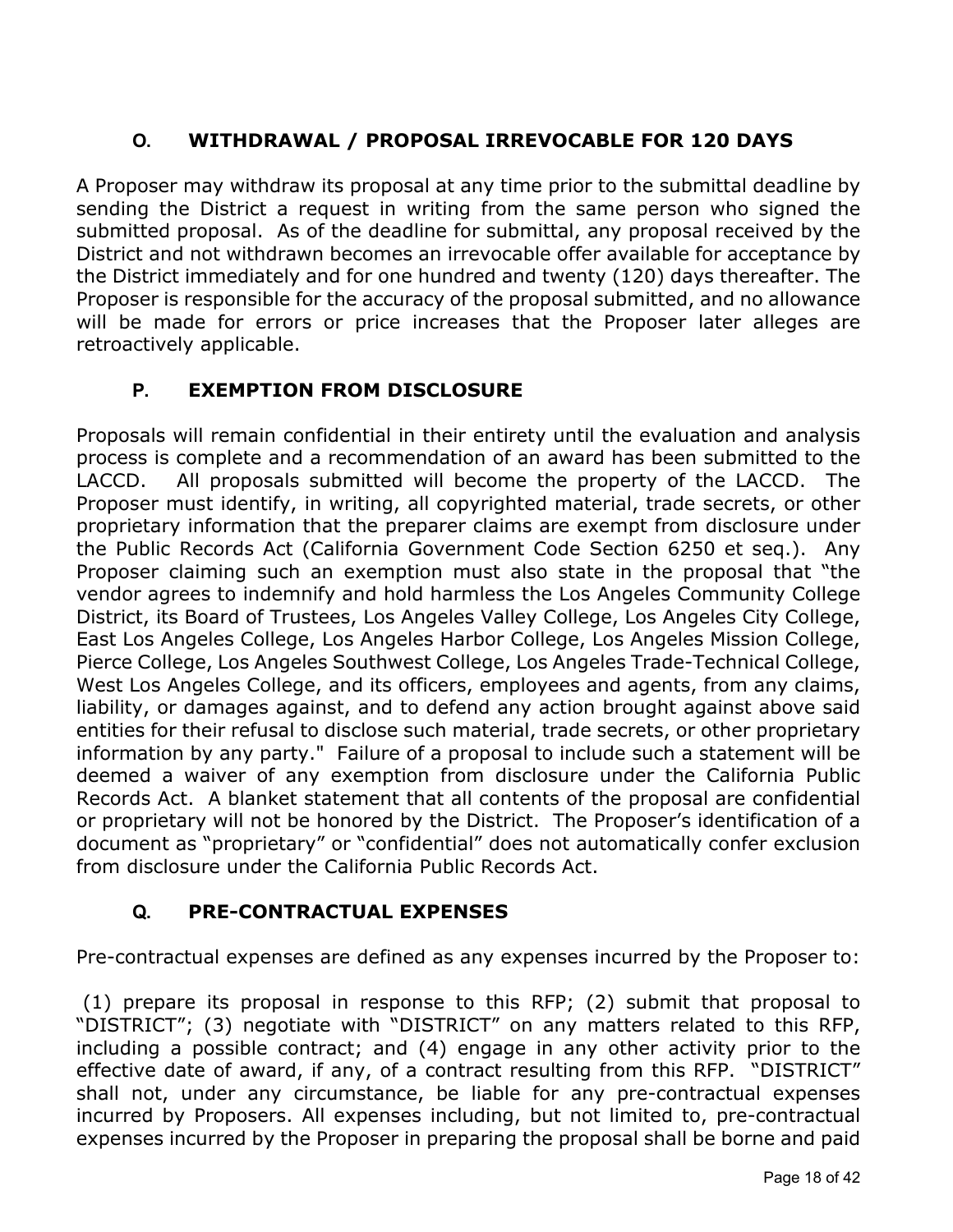for solely by the Proposer and shall not be included in their offers.

## **R. SUBCONTRACTORS**

Proposers are permitted to provide for a portion of the Basic Services to be performed by one or more consultants or contractors retained by the Proposer (collectively, "subcontractor") provided that each subcontractor proposed to be used is identified in the Proposal by name, contact person, telephone number, fax number, e-mail address, and a description of the portion of Basic Services to be performed by the subcontractor.

## **S. RFP AS PART OF FINAL CONTRACT**

At the District's discretion, the content of this RFP may be incorporated into the final contract.

## **T. PROPOSED CONTRACT**

The Proposer(s) selected for contract award through this RFP shall be required to enter into a written agreement with the District. The Standard Agreement for Professional Services presented in Exhibit G of this RFP is the contract proposed for execution. It may be modified to incorporate other pertinent terms and conditions set forth in this RFP, including those added by addendum, and to reflect the Proposer's offer or the outcome of contract negotiations, if any. **Exceptions and requested changes to the terms and conditions of the Standard Agreement, or the Proposer's inability or unwillingness to comply with any of the provisions of the Standard Agreement, must be declared in the proposal and will be considered as part of the proposal evaluation process.**

It is the District's sole right and privilege to disregard any suggested language provided by proposers included in their response. By responding to this RFP, proposers warrant that they have taken any and all costs and/or risk and liability associated with the Standard Form Agreement into account in their price proposals.

# **U. EXCEPTIONS / DEVIATIONS**

Any exceptions to, deviations from, or inability to comply with the requirements set forth in this RFP, or the terms and conditions contained in the Professional Services Agreement, must be declared in writing in Exhibit F within the proposal; and failure to do so will prevent Proposer from asserting its inability to comply with the terms or conditions later on. **Such exceptions or deviations must be segregated as a separate element of the proposal under Exhibit E - "Exceptions and Deviations to Professional Services Agreement."** The District will make a good faith effort to consider contractual issues identified by vendors and "DISTRICT" requires all proposing vendors to similarly make a good faith effort to comply with the District's sample agreement terms and conditions.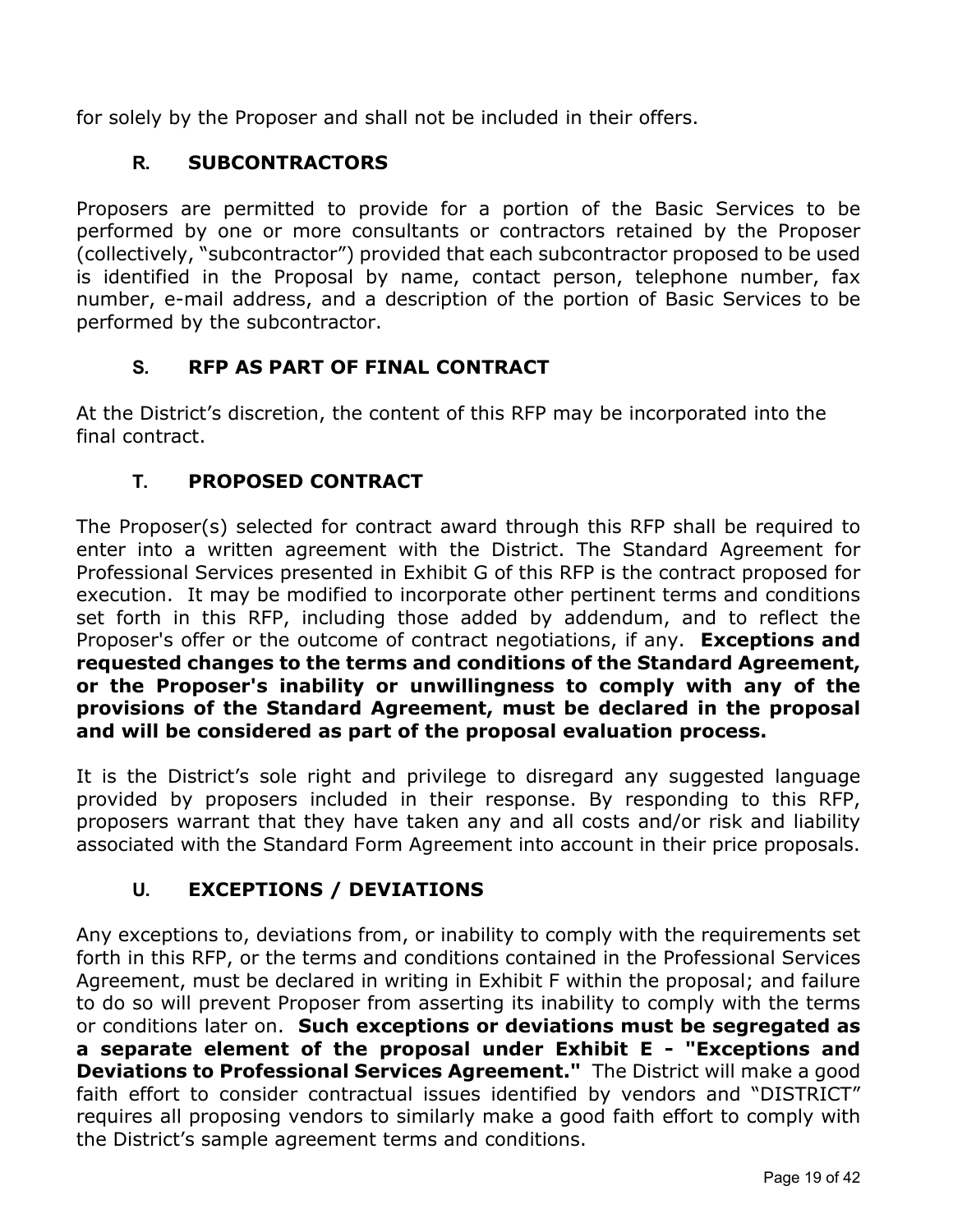**Proposals that mandate the use of vendor standard services contract, rather than utilizing the District's standard services contract will result in that vendor's proposal being judged non-responsive and these proposals will be rejected.** 

**Proposals that reject the following integral provisions of the District's contract terms and conditions will be treated as a rejection of the District's contract and these proposals will be rejected.**

|  | Section 3 - Warranties                                   |
|--|----------------------------------------------------------|
|  | Section 6 - Term of Agreement                            |
|  | Section 13 - Waiver of Damages: Indemnity                |
|  | Section 17 - Governing Law                               |
|  | Section 18 - Non-Discrimination                          |
|  | Section 21 - Board Authorization                         |
|  | Section 26 - Requirements for Federally-Funded Contracts |
|  | Section 27 - District Authority                          |
|  | Section 28 - Accessibility Requirements                  |

The Proposer's attention is again directed to sections 13 and 14 of the Professional Services Agreement, which specify the indemnity clause and the minimum insurance requirements that must be met by the successful Proposer. The Proposer's inability or unwillingness to meet these requirements as a condition of award of an Agreement must be stated as an exception in the proposal.

*Exceptions or deviations which are in conflict with the District's terms and conditions may render the proposal non-responsive.* In the event that exceptions and deviations to the Professional Services Agreement are requested after the contract has been awarded, the District may deem the proposal nonresponsive and may disqualify the proposal at its discretion.

## **V. NO COMMITMENT TO AWARD**

Issuance of this RFP and receipt of proposals does not commit "DISTRICT" to award a contract. "DISTRICT" expressly reserves the right to postpone proposal opening for its own convenience, to accept or reject any or all proposals received in response to this RFP, to negotiate with more than one vendor concurrently, or to cancel all or part of this RFP.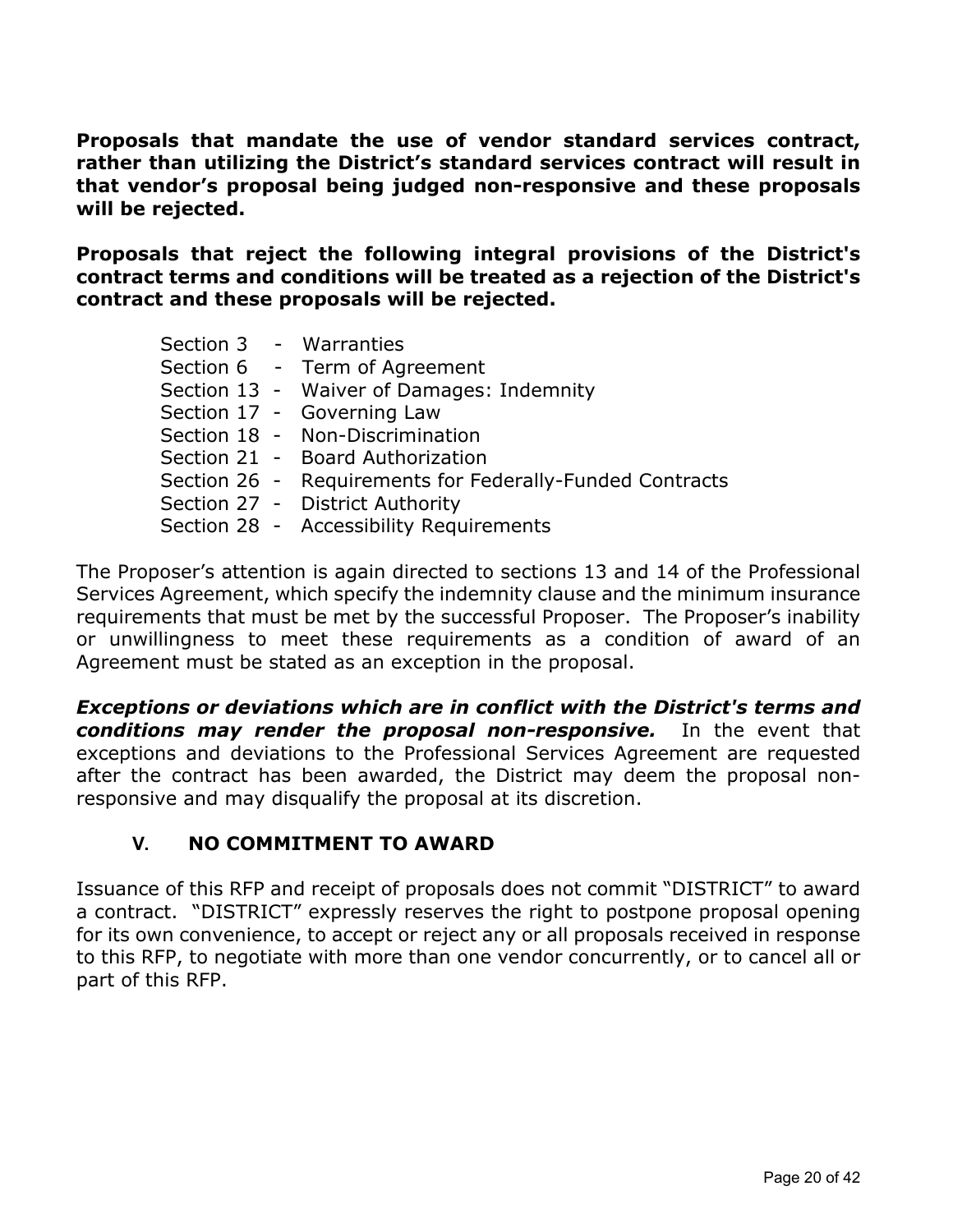#### **VIII. GENERAL RULES AND INFORMATION**

## **A. ACTIONS BY THE DISTRICT**

The District will take the following actions:

- Advertise in the Daily Journal, local bar associations, and other publications
- Make available on its public website the RFP to potential contractors
- Issue amendments to the RFP if necessary
- Mail notice of intention to award contract
- Board action approving contract

## **B. ORAL COMMUNICATIONS**

Any oral communication by the District Contact Person, or his/her designee, regarding this RFP is not binding on the District and shall in no way modify the RFP or the obligations of the District, proposer, or contractor.

## **C. IMMATERIAL DEFECT IN PROPOSAL**

The District may waive any immaterial deviation or defect in a proposal. The District's waiver shall in no way modify the RFP documents or excuse the contractor from full compliance with the RFP if awarded the contract.

## **D. TERMINATION OR CANCELLATION**

The District reserves the right to terminate any contract awarded through this RFP by providing thirty (30) days' written notice to the contractor.

## **E. NEWS RELEASES**

News releases pertaining to any award resulting from this RFP may not be made without the prior written approval of the District Contact Person.

## **F. DISPOSITION OF PROPOSALS**

All materials submitted in response to this RFP become the property of the District and will become a public record after the date and time for opening of the proposals.

## **G. CONFIDENTIALITY**

Proposals regarding specific cases or matters and performance under the contract shall be bound by the privileges for attorney-client communication and/or attorney work product.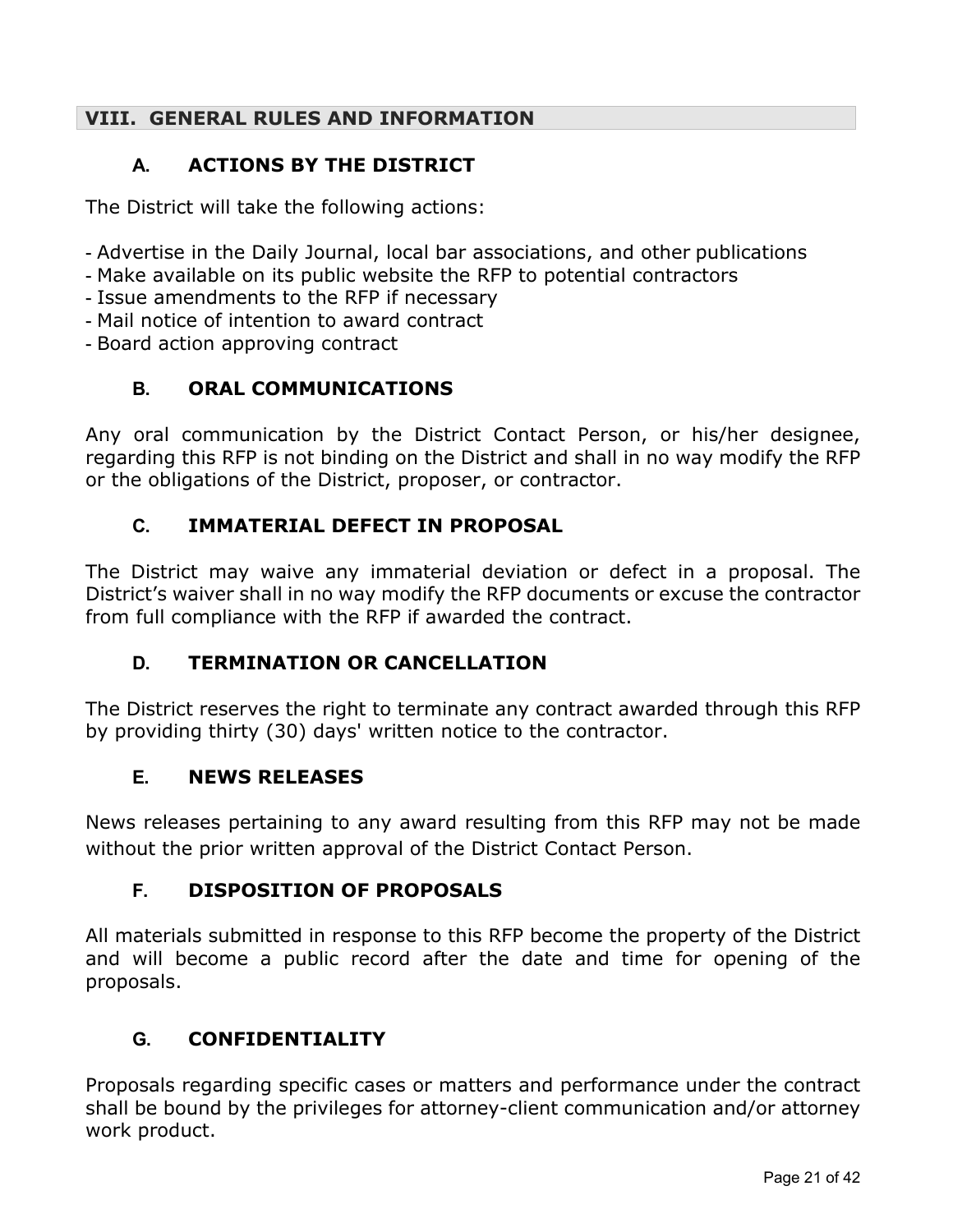## **H. CONTRACTOR EVALUATION**

Contractors will be evaluated periodically regarding their performance.

## **I. TERM OF CONTRACT**

The contract awarded through this RFP is expected to be effective for one-year period from August 6, 2020-July 31, 2021.

## **J. SUBCONTRACTORS FOR LEGAL SUPPORT SERVICES**

Subcontracting of services for court reporting, registered legal photocopies and other legal support services necessary for providing legal services is permitted. Subcontractor services in excess of Five Hundred Dollars (\$500.00) to be charged to the District must be approved by the District in advance, and may be limited to District- identified vendors.

## **K. DEVIATION FROM CONDITIONS OF RFP**

Attorneys and/or firms that would like to participate in the pool, but cannot meet one or more of the specifications in this RFP, should still submit a proposal. The proposal should identify which items(s) cannot be met and provide an explanation.

#### **L. WITHDRAWAL**

A potential contractor may withdraw a proposal at any time prior to the proposal opening date by submitting a written request to the District.

## **M. NO AGREEMENT UNTIL SIGNED**

No agreement with the District is effective until both parties have signed a contract and the District's Board of Trustees has ratified the contract.

## **N. NONDISCRIMINATION CLAUSE**

During the performance of the contract, the contractor shall not discriminate unlawfully against any employee or applicant for employment because of race, religion, color, national origin, ancestry, physical disability, mental disability, medical condition, marital status, sexual orientation, age or sex. The contractor shall ensure that the evaluation and treatment of employees and applicants for employment are free of such discrimination. The District may conduct voluntary, anonymous surveys regarding the make-up of professionals, paraprofessionals and staff of the panel members after the panel has been selected.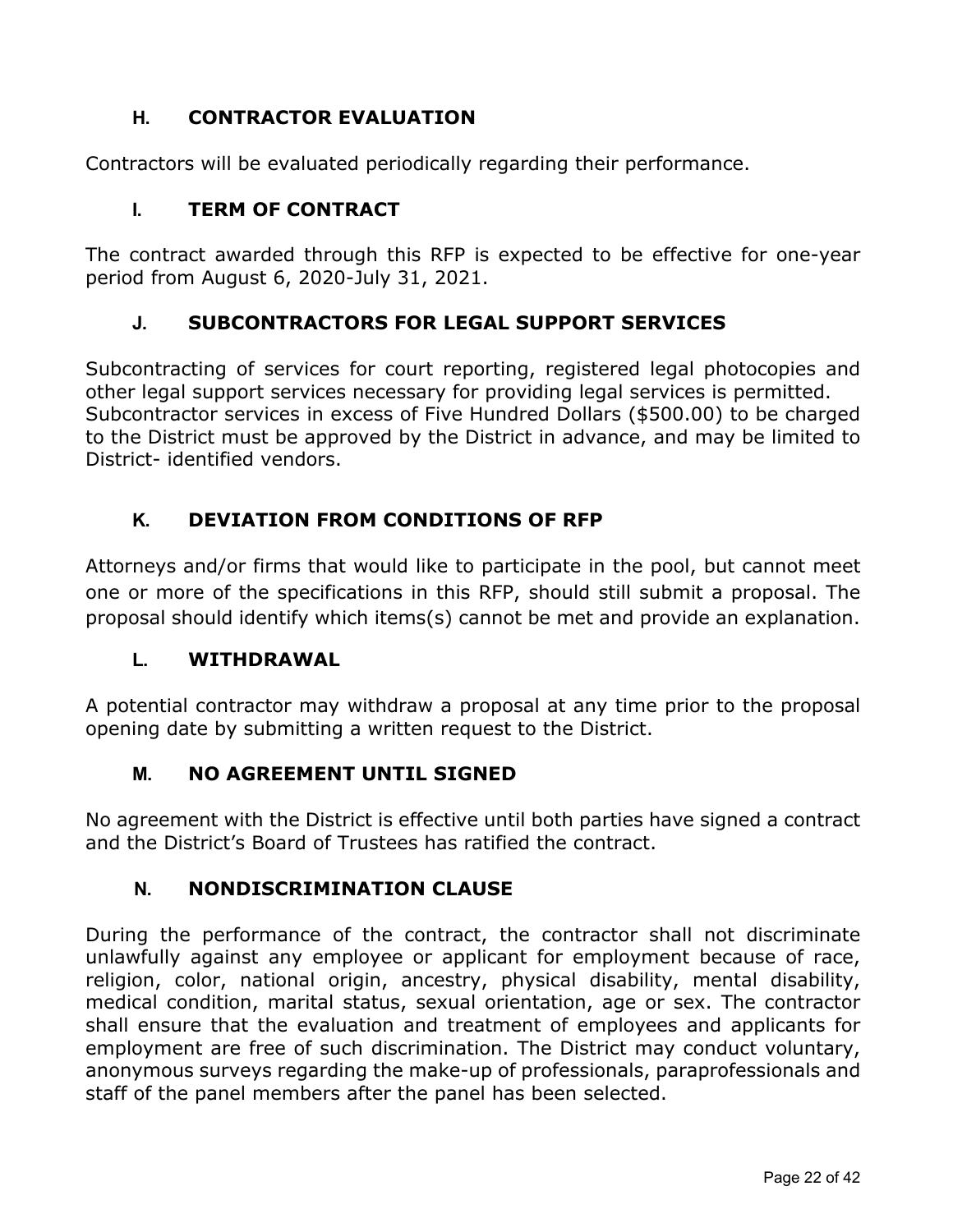# **O. PROTEST OF AN AWARD**

Any Proposer that has provided a proposal to the District may protest the solicitation or award of a contract for violations of "DISTRICT"'s procurement policies or of laws and regulations governing "DISTRICT"'s procurement activities, provided the proposer has complied with PP-04-09, Bid Protest and Appeals.

[http://www.laccd.edu/Departments/BusinessServices/Contract-](http://www.laccd.edu/Departments/BusinessServices/Contract-Services/Documents/04-09-bid-protest-and-appeal.pdf)[Services/Documents/04-09-bid-protest-and-appeal.pdf.](http://www.laccd.edu/Departments/BusinessServices/Contract-Services/Documents/04-09-bid-protest-and-appeal.pdf)

In order to be considered, all protests must be in writing and filed with and received by "DISTRICT", not more than five (5) business days following the date of issuance of the District's Notice of Intent to Award with the contact below. The protest letter must state the basis for the protest and the remedy sought.

Protests received by "DISTRICT" after this date will be returned to the sender.

Valencia M. Moffett, Director of Business Services Los Angeles Community College District 770 Wilshire Blvd, 6th Floor Los Angeles, CA 90017

Failure to timely file the proposal protest shall constitute grounds for the District to deny the proposal protest without further consideration of the grounds stated therein.

## **IX. PROPOSAL EVALUATION AND CONTRACT AWARD**

#### **A. GENERAL**

The method used for this solicitation is a Request for Proposal ("RFP"). Selection of contractors will be made through competitive procurement procedures, which will include factors discussed in this RFP.

All proposals received in accordance with these RFP instructions will be evaluated to determine if they are complete and meet the requirements specified in this RFP. An award will be made to the Proposer whose offer is judged to be in the best interest of and most advantageous for the District in the sole determination of the District. The District expressly reserves the right to reject any and/or all proposals and make no award under this RFP.

#### **B. REQUEST FOR ADDITIONAL INFORMATION**

During the evaluation process the District may require supplemental information in order to fairly evaluate a proposal. For this purpose, the District may request such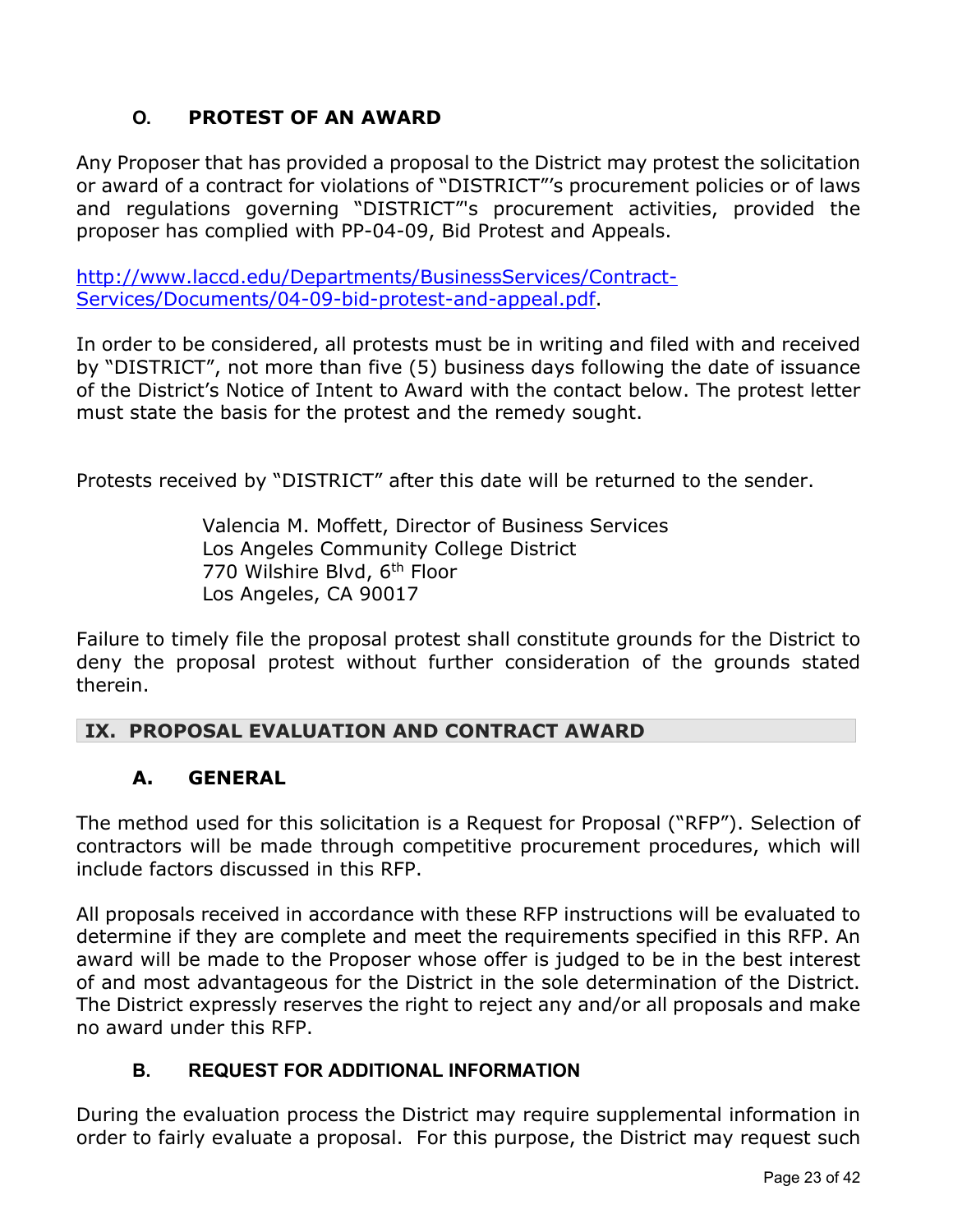information from the Proposer after the initial submittal. If such information is required, the Proposer will be notified and will be permitted a reasonable period of time to submit the information.

## **C. PROPOSAL EVALUATION PROCEDURES**

An evaluation committee consisting of LACCD staff and/or outside associates will review, analyze, and evaluate all proposals received.

After completing its evaluation of the proposals, the committee will recommend for contract award the proposer(s) that is judged to best meet the requirements of this RFP.

DISTRICT will then begin contract negotiations with this (these) vendor(s) to obtain acceptable contracts from these vendors. If LACCD cannot come to acceptable contract terms with the first vendor within a fixed timeframe, that the District will specify, the District will terminate negotiations and move to the next set of vendors that can provide an acceptable solution.

If a mutually agreed upon contract is negotiated, DISTRICT will request approval of the contract from its Board of Trustees and shall execute a contract with the proposer(s). If a contract cannot be successfully negotiated with the selected vendor, DISTRICT may move on to negotiate a contract with another proposer within the highest ranked group.

DISTRICT reserves its right to award to a single proposer, reject all proposals and issue a new RFP, or reject all proposals and reopen the proposal process.

# **D. EVALUATION QUESTIONS**

During the evaluation process, District staff may have questions about a proposal. Each potential contractor shall make available a representative for answering specific questions, either orally or in writing.

# **E. EVALUATION CRITERIA**

The following criteria will be used in the evaluation of written proposals. The relative weights of the criteria are based on a 100-point scale, as listed below.

- a. (35%) Professional qualifications including but not limited to:
	- Education of firm members to be employed in service on this account.
	- Experience in each area of law offered in this proposal.
	- Prior successes in area of service being offered.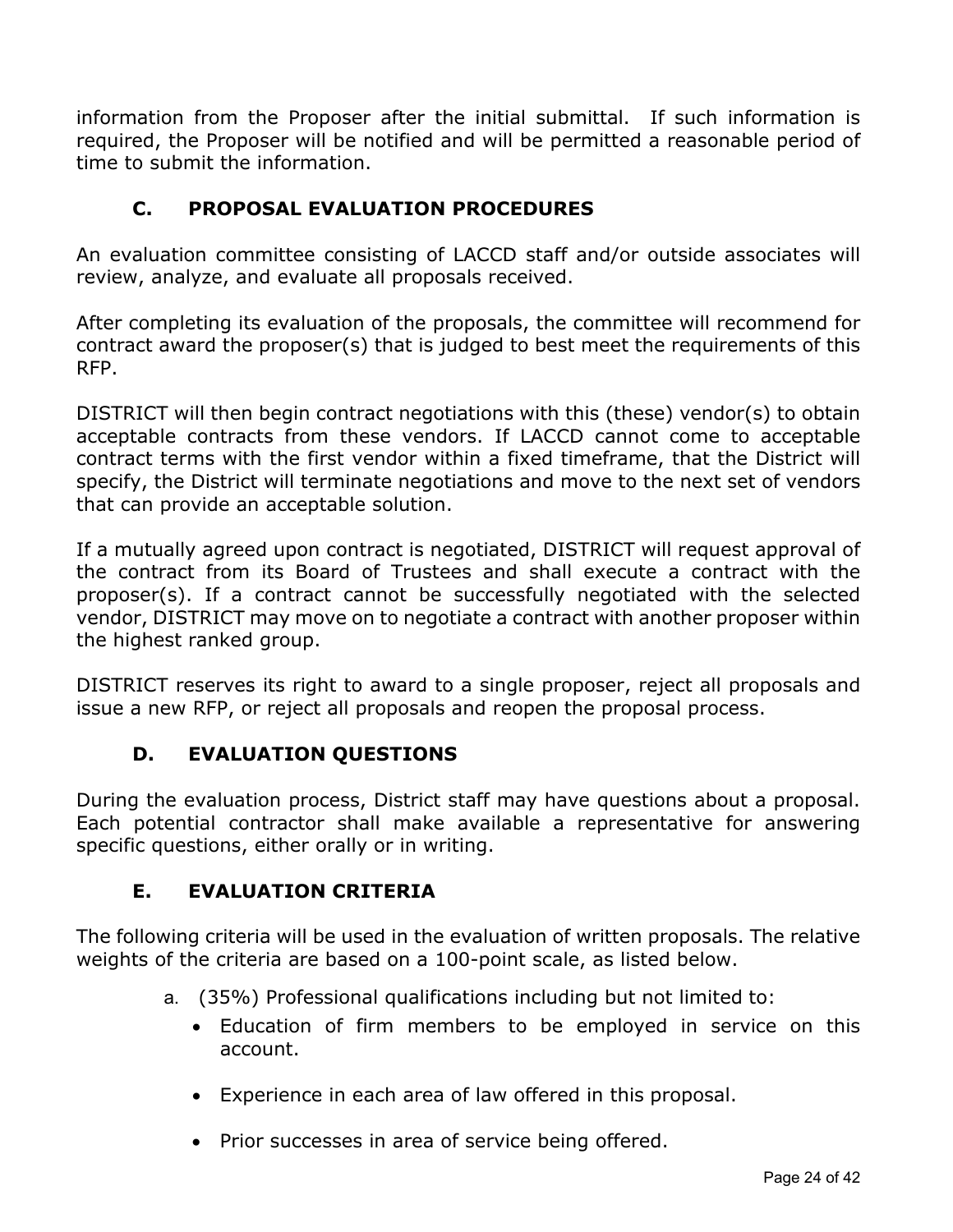- Satisfaction of clients.
- Firm's recruitment approach to obtain and retain qualified firm members.
- b. (30%) Fees and services.
- c. (25%) Oral interview with the proposing firm which may occur via Zoom, telephone or other remote means at the discretion of the District.
- d. (10%) Small, Local, Emerging, Disabled Veteran (SLEDV) certification

The final Proposal Score shall be determined based on the average of the scores submitted by the evaluators. At the District's discretion, it may select and contract with firms based solely on the written proposal and forgo any oral interview process.

- If an interview process occurs, the Chair of the Selection Committee shall prepare a list of interview questions. A committee member may ask other questions during the interview. However, the scoring shall be based primarily on the answers to the questions on the list and from any related follow-up questions.
- As part of the interview, the Chair shall provide the proposer an appropriate legal issue in advance of the interview. The proposer will be asked to present a brief legal analysis on that issue.
- The average score from each of the evaluators score sheets shall be the final score for that proposer. Proposers will receive a written proposal final score. If oral interviews occur, the proposers will receive a second final score on the interview. The two final scores will be combined to represent the proposers overall final score.

## **F. CONTINUITY OF REPRESENTATION**

The District reserves the right to select any proposer, and award a contract to any proposer, based solely on their written proposal in order to ensure continuity of representation for the District. Such a determination shall be in the sole discretion of the District.

## **G. ADDITIONAL REQUIREMENTS AS A CONDITION OF CONTRACT**

Upon award and as a prerequisite to a final contract, a contractor will be required to comply with the following: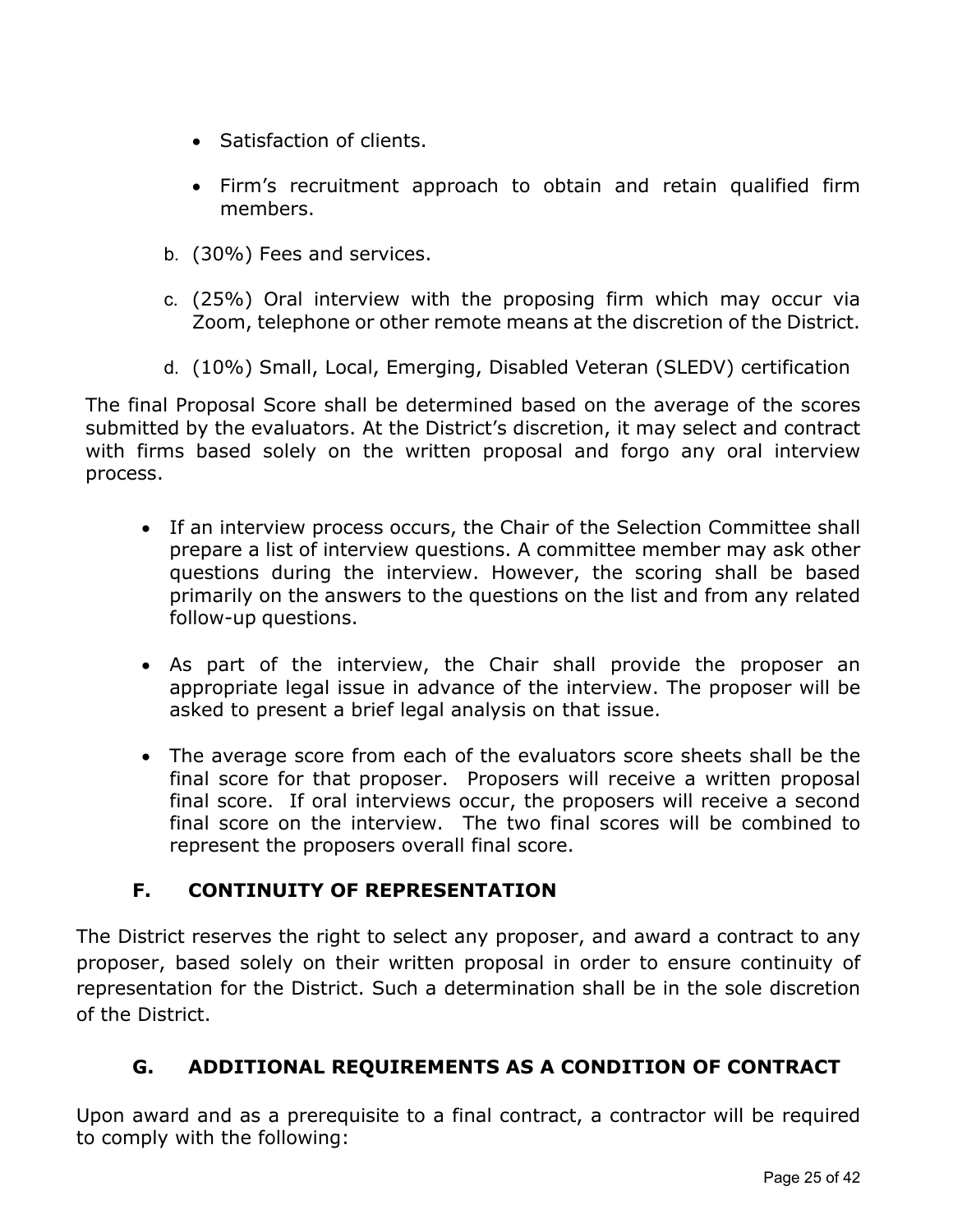## a. AUTHORIZATION TO DO BUSINESS

A contractor must be licensed to practice law in the State of California, and must furnish its tax identification number. If a contractor is a sole proprietor or partnership, the contractor must furnish a copy of a current business license issued in California. If the potential contractor is a corporation, it must be approved by the California Secretary of State to do business in California.

#### b. INSURANCE

As a condition of final award, a contractor must provide proof of insurance to the satisfaction of the District.

#### c. ASSIGNMENT OF MATTERS

Contractors will be assigned matters in accordance with applicable District regulations. The District reserves the right to modify its regulations at any time, and from time to time.

#### d. BILLING

- 1. Invoices shall identify the billing time increment and billing cycles.
- 2. Costs shall be identified separately.
- 3. Separate invoices are to be submitted for each case, matter or separate advisory service.
- 4. Invoices for cases or advisory services shall include a separate summary invoice for purposes of processing the invoice through Accounts Payable or, through the Program Manager for bond matters, without jeopardizing attorney- client privilege.
- 5. The procedure for billing for in-office conferences is as follows: only one attorney or paralegal's time may be billed, except upon special permission from the District.
- 6. No billing will be allowed for administrative time, such as photocopying, document preparation, or typing.
- 7. The District does not allow billing for faxes; a maximum of 10 cents a page for photocopying will be authorized.
- 8. The District does not allow billing for Lexis, Westlaw, or other research tools, databases, or services.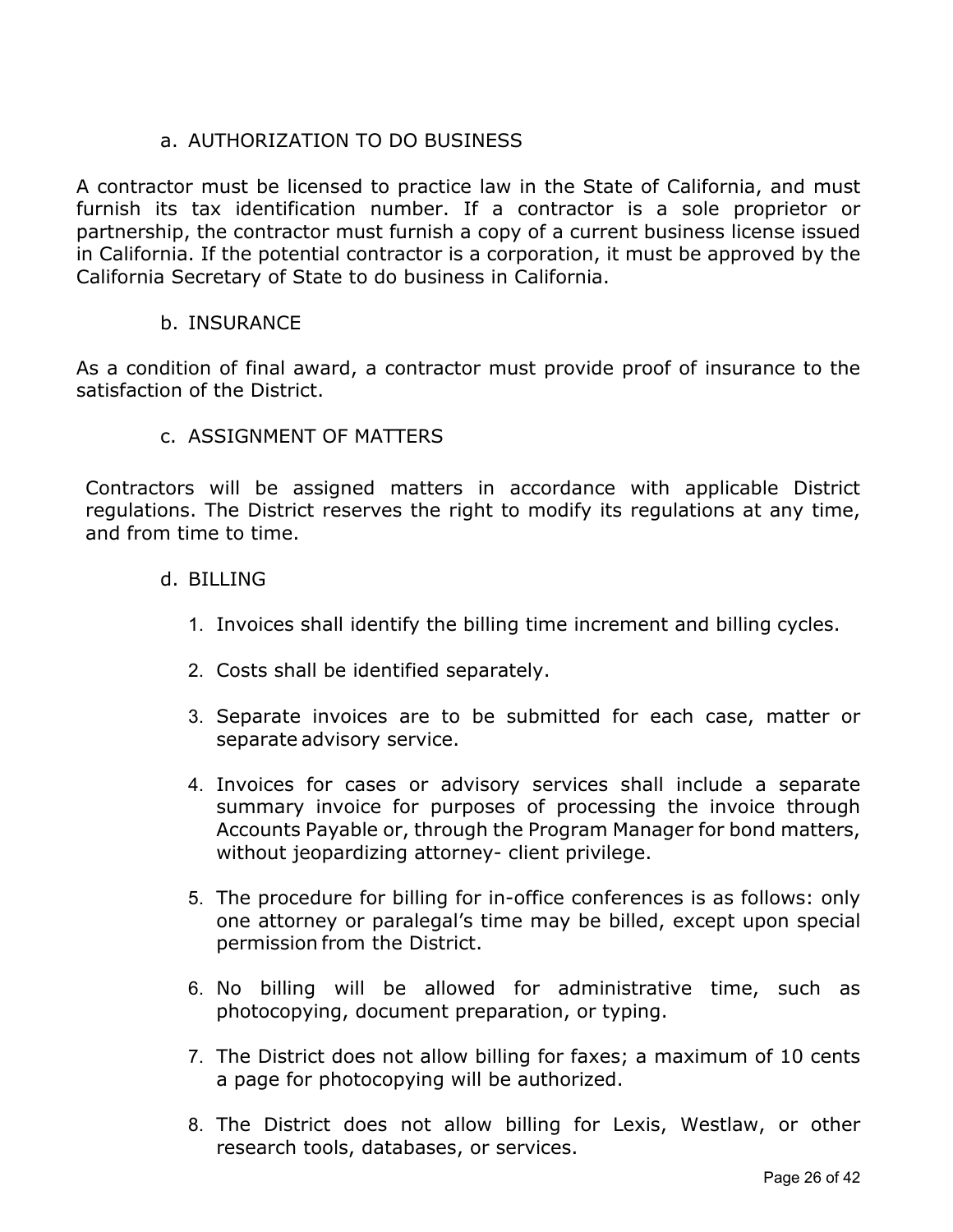9. Costs in excess of \$500.00 are to be authorized in advance specifically by the office supervising the case.

#### e. WRITTEN REPORTS

- 1. Written reports are to be prepared every sixty (60) days and upon major developments. At the top of the report, the contractor should state the billed fees to date, billed costs to date, and unbilled fees and costs to date.
- 2. No separate report will be needed for each deposition or appearance unless it affects case handling.
- 3. When a litigation matter is first received, the contractor should conduct a complete review and analysis within thirty (30) days indicating whether or not there is exposure, the reasons why exposure does or does not exist, the amount of exposure, and recommended discovery and handling.

#### f. VERBAL REPORTING

- 1. The contractor should advise the supervising office in advance when all depositions and appearances are scheduled.
- 2. There should be at least a telephone report on each deposition and appearance.
- 3. During hearings or trials, each daily report on the day's events should be given to the supervising office.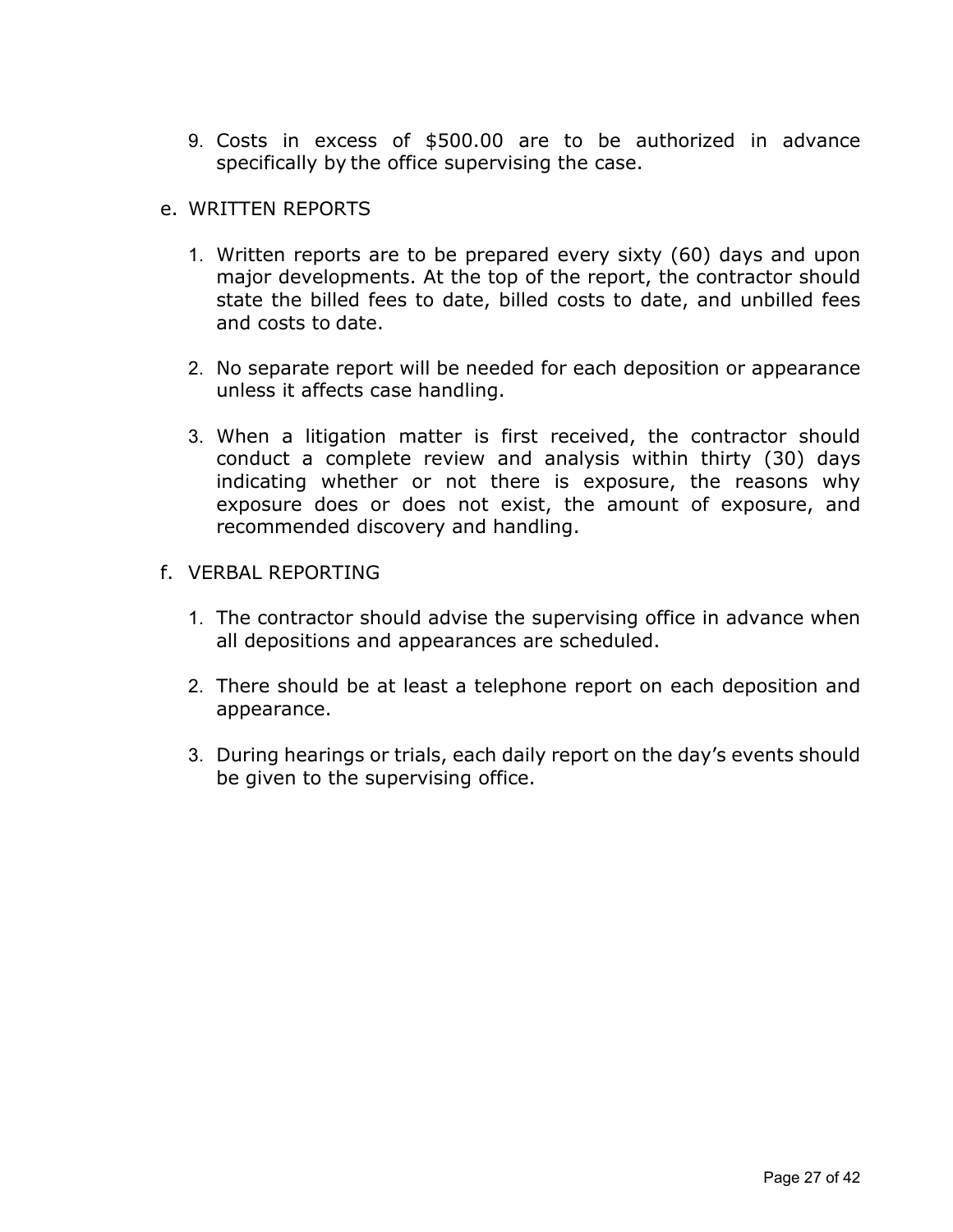#### **EXHIBIT A**

#### **NONCOLLUSION AFFIDAVIT**

(TO BE EXECUTED BY PROPOSER AND SUBMITTED WITH ITS PROPOSAL)

| (Name)                             | being first duly sworn, disposes |              |
|------------------------------------|----------------------------------|--------------|
| and says that he or she is (Title) |                                  | of (Company) |

, the party making the foregoing proposal, that the proposal is not made in the interest of, or on behalf of, any undisclosed person, partnership, company, association, organization, or corporation; that the proposal is genuine and not collusive or sham; that the proposer has not directly or indirectly induced any other proposer to put in a false or sham proposal, and has not directly or indirectly colluded, conspired, connived, or agreed with any proposer or anyone else to put in a sham proposal, or that anyone shall refrain from proposing; that the proposer has not in any manner, directly, or indirectly, sought by agreement, communication, or conference with anyone to fix the proposal price of the proposer or any other proposer, or to secure any advantage against the public body awarding the contract of anyone interested in the proposed contract; that all statements contained in the proposal are true; and further, that the proposer has not, directly or indirectly, submitted his or her proposal price or any breakdown thereof, or the contents thereof, or divulged information or data relative thereto, or paid, and will not pay, any fee to any corporation, partnership, company, association, organization, bid depository, or to any member or agent thereof to effectuate a collusion or sham proposal.

IN WITNESS WHEREOF, the undersigned has executed this Noncollusion Affidavit this

Day of , 2020

| PROPOSER                                              | (Type or Print Complete Legal Name of Firm) |     |
|-------------------------------------------------------|---------------------------------------------|-----|
| (Signature)                                           |                                             |     |
| Name______________________________<br>(Type or Print) |                                             |     |
| Title _________________________                       |                                             |     |
| Address ___________________________                   |                                             |     |
| City                                                  | State                                       | Zip |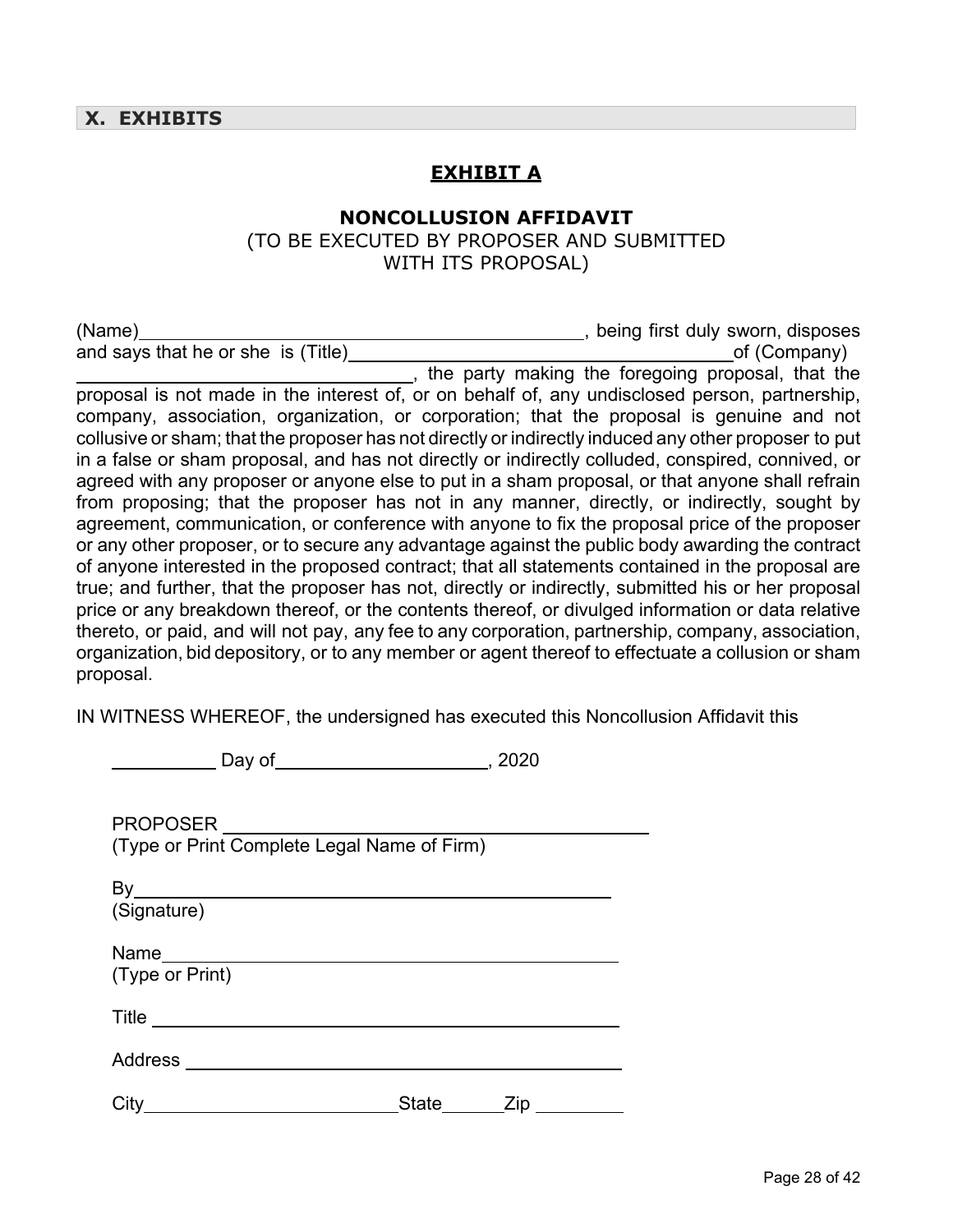#### **EXHIBIT B**

#### **CERTIFICATION OF NON-DISCRIMINATIONTO BE EXECUTED BY PROPOSER AND SUBMITTED WITH ITS PROPOSAL**

Proposer hereby certifies that in performing work or providing products for the District, there shall be no discrimination in its hiring or employment practices because of age, sex, race, color, ancestry, national origin, religious creed, physical handicap, medical condition, marital status, or sexual orientation, except as provided for in Section 12940 of the California Government Code. Proposer shall comply with applicable federal and California anti-discrimination laws, including but not limited to the California Fair Employment and Housing Act, beginning with Section 12900 of the California Government Code.

|      | IN WITNESS WHEREOF, the undersigned has executed this Certificate of Non- Discrimination |       |
|------|------------------------------------------------------------------------------------------|-------|
| this | dav of                                                                                   | 2020. |

| <b>PROPOSER</b><br>$\overline{\phantom{a}}$ and $\overline{\phantom{a}}$ and $\overline{\phantom{a}}$<br>(Type or Print Complete Legal Name of Firm) |            |     |
|------------------------------------------------------------------------------------------------------------------------------------------------------|------------|-----|
|                                                                                                                                                      |            |     |
| (Signature)                                                                                                                                          |            |     |
| Name___________________________<br>(Type or Print)                                                                                                   |            |     |
| $\mathsf{Title} \_\_$                                                                                                                                |            |     |
| Address                                                                                                                                              |            |     |
| City                                                                                                                                                 | State ____ | Zip |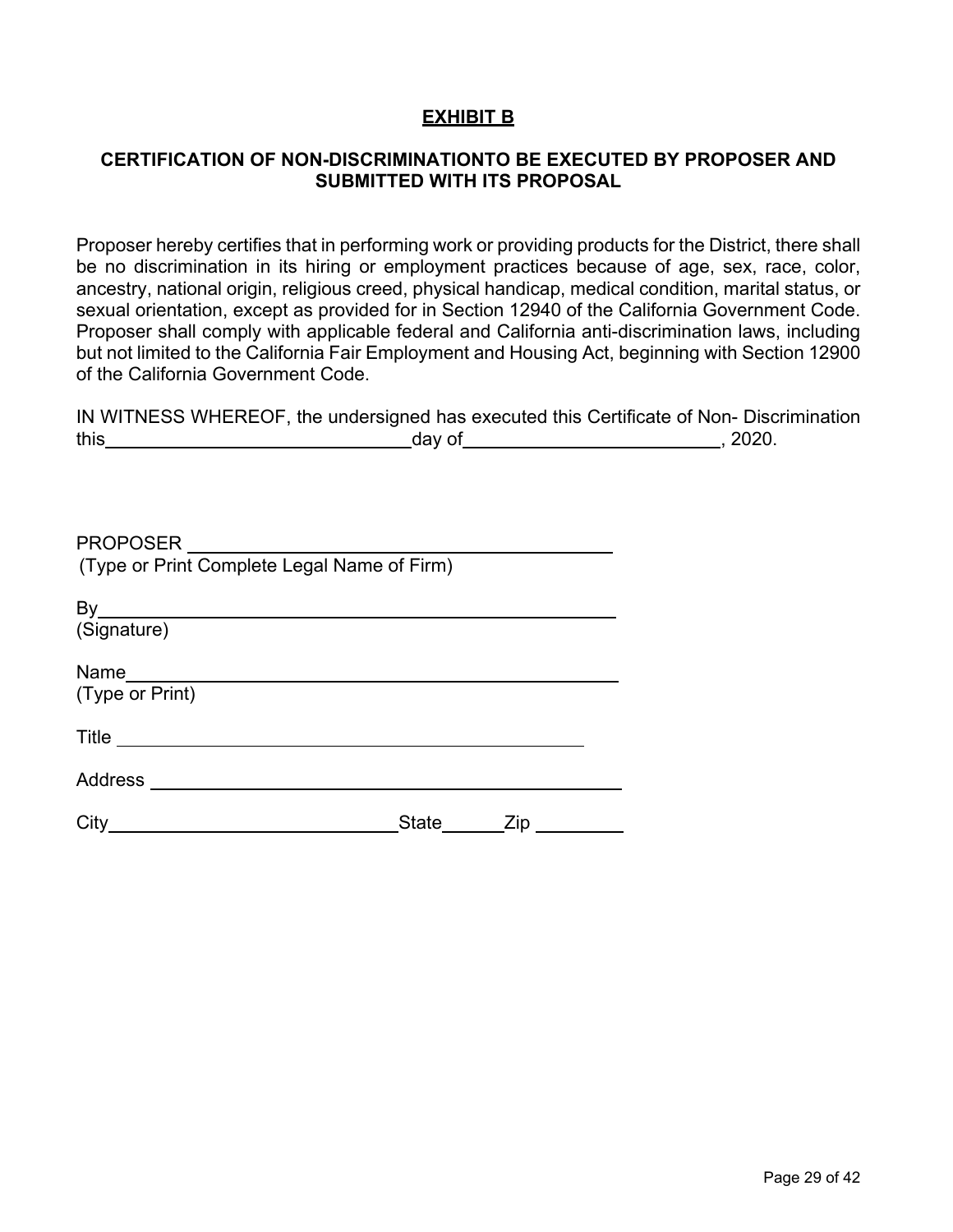#### **EXHIBIT C**

#### **CONFIDENTIALITY AGREEMENT**

The undersigned, a duly authorized officer of

**LECTE**, does hereby represent,

warrant and agree to the following statement:

All financial, statistical, personal, technical or other data and information relating to the District's operation which are designated confidential by the District and made available to the undersigned shall be protected by the undersigned from unauthorized use and disclosure.

Date: when the contract of the contract of the contract of the contract of the contract of the contract of the contract of the contract of the contract of the contract of the contract of the contract of the contract of the

*Name of Proposer*

By:

 $\overline{\phantom{a}}$ 

*Authorized Officer*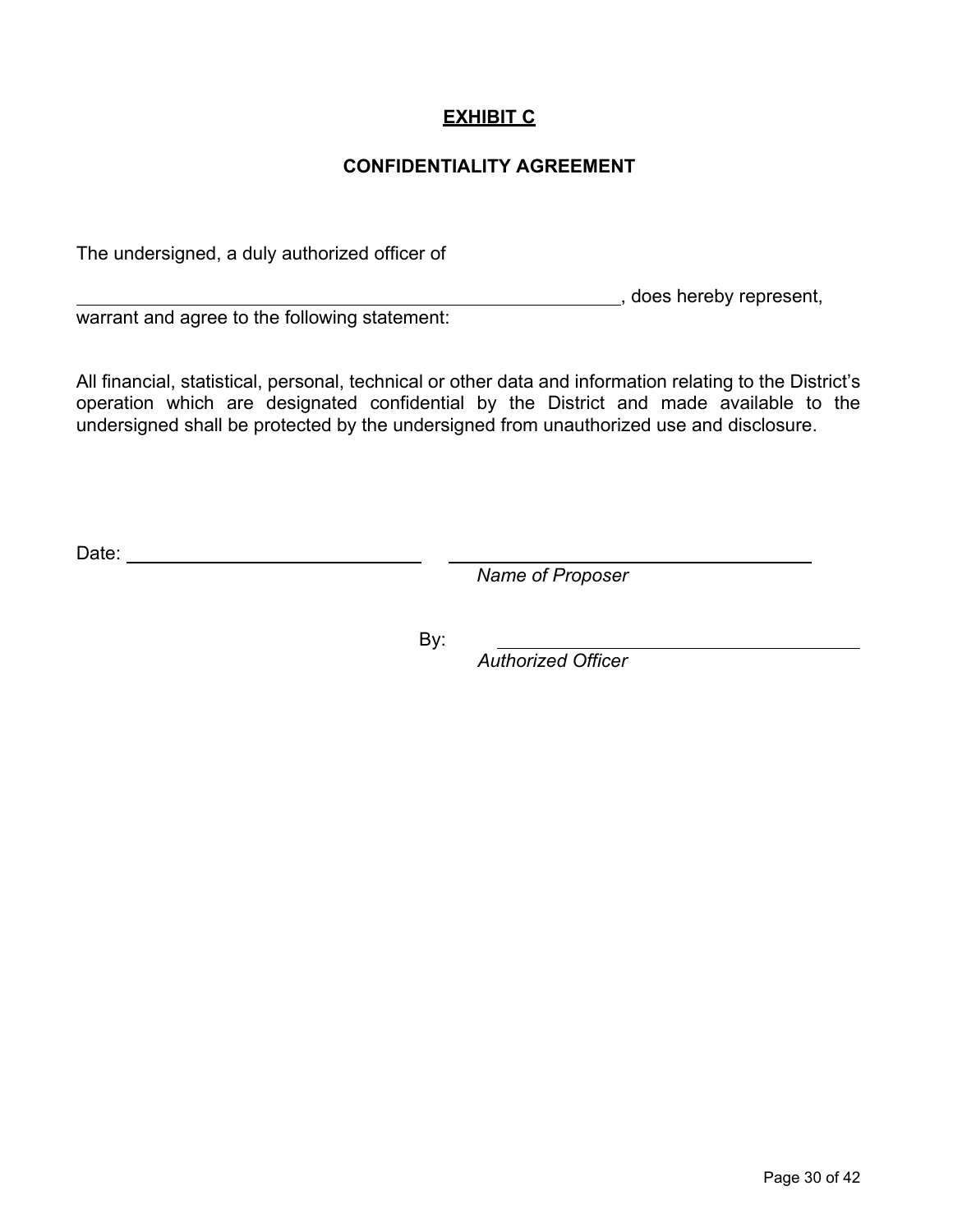# **EXHIBIT D**

#### **ACKNOWLEDGMENT OF ADDENDA**

**The Proposer shall signify receipt of all Addenda, if any, here**:

| ADDENDUM NO. | <b>DATE RECEIVED</b> | <b>SIGNATURE</b> |
|--------------|----------------------|------------------|
|              |                      |                  |
|              |                      |                  |
|              |                      |                  |
|              |                      |                  |
|              |                      |                  |
|              |                      |                  |
|              |                      |                  |

**If necessary, please print and sign additional pages.**

PROPOSER

(Type or Print Complete Legal Name of Firm)

By

(Signature)

Name

(Type or Print)

Title

Address

City State Zip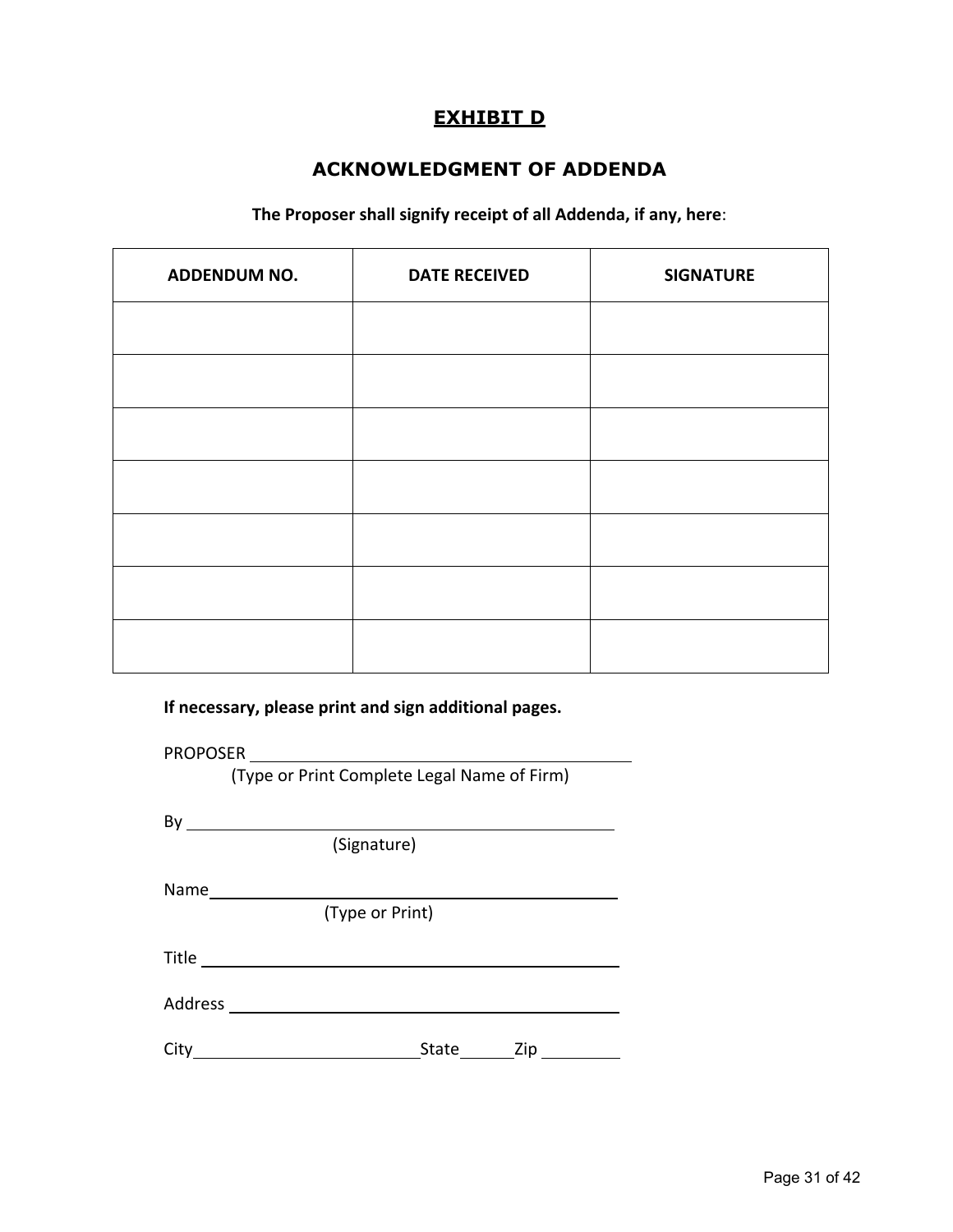#### **EXHIBIT E**

#### **EXCEPTIONS AND DEVIATIONS TO PROFESSIONAL SERVICES AGREEMENT**

The Proposer acknowledges it has seen and reviewed the Professional Services Agreement in Exhibit F and attests to the following:

1. Certain exceptions and deviations may deem the proposal non-responsive and result in rejection of the proposal.

a. Proposals that mandate the use of vendor standard services contract, rather than utilizing the District's standard services contract.

b. Proposals that reject the following integral provisions of the District's contract terms and conditions will be treated as a rejection of the District's contract and these proposals will be rejected.

|  | Section 3 - Warranties<br>Section 6 - Term of Agreement  |
|--|----------------------------------------------------------|
|  | Section 13 - Waiver of Damages: Indemnity                |
|  | Section 17 - Governing Law                               |
|  | Section 18 - Non-Discrimination                          |
|  | Section 21 - Board Authorization                         |
|  | Section 26 - Requirements for Federally-Funded Contracts |
|  | Section 27 - District Authority                          |
|  | Section 28 - Accessibility Requirements                  |
|  |                                                          |

2. In the event that exceptions and deviations to the Professional Services Agreement are requested after the contract has been awarded, the District may deem the proposal non-responsive and may disqualify the proposal at its discretion.

☐ We have no exceptions or deviations to the Professional Services Agreement

☐ We have the following or the attached exceptions and/or deviations to the Professional Services Agreement.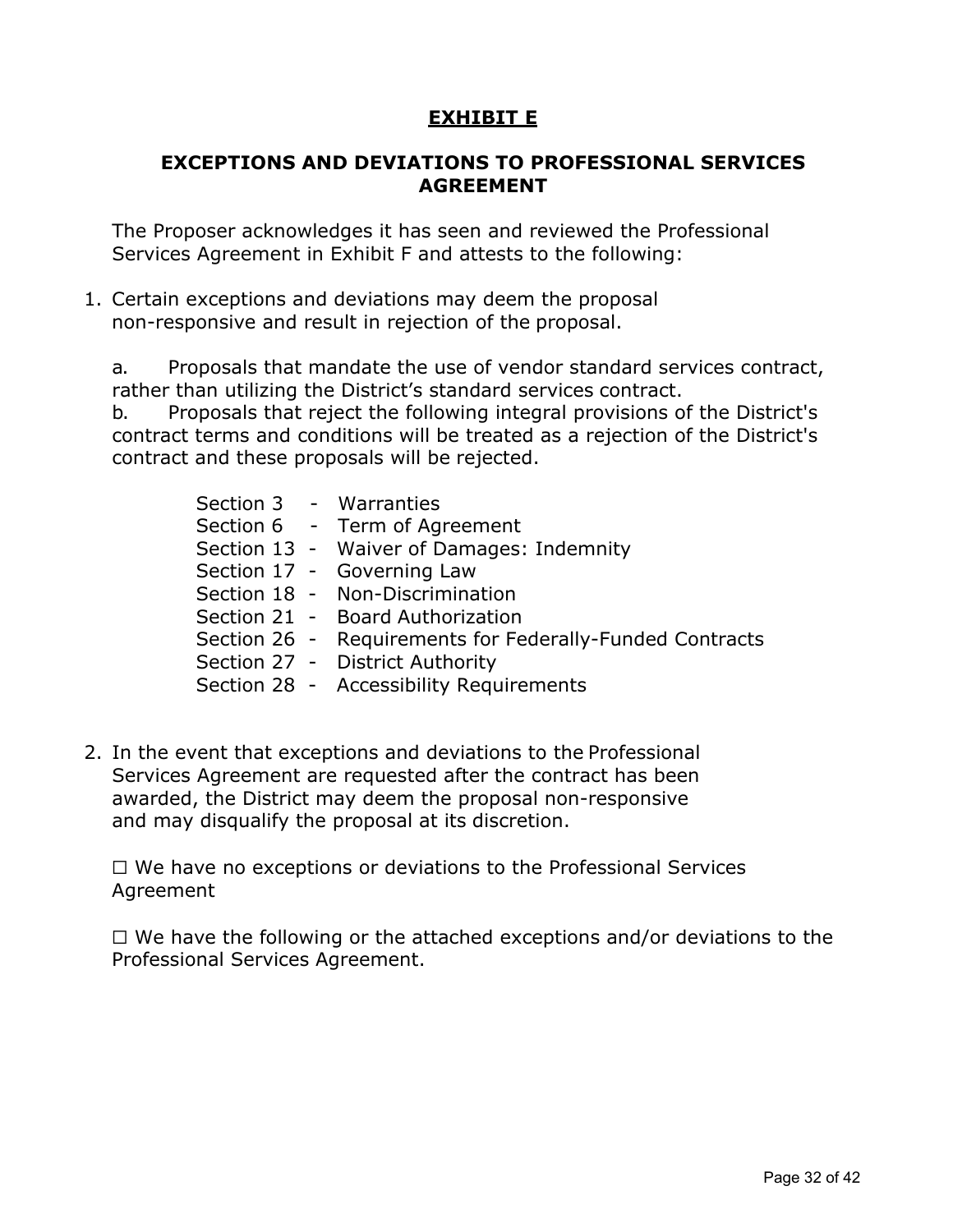|         | (Type or Print Complete Legal Name of Firm)                                                                          |
|---------|----------------------------------------------------------------------------------------------------------------------|
|         |                                                                                                                      |
|         |                                                                                                                      |
|         | (Signature)                                                                                                          |
|         |                                                                                                                      |
|         |                                                                                                                      |
|         | (Type or Print)                                                                                                      |
|         |                                                                                                                      |
|         |                                                                                                                      |
|         |                                                                                                                      |
| Address | <u> 1980 - Jan Samuel Barbara, martin da shekara 1980 - An tsara 1980 - An tsara 1980 - An tsara 1980 - An tsara</u> |
|         |                                                                                                                      |
| City    | $\mathsf{Zip} \_\_\_\_\_\_\$<br>State                                                                                |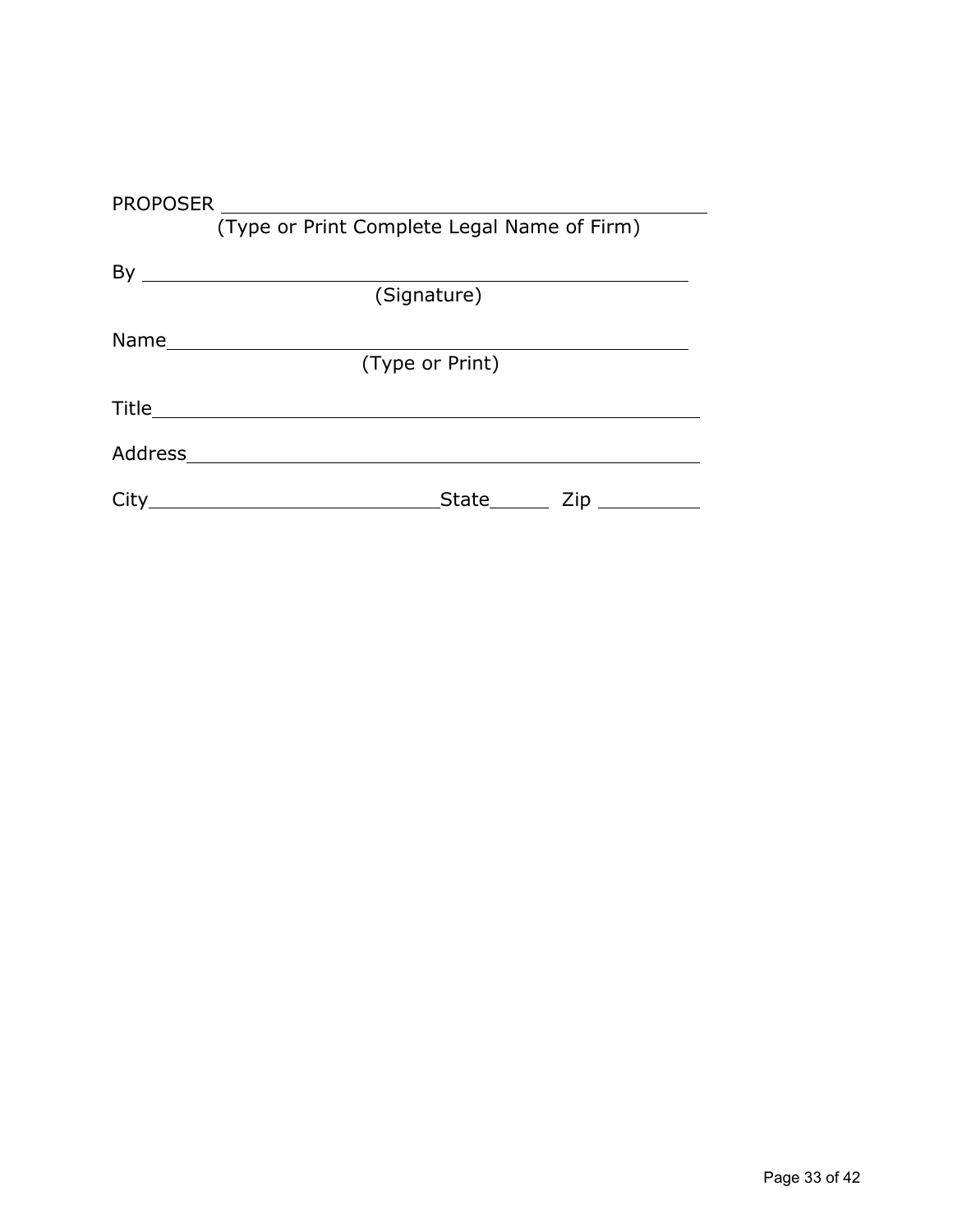#### **EXHIBIT F**

#### **CERTIFICATION OF LOCAL, SMALL, EMERGING, AND DISABLED VETERAN BUSINESS**

The undersigned, a duly authorized officer of

does hereby certify, represent and warrant the following statement(s) below: (Pleasecheck all statement boxes that apply.)

- A. Bidder/Proposer is a "Small" business that has met the applicable ownership, operation, and size requirements, and has been certified by a Federal agency or a California public agency as a small business enterprise.
- B. Bidder/Proposer is a "Local" business has its principal place of business in the County of Los Angeles.
- C. Bidder/Proposer is an "Emerging" business that has been in business in its substantially current form for only up to five (5) years.
- D. Bidder/Proposer is a "Disabled Veteran Owned" business that is fifty-one-percent (51%) owned and operated by one or more disabled veterans certified by the State of California Department of General Services or a Federal government agency.

Date:

*Name of Bidder/Proposer*

By: \_\_\_\_\_\_\_\_\_\_\_\_\_\_\_\_\_\_\_\_\_\_\_\_\_\_\_\_\_\_\_\_\_\_\_ *Authorized Officer Signature*

*\_\_\_\_\_\_\_\_\_\_\_\_\_\_\_\_\_\_\_\_\_\_\_\_\_\_\_\_\_\_\_\_\_\_\_\_*

*Title*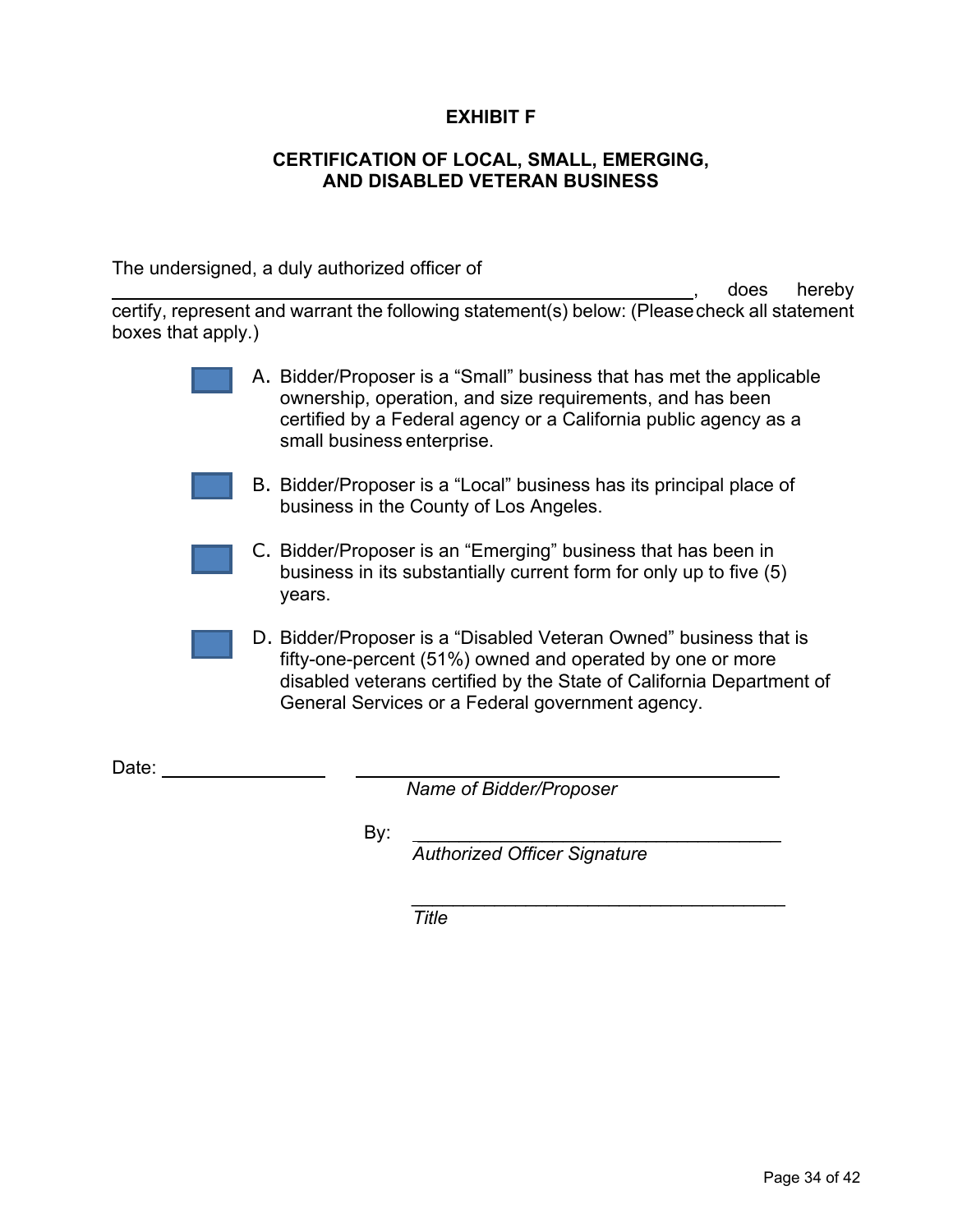#### **EXHIBIT G**

#### **PROFESSIONAL SERVICES AGREEMENT**

PARTIES: LOS ANGELES COMMUNITY COLLEGE DISTRICT ("District")

By

,

Attn: [Contact name and phone number] ("College")

> , ("Contractor")

DATE:

TERM OF AGREEMENT: From: To:

#### **RECITALS**

WHEREAS, the District is authorized to contract for the procurement of professional services as authorized by law; and

WHEREAS, the Contractor is specially licensed, trained, experienced and competent to perform the services described herein pursuant to this agreement;

NOW, THEREFORE, in consideration of the mutual covenants and conditions hereinafter contained, the parties hereby agree as follows: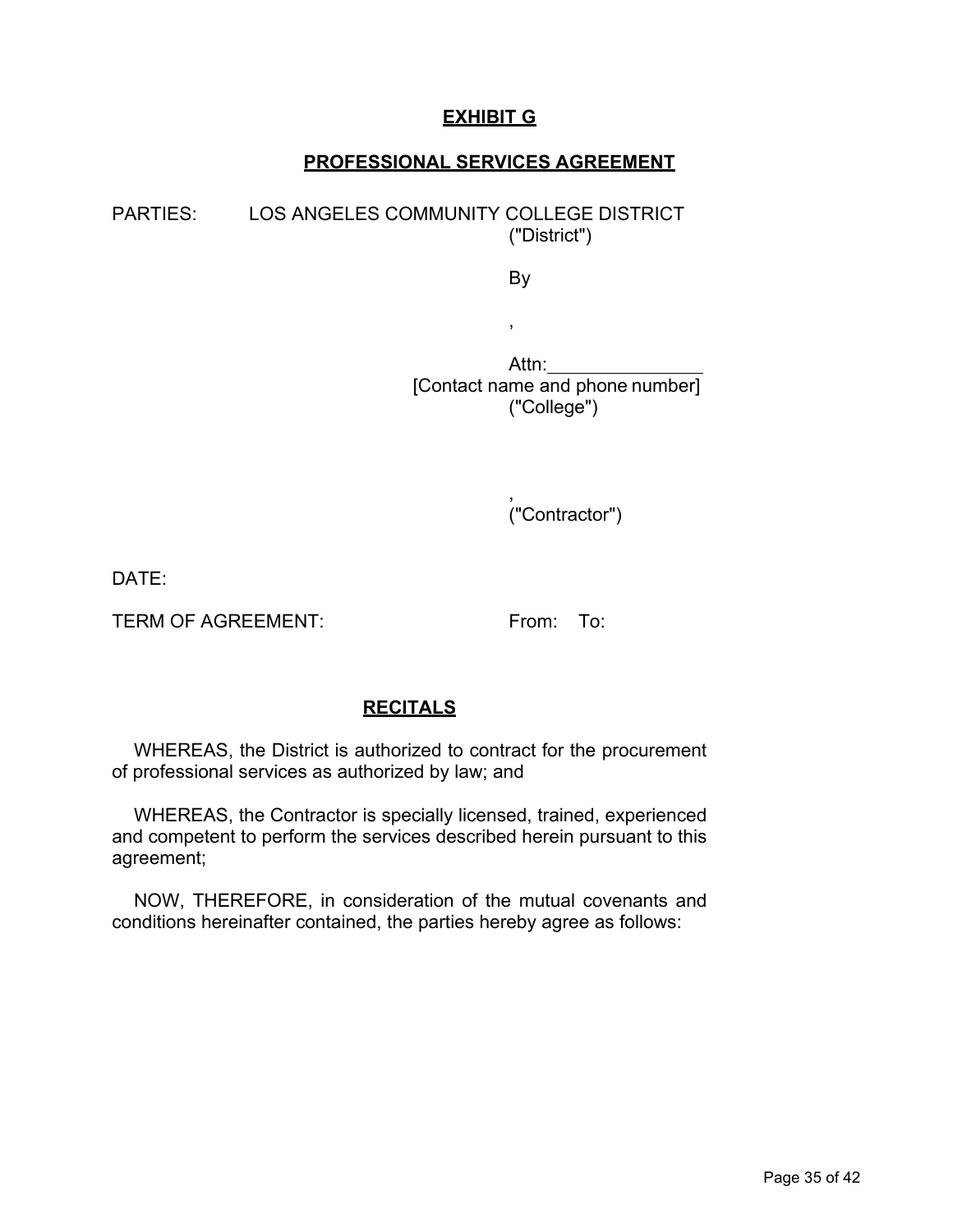#### **AGREEMENT**

- **SERVICES.** The Contractor shall perform the Services set forth in Exhibit "A" (the "Services") in compliance with specifications and standards set forth in that Exhibit. The District shall have the right to order, in writing, changes in the scope of work or under the Services to be performed with any applicable version of the compensation paid hereunder agreed upon by the District and the Contractor. Any adjustment to fees, rate schedules, or schedule of performance can only be adjusted pursuant to written agreement between the parties.
- **WARRANTIES.** The Contractor warrants and represents that it is specially trained, qualified, duly licensed, experienced, and competent to provide the Services. The Contractor warrants that Services (and any goods in connection therewith) furnished hereunder will conform to the requirements of this agreement (including all descriptions, specifications and drawings made a part hereof) and in the case of goods will be merchantable, fit for their intended purposes, free from all defects in materials and workmanship and to the extent not manufactured pursuant to detailed designs furnished by the District, free from defects in design. The District's approval of designs or specifications furnished by the Contractor shall not relieve the Contractor of its obligations under this warranty. All warranties, including special warranties specified elsewhere herein, shall inure to the District, its successors, assigns, and users of the goods or services.
- **FEES.** The District shall pay the Contractor the fees set forth in Exhibit B, in accordance with the terms and conditions of this Agreement. The Contractor represents that such fees do not exceed the Contractor's customary current price schedule. The District shall pay all applicable taxes; excepting, however, the federal excise tax, and all state and local property taxes, as college districts are exempt therefrom. Payment shall be made by the District's Accounts Payable Office upon submittal of invoice(s) approved by the Vice-President of Administration, or designee, at the College.
- **EXPENSES.** The Contractor shall assume all expenses incurred in connection with performance except as otherwise provided in this agreement.
- **O TERM OF AGREEMENT.** This agreement shall be for the term set forth above, unless sooner terminated pursuant to the terms hereof.
- **O TERMINATION OF AGREEMENT.** This agreement may be terminated by the District by providing 30 days' prior written notice to The Contractor or immediately upon breach of this agreement by the Contractor.
- **O DOCUMENTATION.** The Contractor agrees to provide to the District, at no charge, a sufficient number of nonproprietary manuals and other printed materials, as used in connection with the Services, and updated versions thereof, which are necessary or useful to the District in its use of the Services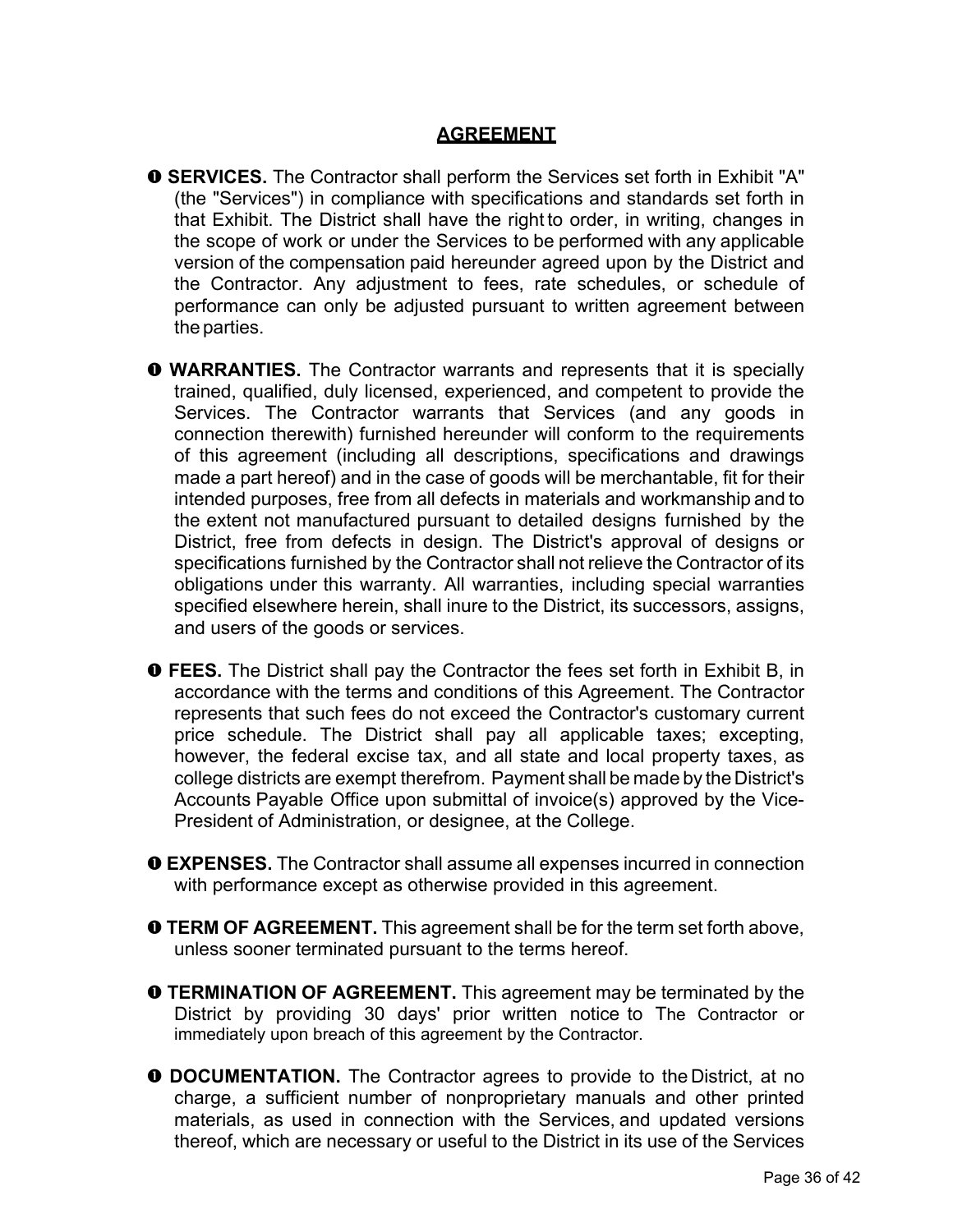provided hereunder.

- **RIGHTS IN DATA.** All technical communications and records originated or prepared by the Contractor pursuant to this agreement including papers, reports, charts, computer programs, and other documentation, but not including the Contractor's administrative communications and records relating to this agreement shall be delivered to and shall become the exclusive property of the District and may be copyrighted by the District. The ideas, concepts, know- how, or techniques relating to data processing, developed during the course of this agreement by the Contractor or jointly by the Contractor and the District can be used by either party in any way it may deem appropriate. All inventions, discoveries or improvements of the computer programs developed pursuant to this agreement shall be the property of the District. During the term of this agreement, certain information which the District deems confidential ("Confidential Information") might be disclosed to the Contractor. The Contractor agrees not to divulge, duplicate or use any Confidential Information obtained by the Contractor during the Contractor's engagement. Such Confidential Information may include, but is not limited to, student and employee information, computer programs, and data in the District's written records or stored on the District's computer systems.
- **Q CONTRACTOR ACCOUNTING RECORDS.** Records of the Contractor's directly employed personnel, other consultants and reimbursable expenses pertaining to the work and records of account between the District and the Contractor shall be maintained on an accounting basis acceptable to the District and shall be available for examination by the District or its authorized representative(s) during regular business hours within one (1) week following a request by the District to examine such records. Failure by the Contractor to permit such examination within one (1) week of a request shall permit the District to withhold all further payments until such examination is completed unless an extension of time for examination is authorized by the District in writing.
- **RELATIONSHIP OF PARTIES.** With regardto performance hereunder, the Contractor is an independent contractor and not an officer, agent, partner, joint venturer, or employee of the District. The Contractor shall not, at any time, or in any manner, represent that it or any of its agents or employees is in any manner agents or employees of the District.
- **DISTRICT REPRESENTATIVE.** The contact person set forth above or his or her designee shall represent the District in the implementation of this agreement.
- **WAIVER OF DAMAGES; INDEMNITY.** The Contractor hereby waives and releases the District from any claims the Contractor may have at any time arising out of or relating in any way to this agreement, except to the extent caused by the District's willful misconduct. Notwithstanding the foregoing, the parties agree that in no event shall the District be liable for any loss of the Contractor's business, revenues or profits, or special, consequential,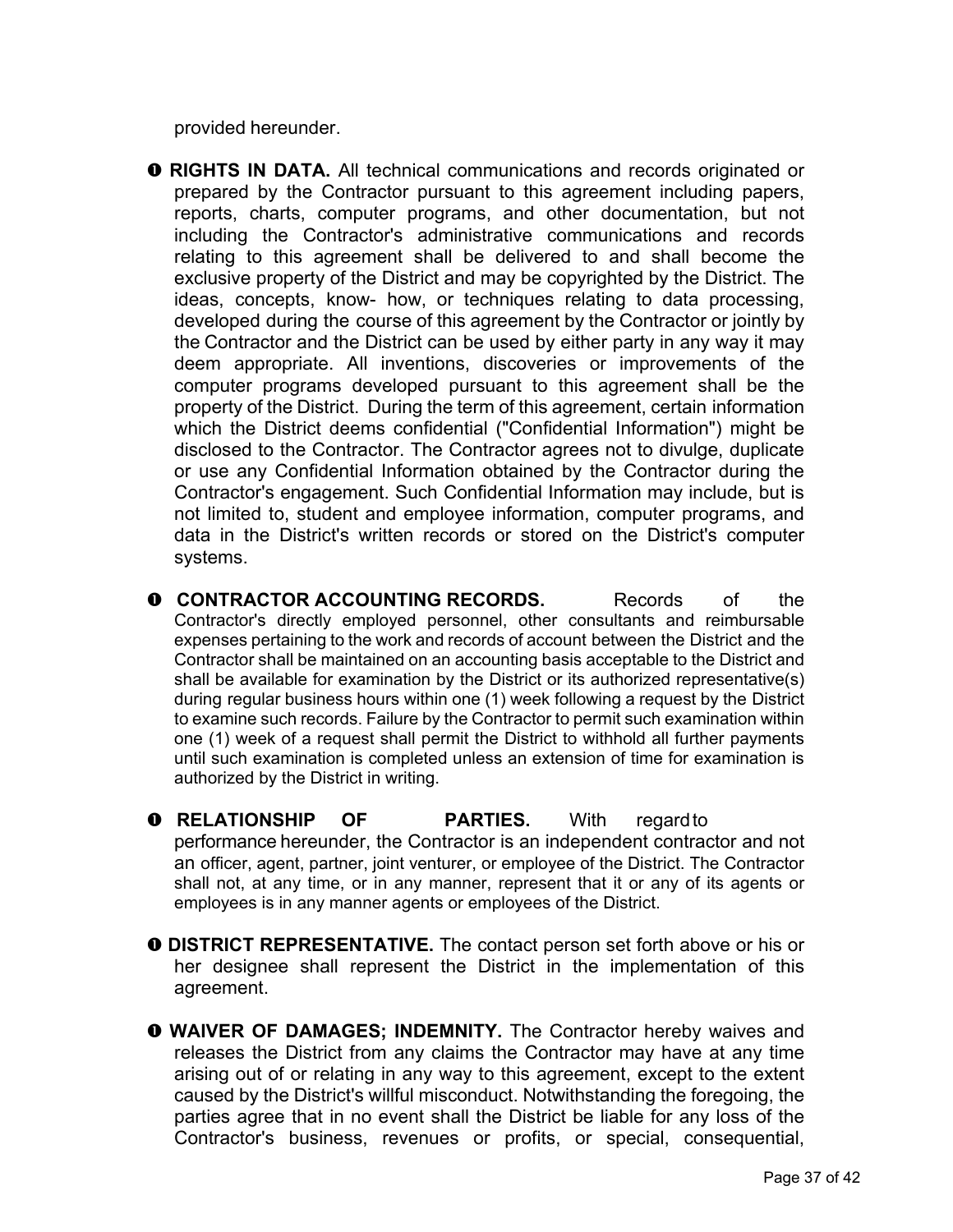incidental, indirect or punitive damages of any nature, even if the District has been advised in advance of the possibility of such damages. This shall constitute the District's sole liability to the Contractor and the Contractor's exclusive remedies against the District. Except for the sole negligence or willful misconduct of the District the Contractor shall indemnify, hold harmless and defend the District and its Board of Trustees, officers, employees, and agents from any liability, losses, costs, damages, claims, and obligations relating to or arising from this agreement.

Without limiting the foregoing, the Contractor shall indemnify and hold harmless the District, and its Board of Trustees, officers, employees, and agents from all liability, losses, costs, damages, claims, and obligations of any nature or kind, including attorneys fees, costs, and expenses, for infringement or use of any copyrighted or uncopyrighted composition, secret process, patented or unpatented invention, article or appliance, registered or unregistered trademark, servicemark, or tradename, furnished or used in connection with this agreement. The Contractor, at its own expense, shall defend any action brought against the District to the extent that such action is based upon a claim that the goods or software supplied by the Contractor or the operation of such goods infringes a patent, trademark, or copyright or violates a trade secret.

**O INSURANCE.** Without limiting the Contractor's indemnification of the District and as a material condition of this agreement, the Contractor shall procure and maintain at its sole expense, for the duration of this agreement, insurance coverage with limits, terms and conditions at least as broad as set forth in this section. The Contractor shall secure and maintain, at a minimum, insurance as set forth below, with insurance companies acceptable to the District to protect the District from claims which may arise from operations under this agreement, whether such operations be by the Contractor or any subcontractor or anyone directly or indirectly employed by any of them. As a material condition of this agreement, the Contractor shall furnish to the District certificates of such insurance and endorsements, which shall include a provision for a minimum thirty-days notice to the District prior to cancellation of or a material change in coverage.

The Contractor shall provide the following insurance:

Commercial General Liability Insurance, "occurrence" form only, to provide defense and indemnity coverage to the Contractor and the District for bodily injury and property damage. Such insurance shall name the District as an additional named insured and shall have a combined single limit of not less than one million dollars (\$1,000,000) per occurrence. The policy so secured and maintained shall include personal injury, contractual or assumed liability insurance; independent contractors; premises and operations; products liability and completed operation; broad form property damage; broad form liability; and owned, hired and non-owned automobile insurance. The policy shall be endorsed to provide specifically that any insurance carried by the District which may be applicable to any claim or loss shall be deemed excess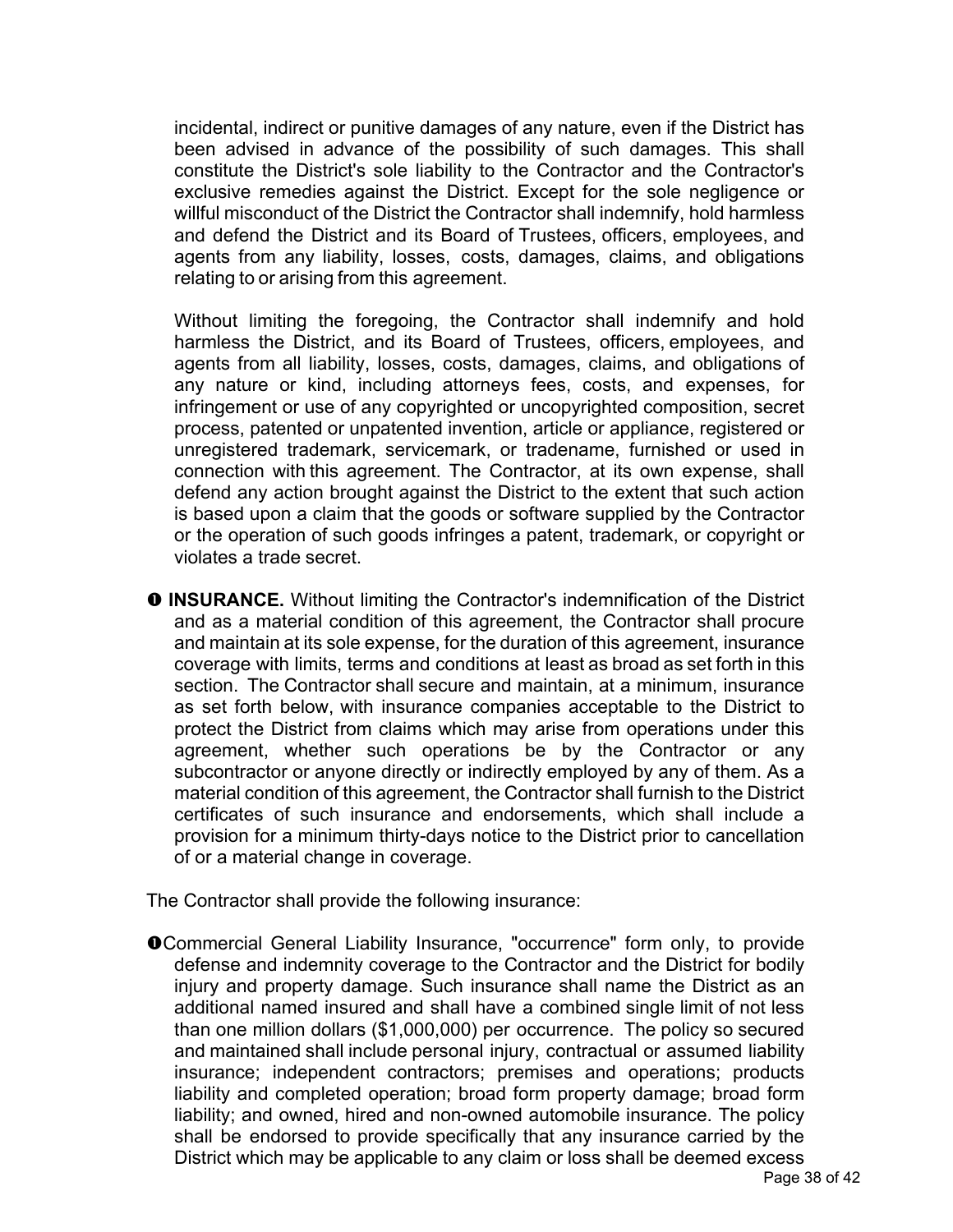and non-contributory, and the Contractor's insurance primary, despite any provisions in the Contractor's policy to the contrary.

- Professional liability insurance in an amount not less than one million dollars (\$1,000,000) per incident.
- Workers' Compensation Insurance with limits as required by the Labor Code of the State of California and Employers Liability insurance limits of not less than one million dollars (\$1,000,000) per accident.

Failure to maintain the insurance and furnish the required documents may terminate this agreement without waiver of any other remedy the District may have under law.

- **O AMENDMENTS.** This agreement is the entire agreement between the parties as to its subject matter and supersedes all prior or contemporaneous understandings, negotiations, or agreements between the parties, whether written or oral, with respect thereto. This agreement may be amended only in a writing signed by both parties.
- **ASSIGNMENT.** This agreement may not be assigned or otherwise transferred, in whole or in part, by either the District or the Contractor without prior written consent of the other.
- **GOVERNING LAW.** This agreement shall be deemed to have been executed and delivered within the State of California, and the rights and obligations of the parties hereunder, and any action arising from or relating to this agreement, shall be construed and enforced in accordance with, and governed by, the laws of the State of California or United States law, without giving effect to conflict of laws principles. Any action or proceeding arising out of or relating to this agreement shall be brought in the county of Los Angeles, State of California, and each party hereto irrevocably consents to such jurisdiction and venue, and waives any claim of inconvenient forum.
- **O NONDISCRIMINATION.** The Contractor hereby certifies that in performing work or providing services for the District, there shall be no discrimination in its hiring, employment practices, or operation because of sex, race, religious creed, color, ancestry, national origin, physical disability, mental disability, medical condition, marital status, or sexual orientation, except as provided for in section 12940 of the Government Code. The Contractor shall comply with applicable federal and California anti-discrimination laws, including but not limited to, the California Fair Employment and Housing Act, beginning with Section 12900 of the California Government Code, the provisions of the Civil Rights Act of 1964 (Pub. L. 88-352; 78 Stat.

252) and Title IX of the Education Amendments of 1972 (Pub. L. 92- 318) and the Regulations of the Department of Education which implement those Acts. The Contractor agrees to require compliance with this nondiscrimination policy by all subcontractors employed in connection with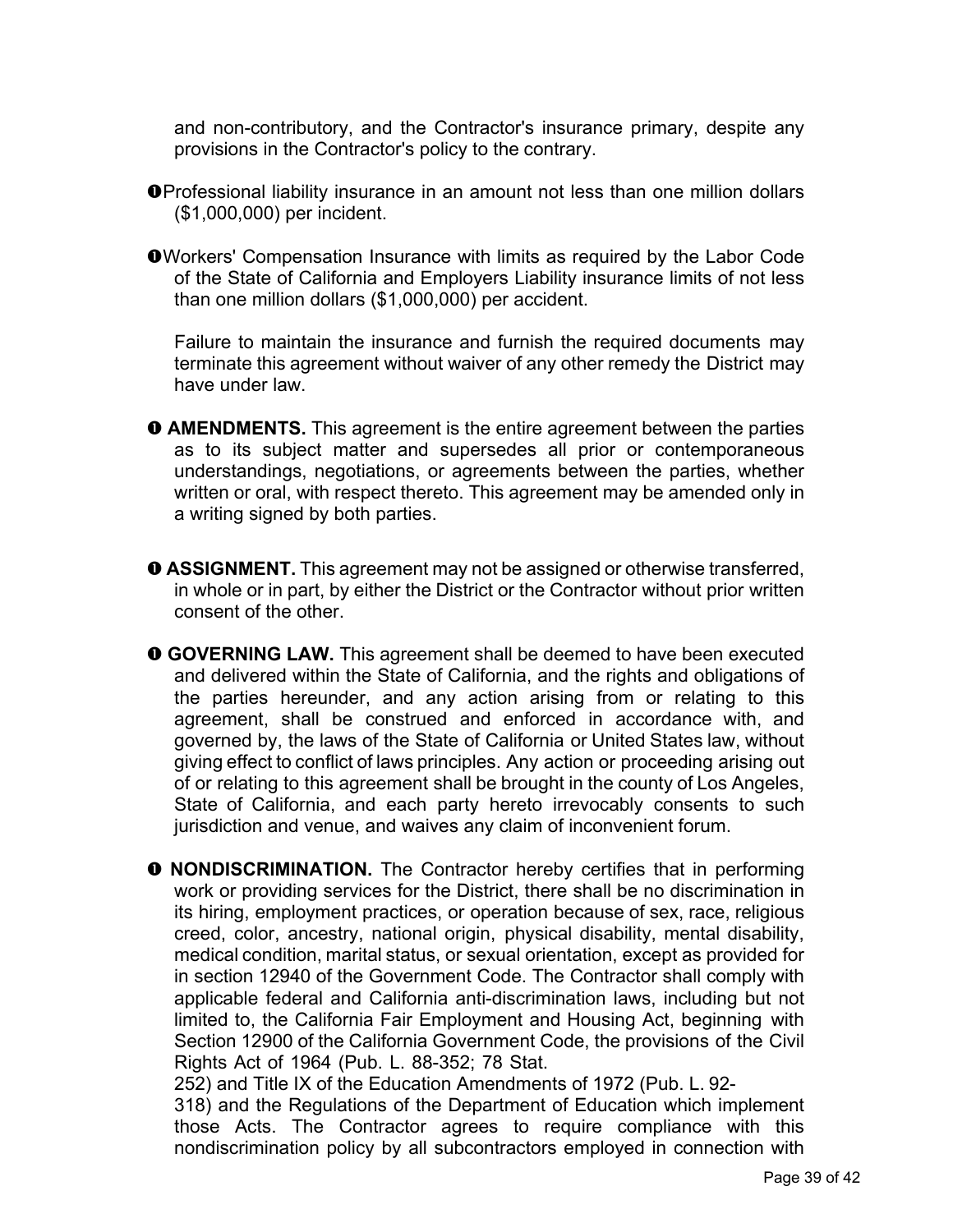this agreement.

- **EQUAL OPPORTUNITY EMPLOYER.** The Contractor, in the execution of this agreement, certifies that it is an equal employment opportunity employer.
- **ATTORNEYS' FEES AND COSTS.** If either party shall bring any action or proceeding against the other party arising from or relating to this agreement, each party shall bear its own attorneys' fees and costs, regardless of which party prevails.
- **O BOARD AUTHORIZATION.** The effectiveness of this agreement is expressly conditioned upon approval by the District's Board of Trustees.
- **SEVERABILITY.** The Contractor and the District agree that if any part, term, or provision of this agreement is found to be invalid, illegal, or unenforceable, such invalidity, illegality, or unenforceability shall not affect other parts, terms, or provisions of this agreement, which shall be given effect without the portion held invalid, illegal, or unenforceable, and to that extent the parts, terms, and provisions of this agreement are severable.
- **TERMINATION FOR NON-APPROPRIATION OF FUNDS.** If the term of this agreement extends into fiscal years subsequent to that in which it is approved, such continuation of the agreement is contingent on the appropriation and availability of funds for such purpose, as determined in good faith by the District. If funds to effect such continued purpose are not appropriated or available as determined in good faith by the District, this agreement shall automatically terminate and the District shall be relieved of any further obligation.
- $\bullet$  **NOTICE.** Any notice required to be given pursuant to the termsof this agreement shall be in writing and served personally or by deposit in the United States mail, postage and fees fully prepaid, addressed to the applicable address set forth above. Service of any such notice if given personally shall be deemed complete upon delivery, and if made by mail shall be deemed complete on the day of actual receipt or at the expiration of 2 business days after the date of mailing, whichever is earlier.
- **O CONFLICTS OF INTEREST.** The Contractor agrees not to accept any employment or representation during the term of this agreement which is or may likely make the Contractor .financially interested. (as provided in California Government Code Sections 1090 and 87100) in any decision made by the District on any matter in connection with which the Contractor has been retained pursuant to this agreement.

#### **REQUIREMENTS FOR FEDERALLY FUNDED CONTRACTS.**

**Olf this Agreement is funded by the District, in whole or in part, from revenues** received from the Federal Government, then the following additional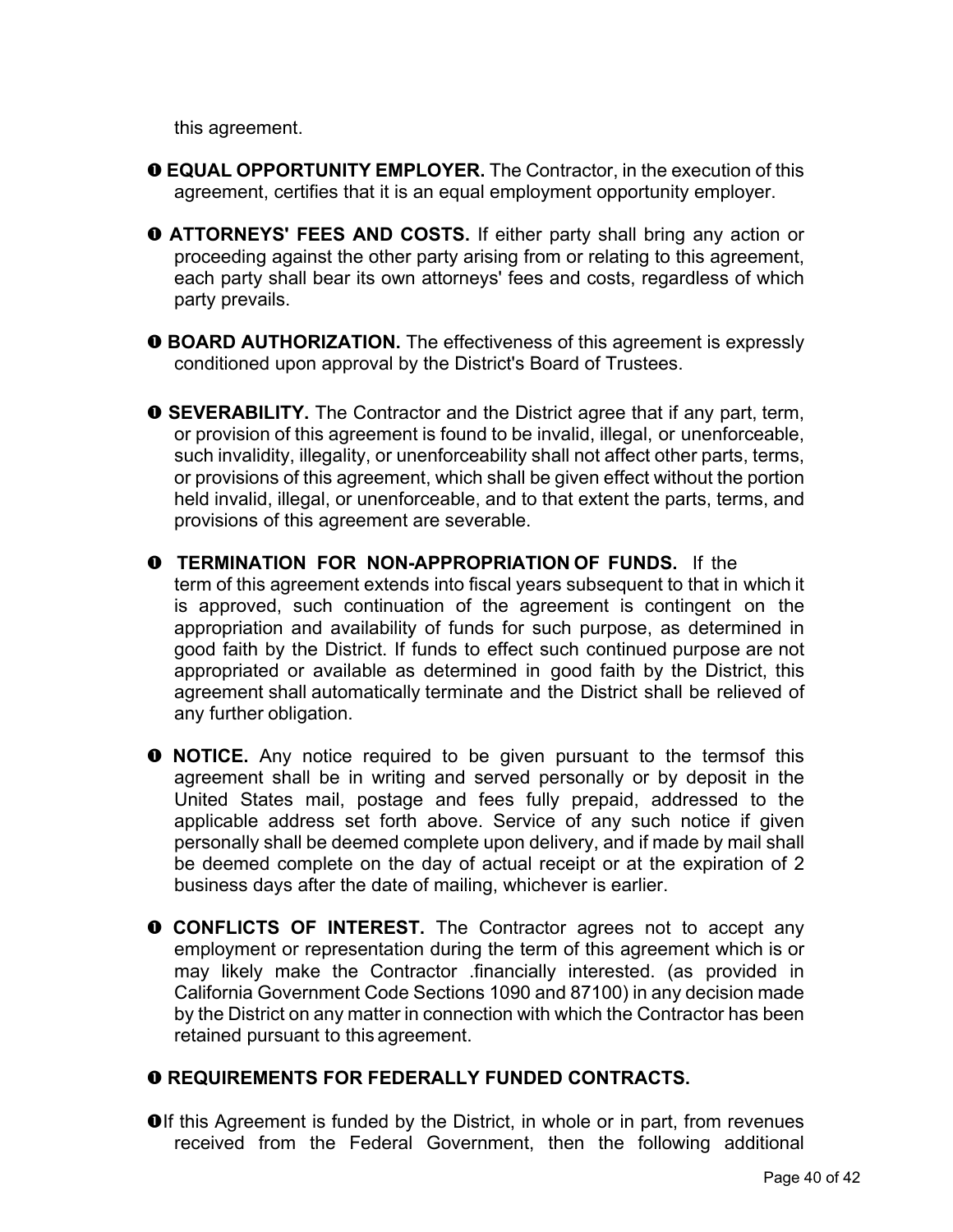provisions shall apply. It shall be the Contractor/s responsibility to ascertain if Federal funds are involved.

- Contractor, and any subcontractors at any tier, shall comply with 11246, "Equal Employment Opportunity," as amended by E.O. 11375, "Amending Executive Order 11246 Relating to Equal Employment Opportunity," and as supplemented by regulations at 41 CFR part 60, "Office of Federal Contract Compliance Programs, Equal Employment Opportunity, Department of Labor."
- No contract, or any subcontract at any tier, shall be made to parties listed on the General Services Administration's List of Parties Excluded from Federal Procurement or Nonprocurement Programs in accordance with E.O.s 12549 and 12689, "Debarment and Suspension." This list contains the names of parties debarred, suspended, or otherwise excluded by agencies, and contractors declared ineligible under statutory or regulatory authority other than E.O. 12549. Contractors with awards that exceed the small purchase threshold (currently \$100,000) shall provide the required certification regarding its exclusion status and that of its principal employees.

**Vendor hereby warrants that the products and services to be provided under this Agreement will comply with the accessibility requirements of Section 508 of the Rehabilitation Act of 1973, as amended (29 U.S.C. Section 794d) and its implementing regulations set forth at Title 36, Code of Federal Regulations, parts 1193 and 1194. Vendor agrees to test and validate its product, and any related website or online content it produces, with sufficient regularity in order to ensure the product and associated content meet conformance with all applicable Revised 508 Standards and Web Content Accessibility Guidelines (WCAG) 2.1 Level AA standards (see https:/[/www.w3.org/TR/WCAG21/\),](http://www.w3.org/TR/WCAG21/)) in accordance with the required testing methods. The vendor shall maintain and retain full documentation of the measures taken to ensure compliance with the applicable requirements stated above, including records of any testing or demonstrations conducted. Vendor shall provide the District with copies of all Accessibility Conformance Reports (ACR) and Supplemental Accessibility Conformity Reports (SACR) that are produced related to the product or service. Further, Vendor agrees to promptly respond to and fully resolve any complaint regarding accessibility of its products or services which is brought to its attention. All resolutions provided by the vendor in response to complaints regarding information and communications technology (ICT) accessibility of its product(s) shall meet conformance with established WCAG 2.1 Level AA requirements. Vendor further agrees to indemnify and hold harmless the Los Angeles Community College District, including any of its nine colleges using the vendor's products or services from any claim arising out of its failure to comply with the aforesaid requirements. Failure to comply with these requirements shall constitute a breach and be grounds termination of this Agreement. Throughout the life of the agreement, the District reserves the**